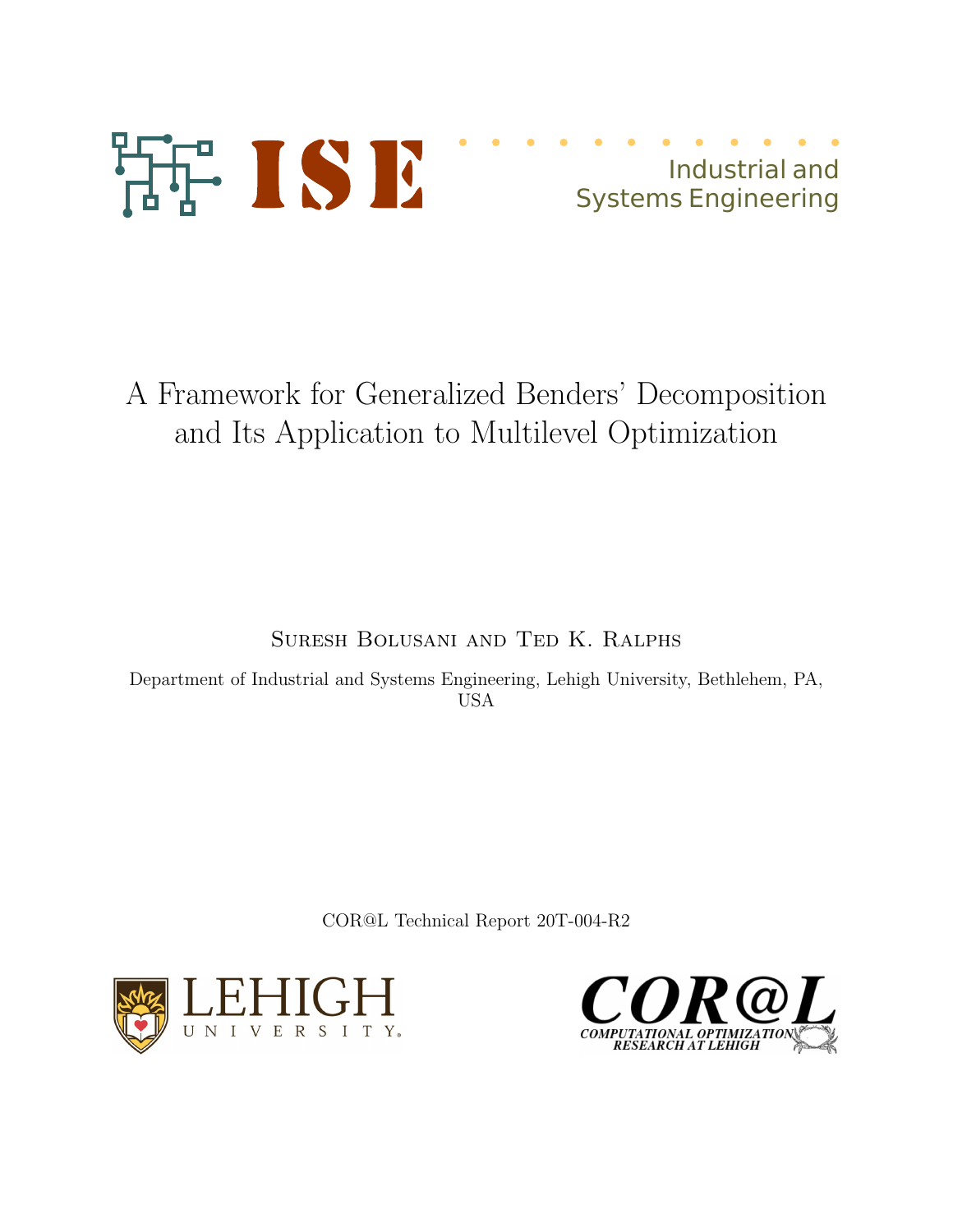## A Framework for Generalized Benders' Decomposition and Its Application to Multilevel Optimization

SURESH BOLUSANI<sup>\*1</sup> AND TED K. RALPHS<sup>†1</sup>

<sup>1</sup>Department of Industrial and Systems Engineering, Lehigh University, Bethlehem, PA, USA

> Original Publication: April 15, 2020 Last Revised: October 5, 2021

#### Abstract

We describe a framework for reformulating and solving optimization problems that generalizes the well-known framework originally introduced by Benders. We discuss details of the application of the procedures to several classes of optimization problems that fall under the umbrella of multilevel/multistage mixed integer linear optimization problems. The application of this abstract framework to this broad class of problems provides new insights and a broader interpretation of the core ideas, especially as they relate to duality and the value functions of optimization problems that arise in this context.

## 1 Introduction

This paper describes a framework for reformulating and solving optimization problems that extends the well-known framework of [Benders](#page-35-0) [\[1962\]](#page-35-0). Although the basic elements of the framework are known, we provide a self-contained development of the key concepts and illustrate in detail the principles involved by applying them to the solution of several classes of optimization problems, including one to which they have not previously been applied. These classes of problems are all contained under the broad umbrella of what we informally refer to as multilevel/multistage mixed integer linear optimization problems (MMILPs). MMILPs comprise a broad class of optimization problems in which multiple decision makers (DMs), with possibly competing objectives, make decisions in sequence over time. Each DM's decision impacts the options available to other DMs at other (typically later) stages<sup>[1](#page-1-0)</sup>. In economics, these problems fall under the general umbrella

<sup>∗</sup> bsuresh@lehigh.edu

<span id="page-1-0"></span><sup>†</sup> ted@lehigh.edu

<sup>1</sup>We use the term "stage" in describing the decision epochs of an MMILP, rather than the alternative "level" used in the multilevel optimization literature because of its broader connotation and connection to stochastic optimization.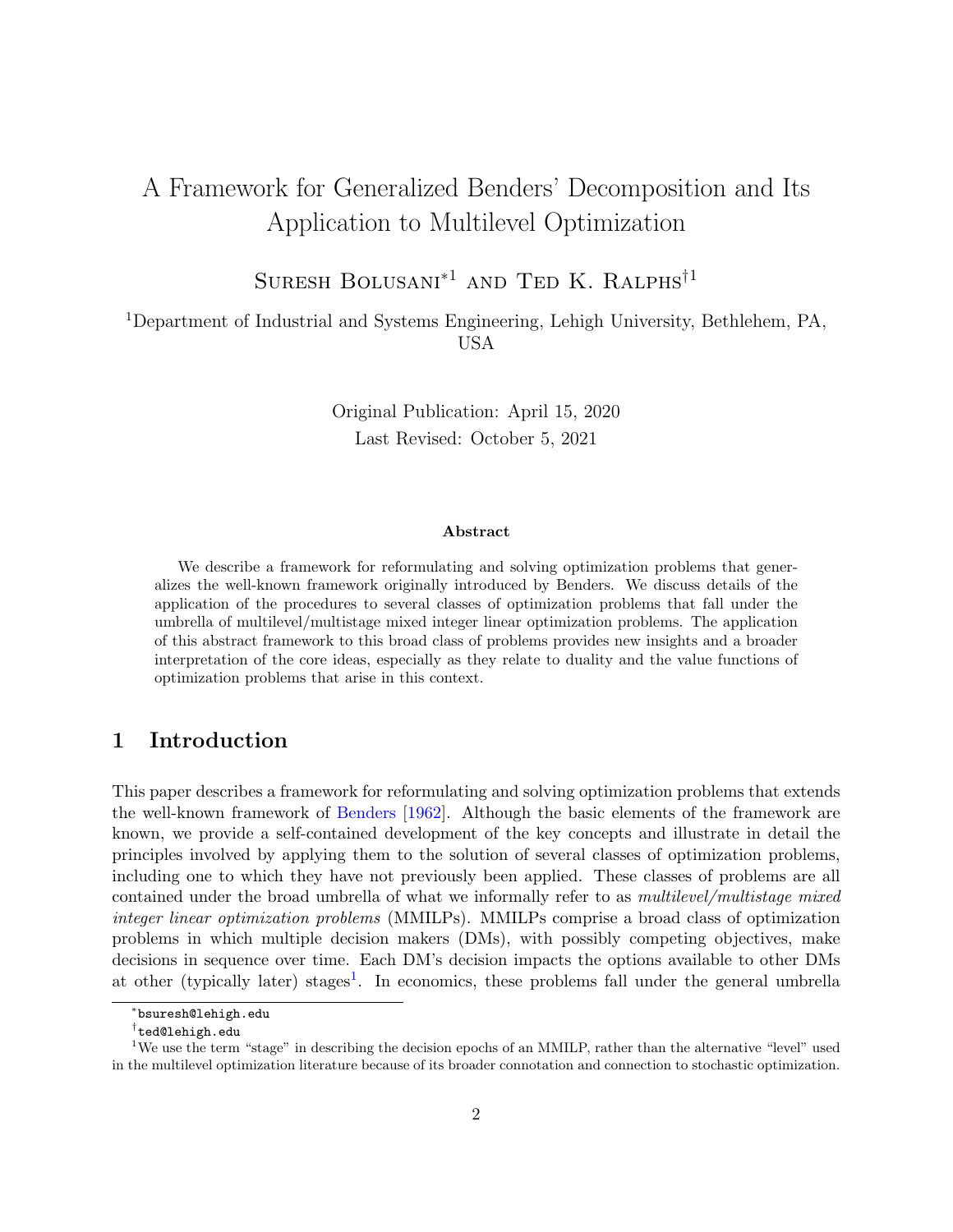of game theory. We do not formally define the broad class comprising MMILPs here, but rather describe some specific subclasses contained within it. Readers wishing to have a more complete overview of MMILPs should refer to [Bolusani et al.](#page-35-1) [\[2020\]](#page-35-1).

Although Benders' technique was originally applied to standard mathematical optimization problems with an underlying structure suggesting a partition of the variables into exactly two sets, it can be similarly applied not only to more general classes of optimization problems, but by extension, to l-stage problems in which there is an obvious division of the variables into l sets. Because an l-stage MMILP is most naturally defined recursively in terms of an  $(l-1)$ -stage MMILP, the very structure of MMILPs seems to suggest solution by an approach similar to the one suggested by Benders.

In fact, this natural structural correspondence goes far deeper than one might at first suspect. The recursive structure of MMILPs also mirrors that of the polynomial time hierarchy (PH), originally introduced by [Stockmeyer](#page-38-0) [\[1976\]](#page-38-0). The PH is a recursively defined family of complexity classes into which MMILPs can naturally be categorized. The lowest level of the PH is the well-known class P of problems solvable in time polynomial in the size of the input, and the  $l<sup>th</sup>$  level (whose class of primary interest is denoted  $\Sigma_l^{\mathsf{P}}$  is comprised of problems solvable in polynomial time given an oracle for problems in the  $(l-1)$ <sup>st</sup> level.

The decision versions of MMILPs with l levels are prototypical complete problems for  $\Sigma_l^{\mathsf{P}}$  [\[Jeroslow,](#page-37-0) [1985\]](#page-37-0), meaning that all other problems in the class can be reduced to MMILPs. It is at first surprising but at the same time quite natural that the very same projection operation that we present here as the central mathematical concept underlying Benders' principle can be analogously used as a basis for deriving the polynomial hierarchy itself. By applying projection operations to complements of the complexity-theoretic "languages" that make up each level of the hierarchy, the class  $\Sigma_l^{\mathsf{P}}$  can be defined recursively in terms of the class  $\Sigma_{l-1}^{\mathsf{P}}$ . In particular, we have

$$
\Sigma_l^{\mathsf{P}} = \text{proj}(\Pi_{l-1}^{\mathsf{P}})
$$

$$
\Pi_{l-1}^{\mathsf{P}} = \text{comp}(\Sigma_{l-1}^{\mathsf{P}}).
$$

With this in mind, what follows can be seen as a way of understanding the very structure of the PH. The details are, however, beyond the scope of this paper, see [Sutner](#page-38-1) [\[2021\]](#page-38-1).

Benders' framework is, first and foremost, a technique for reformulation. Using this technique, MMILPs can be recast as standard mathematical optimization problems. The reformulation usually results in an exponential increase in size relative to the original formulation, and a number of additional transformations may be necessary to get the final problem into a form in which a blackbox solver can digest it. Because of the exponential increase in size, the reformulation must generally be solved either by an approach based on a convergent iterative approximation scheme or by utilizing a relaxation to obtain bounds that can then be used to drive a branch-and-bound algorithm. These two approaches are closely related, as the relaxations required in the latter approach can be obtained by terminating the iterative approximation procedure before convergence. We further discuss approaches based on branch and bound in Section [2.3.](#page-10-0)

In the remainder of the paper, we focus only on the iterative approximation approach, which can be seen as a generalization of the cutting-plane method for solving mixed integer linear optimization problems (MILPs). This approach can be applied recursively, essentially decomposing the problem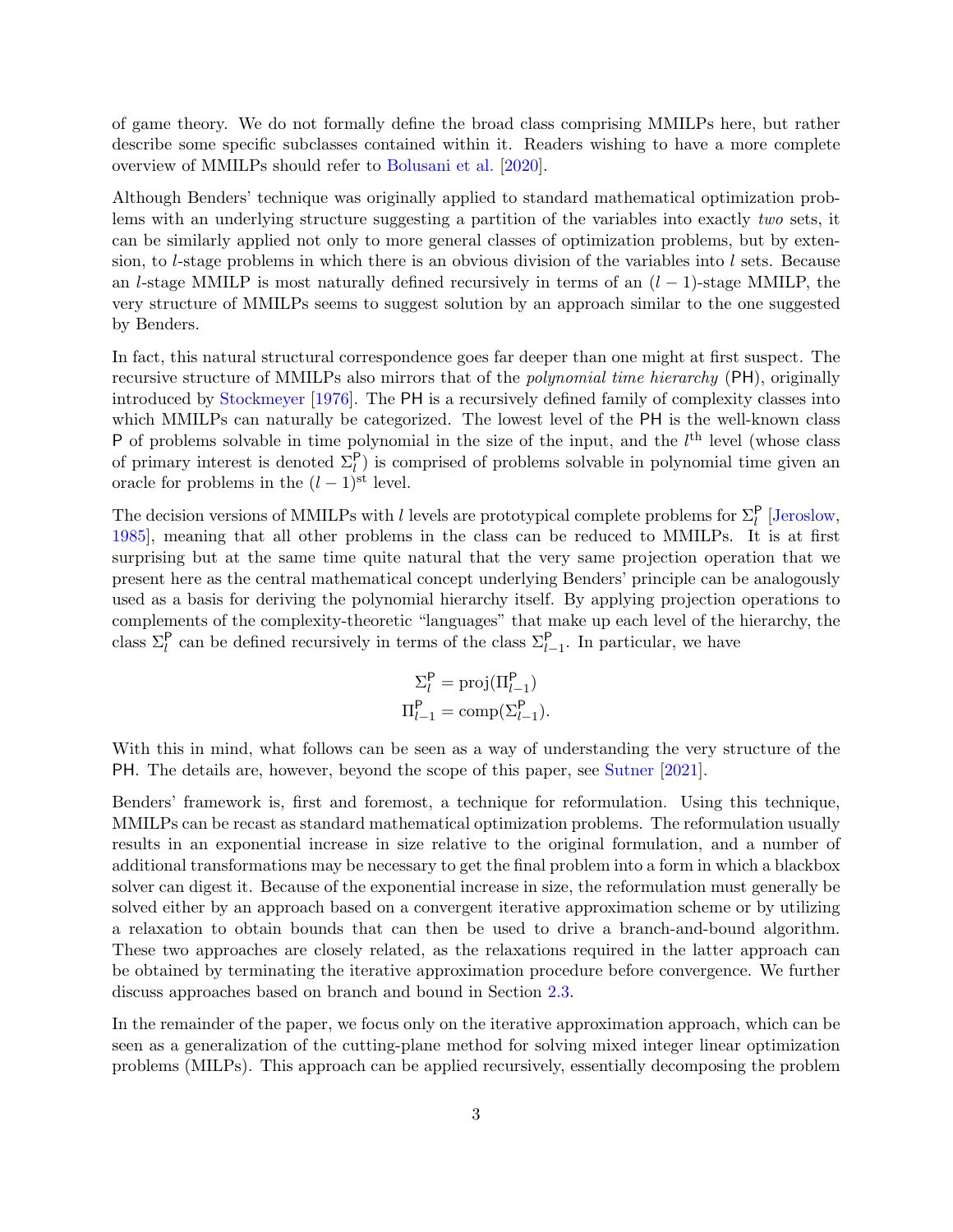by stage, with the subproblem (introduced formally in Section [2\)](#page-3-0) that arises when solving an l-stage problem being an (lexicographic) optimization problem with  $l-1$  stages. The main contributions of this work are (1) the development of an abstract framework for generalizing the principles of Benders' technique for reformulation that encompasses non-traditional problem classes, (2) the specification of an associated algorithmic procedure that generalizes the standard cutting-plane algorithm and is based on iterative approximation of functions arising from the projection of the original problem into the space of a specified subset of variables, and (3) its application to the solution of mixed integer two-stage/bilevel linear optimization problems (MIBLPs). To our knowledge, this is the first algorithm for MIBLPs that utilizes a generalized Benders' approach. This paper does not aim at discussing efficiency or comparing the algorithms described herein to alternatives. While we have implemented a proof-of-concept for the algorithms described here, a full-featured, efficient implementation would require substantial additional development.

The paper is organized as follows. In Section [2,](#page-3-0) we discuss the principles underlying our generalized Benders' framework at a high level in the context of a general optimization problem, including concepts of bounding functions and general duality. We also highlight the relationships between this framework and certain existing algorithms at an abstract level. In Section [3,](#page-11-0) we illustrate these principles concretely with two examples, summarizing existing algorithms for the case in which there are two stages and the objective functions are the same in both stages. Section [4](#page-19-0) goes into more detail in describing an algorithm for general MIBLPs, the special case of MMILPs in which there are only two stages. Finally, we conclude in Section [5](#page-33-0) by briefly discussing a conceptual extension of the algorithm for MIBLPs to general MMILPs with l stages.

## <span id="page-3-0"></span>2 Benders' Principle

In this section, we introduce the basic principles of the framework. We first describe it in a very general context and then focus on the special case in which the objective and constraint functions are *additively separable*. The idea of such a generalization of Benders' original algorithm is not new. As far back as the 1970s, [Geoffrion](#page-36-0) [\[1972\]](#page-36-0) had already proposed a similar idea. Its application to MMILPs, however, provides new insights and broader interpretations of the core ideas.

What we generally mean by a Benders-type approach is a technique for reformulation and/or solution of an optimization problem that operates in a subspace associated with a specified subset of variables from the original compact formulation. We refer to this subset of variables as the first-stage variables throughout the paper, although Benders' technique only really provides a separation of the problem into independent "stages" once we assume additive separability. The essential element underlying any Benders-type method is a projection operation. Projecting an optimization problem means projecting both its feasible region and its objective function, in the fashion we describe, in order to obtain a valid reformulation involving only first-stage variables. By "valid reformulation," we mean one in which the set of optimal solutions of the projected problem is the projection of the set of optimal solutions of the original problem, though one could define the concept of validity in other ways.

The projection operation is natural in applications where the optimal values of the first-stage variables are of primary concern, while the remaining variables are present only to model the later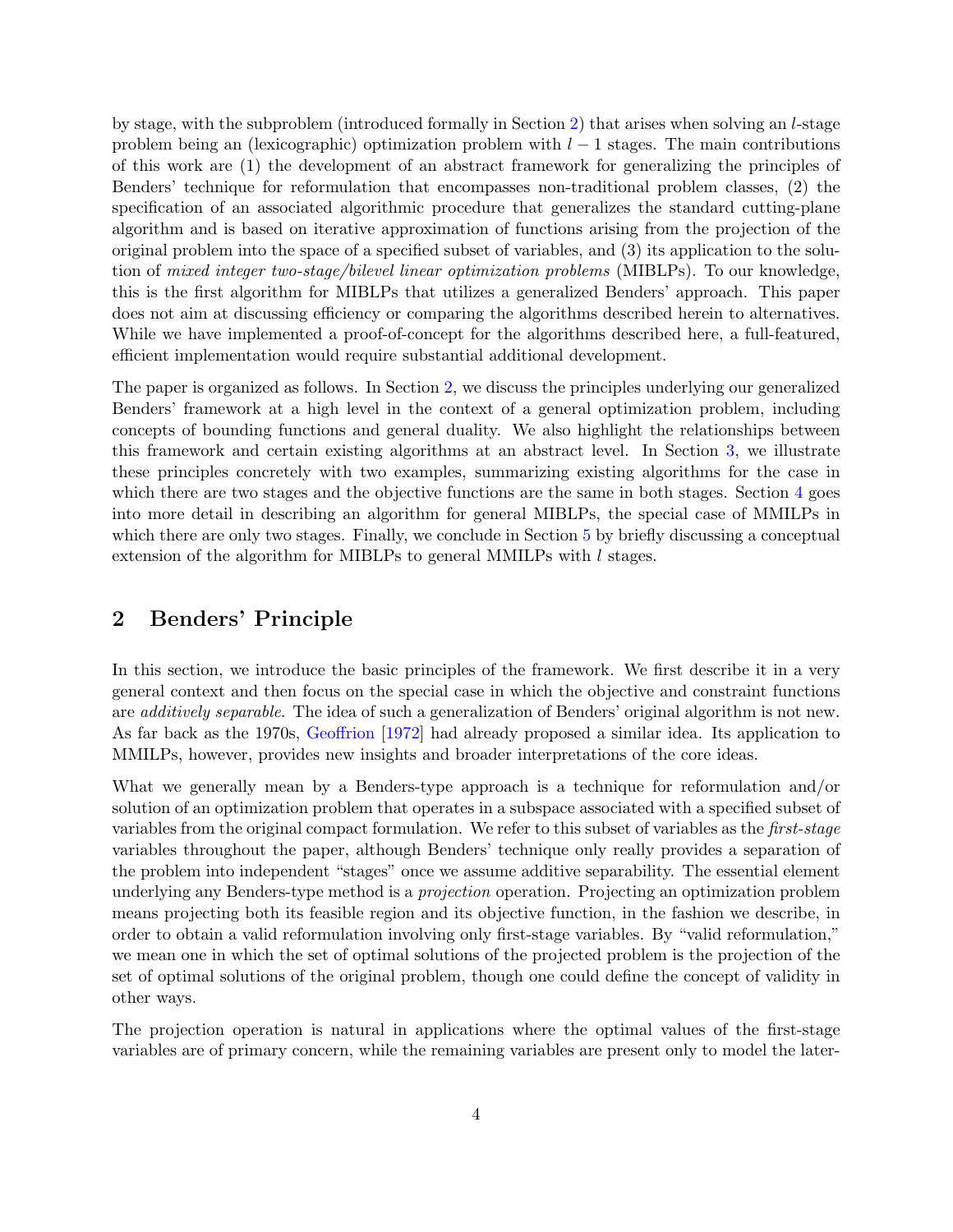stage effects of the first-stage decisions. The goal of the projection operation, however, is purely pragmatic—it is to construct a reformulation that is somehow algorithmically advantageous. The advantage may either be because the associated relaxations are more effective or simply because the reformulation has a form that makes the employment of existing blackbox solvers easier. The reformulation process necessarily introduces complex functions of the first-stage variables, which model the effects mentioned above. Algorithms for solving these reformulations generally construct approximations of these functions, as we detail in the following sections.

#### <span id="page-4-3"></span>2.1 General Optimization Problems

We first consider the following very general form of optimization problem in which the variables are partitioned into two sets, the *first*- and *second-stage variables*, denoted by  $x \in \mathbb{R}^{n_1}$  and  $y \in \mathbb{R}^{n_2}$ , respectively. The problem is then

<span id="page-4-0"></span>
$$
\min_{x \in X, y \in Y} \{ f(x, y) \mid F(x, y) \ge 0 \},\tag{1}
$$

where  $f: \mathbb{R}^{n_1} \times \mathbb{R}^{n_2} \to \mathbb{R}$  is the objective function and  $F: \mathbb{R}^{n_1} \times \mathbb{R}^{n_2} \to \mathbb{R}^m$  is the constraint function, with  $X \subseteq \mathbb{R}^{n_1}$  and  $Y \subseteq \mathbb{R}^{n_2}$  denoting the additional disjunctive constraints on the values of the variables. Typically, we have  $X = \mathbb{Z}_+^{r_1} \times \mathbb{R}_+^{n_1-r_1}$  and  $Y = \mathbb{Z}_+^{r_2} \times \mathbb{R}_+^{n_2-r_2}$ , and we therefore consider that form of sets for the remainder of the paper. By convention, we take the optimal objective value to be  $\infty$  if the feasible region

$$
\mathcal{F} = \{(x, y) \in X \times Y \mid F(x, y) \ge 0\}
$$

is empty and  $-\infty$  if the problem [\(1\)](#page-4-0) is unbounded. We assume that in all other cases, the problem has a finite minimum that can be attained.

#### 2.1.1 Projection and the Subproblem

The simple yet fundamental idea is that  $(1)$  can be equivalently formulated as

$$
\min_{x \in X} \left\{ \min_{y \in Y} \left\{ f(x, y) \mid F(x, y) \ge 0 \right\} \right\}.
$$

By replacing the inner optimization problem with a function, we obtain the reformulation

<span id="page-4-1"></span>
$$
\min_{x \in X} f_x(x),\tag{2}
$$

in terms of only the first-stage variables, where

<span id="page-4-2"></span>
$$
f_x(x) = \min_{y \in Y} \{ f(x, y) \mid F(x, y) \ge 0 \} \quad \forall x \in \mathbb{R}^{n_1}.
$$
 (3)

In this new formulation,  $f_x$  is a function that returns the objective function value of the optimal feasible combination of values for both first- and second-stage variables, given fixed values for the first-stage variables.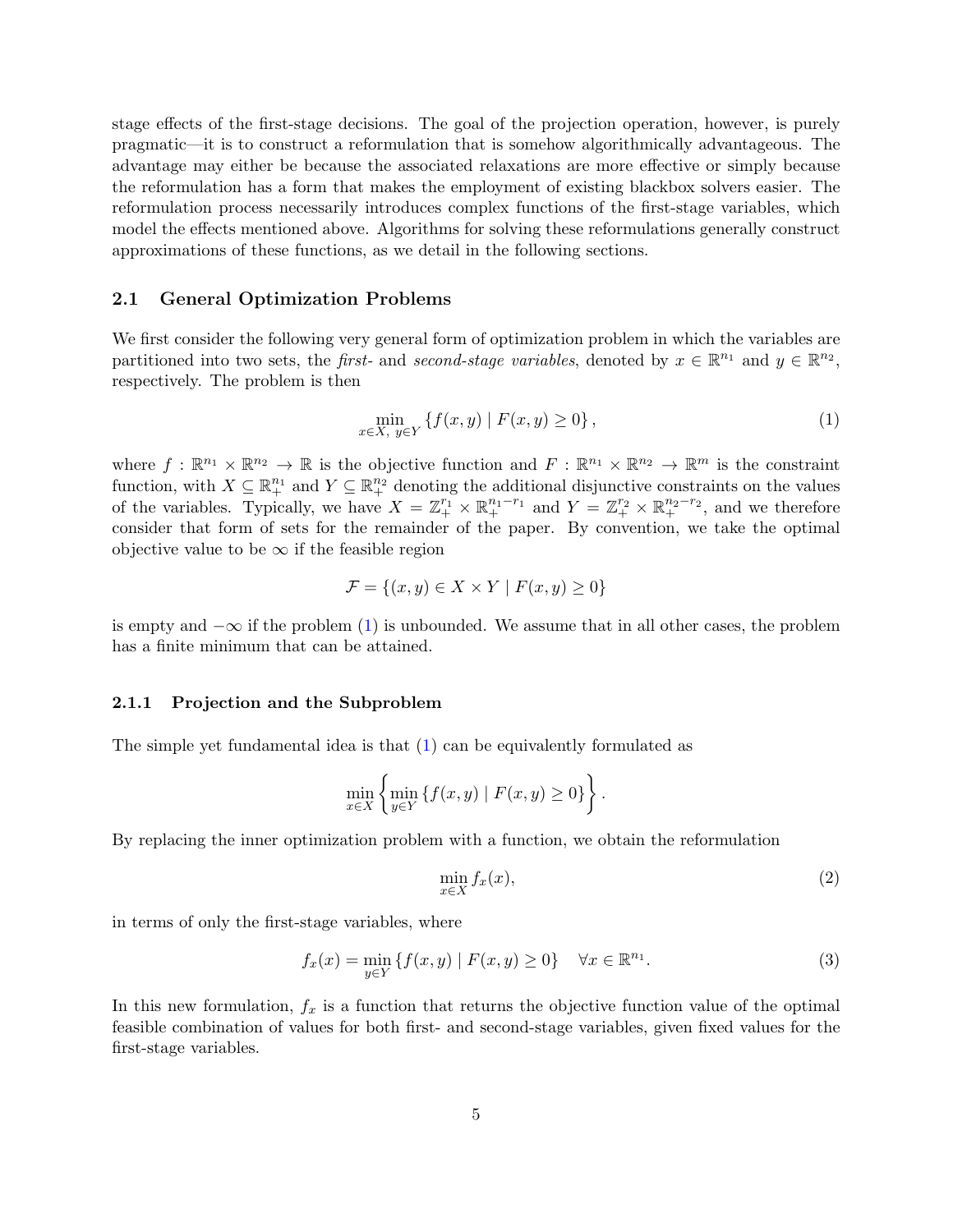Although the formulation [\(2\)](#page-4-1) does not explicitly involve projection, we define by convention that  $f_x(x) = \infty$  if  $x \notin \text{proj}_x(\mathcal{F})$ , where

<span id="page-5-2"></span>
$$
\text{proj}_x(\mathcal{F}) = \{ x \in X \mid F(x, y) \ge 0 \text{ for some } y \in Y \}
$$
\n<sup>(4)</sup>

is the projection of the feasible region of  $(1)$  into the space of the first-stage variables. (We similarly define  $f_x(x) = -\infty$  if the optimization problem on the right-hand side of [\(3\)](#page-4-2) is unbounded.) This means that  $f_x$  plays a dual role. First, it effectively prevents any first-stage solution that is not in the projected feasible region from being considered (provided the projected feasible region is non-empty). Second, it is also what we earlier described informally as the projection of the original objective function, since it ensures that the objective function value in the projected optimization problem with respect to  $\hat{x} \in \text{proj}_x(\mathcal{F})$  is exactly the value that would have been obtained if solving the original problem with the first-stage variables fixed to  $\hat{x}$ . Overall, the reformulation [\(2\)](#page-4-1) can then be considered to be the projection of [\(1\)](#page-4-0) into the space of the first-stage variables. The evaluation of  $f_x$  for particular first-stage solutions is the aforementioned *subproblem*. More details about its role in the overall solution process are provided in Section [2.1.3.](#page-5-0)

#### 2.1.2 Bounding Functions and the Master Problem

In principle, the optimal value of [\(1\)](#page-4-0), as well as an optimal first-stage solution, can be obtained by solving [\(2\)](#page-4-1). However, we usually do not have a closed-form description of  $f_x$  and even when such closed form exists in theory, its description is typically of exponential size and would thus be impractical. We therefore replace  $f_x$  in [\(2\)](#page-4-1) with a dual bounding function  $rac{v}{\sqrt{2}}$  $f_x$  (defined below) to obtain the relaxation known as the master problem.

Definition 1 (Dual Bounding Function). A function  $f_x : \mathbb{R}^{n_1} \to \mathbb{R} \cup \{\pm \infty\}$  is said to be a dual bounding function with respect to the projection of the objective function  $\overline{f}$  if

<span id="page-5-1"></span>
$$
f_x(x) \le f_x(x) \quad \forall x \in \mathbb{R}^{n_1}.
$$

It is called strong at  $\hat{x} \in X$  if

$$
\underline{f}_x(\hat{x}) = f_x(\hat{x}).
$$

Given a dual bounding function, the master problem is then

$$
\min_{x \in X} \underline{f}_x(x). \tag{5}
$$

Naturally, for any relaxation-based method to be practical, solving the relaxation (in this case, [\(5\)](#page-5-1)) should be easier than solving the original problem (in this case,  $(2)$ ). The difficulty of solving  $(5)$ , however, is directly related to the structure of the function  $f_x$  itself. In the cases discussed later, this function is piecewise linear and the master problem can be formulated as an MILP.

#### <span id="page-5-0"></span>2.1.3 Overall Algorithm

The overall method is to iteratively improve the master problem formulation by strengthening  $f_x$ . In iteration k, candidate solution  $x^k$  is generated by solving the current master problem (yielding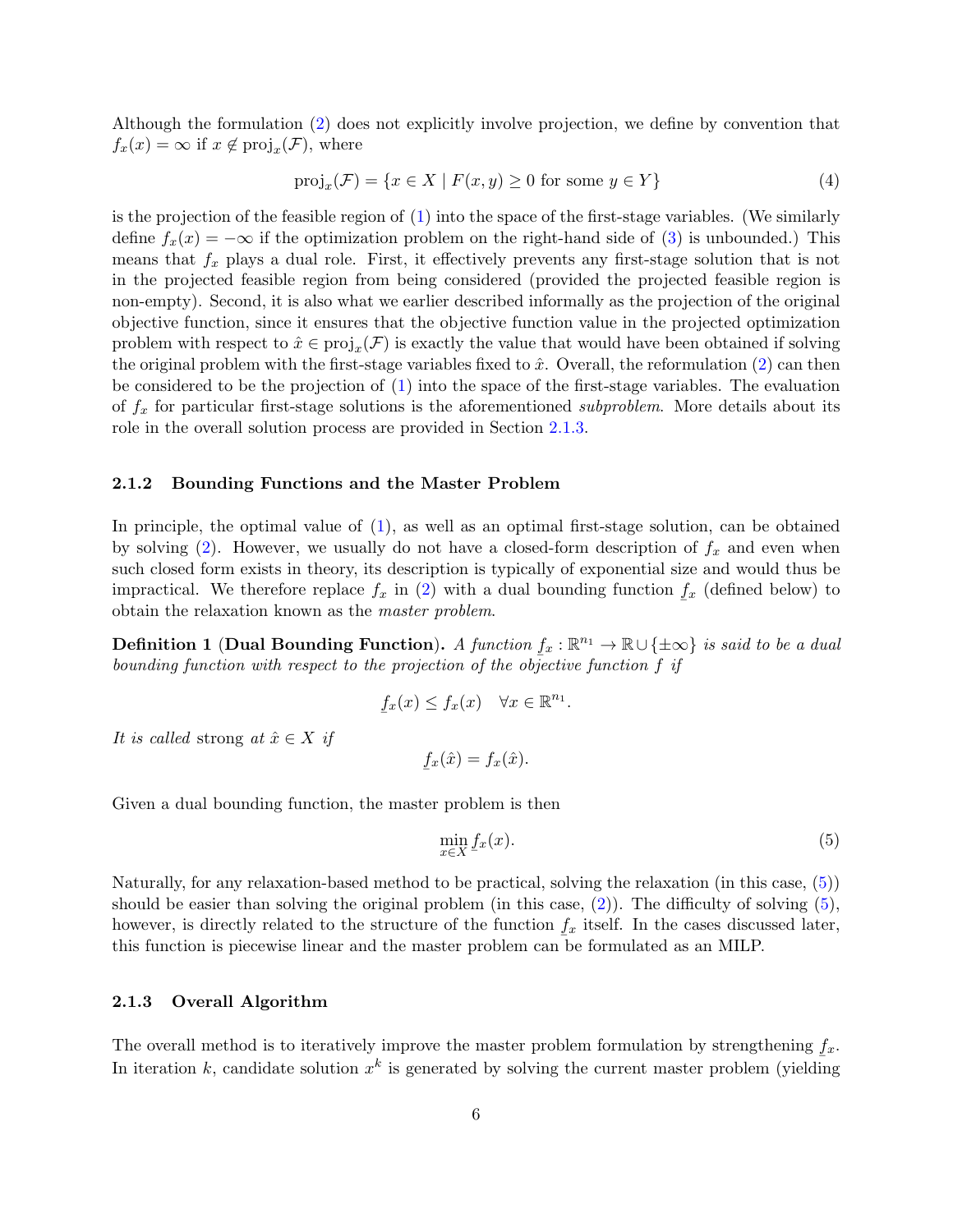a lower bound on the optimal value of [\(1\)](#page-4-0)), and  $f_x(x^k)$  is then evaluated (yielding an upper bound on the optimal value of [\(1\)](#page-4-0)). The algorithm alternates between solution of the master problem and the subproblem until upper and lower bounds are equal.

Although the evaluation of  $f_x(x^k)$  apparently involves only the determination of the optimal solution value, the solution of the subproblem also typically produces, as a byproduct, a primal-dual proof of optimality for the problem on the right-hand side of [\(3\)](#page-4-2). It is from this primal-dual proof that we extract a dual bounding function  $\frac{f_k}{x}$  that is strong at  $x^k$ . The form of this primal-dual proof and the structure of  $f_x^k$  depends strongly on the form of the original problem. We examine particular cases in Section  $\frac{2}{2.2.2}$ .

It is possible that an algorithm following this general outline will either converge to a local optimum or not converge at all [\[Sahinidis and Grossmann,](#page-38-2) [1991\]](#page-38-2), but the convergence of the method to a global optimal solution can be guaranteed under two conditions that are satisfied in many important cases. The first of these is that we update  $f_x$  in each iteration k in such a way that we guarantee that it is strong not only at  $x^k$  but also at all  $x^i$ ,  $i < k$ . This can be most easily accomplished by taking the maximum of the bounding functions generated at each iteration. That is, after iteration k,

<span id="page-6-2"></span>
$$
\underline{f}_x(x) = \max_{1 \le i \le k} \underline{f}_x^i(x),\tag{6}
$$

where  $\underline{f}_x^i$  is the dual bounding function obtained in iteration  $i \leq k$  of the algorithm. In such cases, the master problem [\(5\)](#page-5-1) is usually reformulated using a standard trick to eliminate the maximum operator by introducing an auxiliary variable z to obtain

<span id="page-6-0"></span>
$$
\min_{x \in X} z
$$
  
s.t.  $z \ge f_x^i(x)$  1 \le i \le k. (7)

The formulations  $(7)$  and  $(5)$  are equivalent in this case because z must be equal to the maximum of the individual bounding functions at optimality. In the literature, the constraints  $z \geq \underline{f}_x^i(x)$  for  $1 \leq i \leq k$  in [\(7\)](#page-6-0) are sometimes called *Benders' optimality constraints*. Depending on how the master problem is reformulated, it may also sometimes be necessary to explicitly exclude  $x^k \notin \text{proj}_x(\mathcal{F})$ from the feasible region of the master problem, in which case the associated constraints are called Benders' feasibility constraints.

The overall approach is outlined in Figure [1.](#page-7-0) Theorem [1](#page-6-1) due to [Hooker and Ottosson](#page-37-1) [\[2003\]](#page-37-1) shows that Algorithm [1](#page-7-0) converges in a finite number of steps under the additional condition that  $\text{proj}_x(\mathcal{F})$ is finite.

<span id="page-6-1"></span>**Theorem 1** [\(Hooker and Ottosson](#page-37-1) [\[2003\]](#page-37-1), Theorem 2). If the function  $f_x$  is defined as in [\(6\)](#page-6-2) and  $f_x^i$  is strong at  $x^i$  in each iteration i, then  $f_x$  remains a valid dual bounding function that is strong at all previous iterates and the method converges to the optimal value in a finite number of iterations under the assumption that  $|\text{proj}_x(\mathcal{F})| < \infty$ .

The proof of this result is rather straightforward. In fact, a slightly more general result also holds, since the overall dual bounding function need not be constructed in this particular way, as long as we can ensure that it is strong at all the previous iterates. In practical implementations, however, taking the maximum of previous bounding functions is a natural approach and it is the one we adopt here.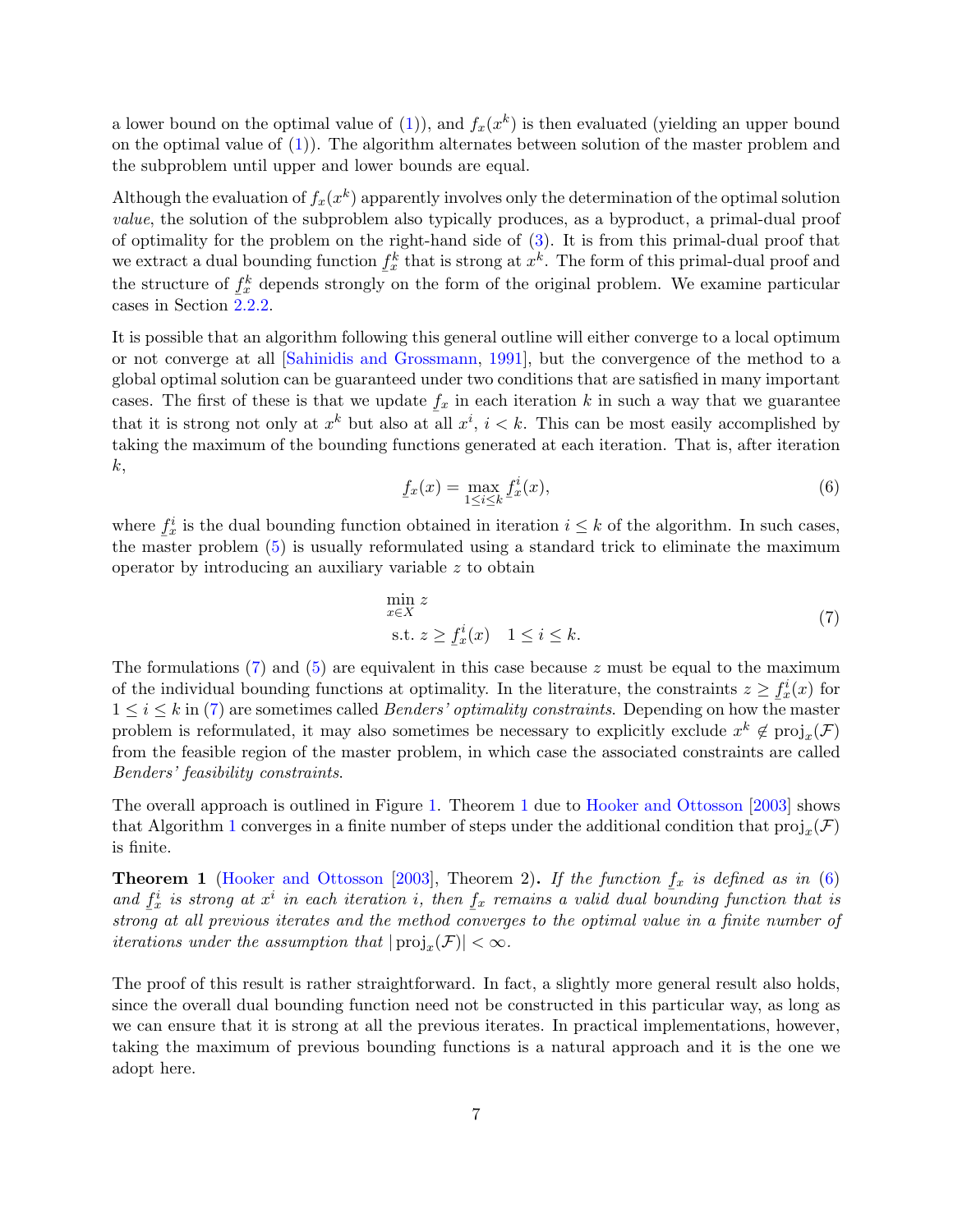<span id="page-7-0"></span>Generalized Benders' Framework for Solving [\(1\)](#page-4-0)

Step 0. Initialize  $k \leftarrow 1$ ,  $UB^0 = \infty$ ,  $LB^0 = -\infty$ ,  $f_x^0(x) = -\infty$  for all  $x \in \mathbb{R}^{n_1}$ .

- Step 1. Solve the master problem (lower bound)
	- a) Construct the dual bounding function  $rac{v}{\sqrt{2}}$  $f_x(x) = \max_{x \in \mathcal{X}}$  $0 \leq i \leq k-1$   $\leq$  $f_x^i(x)$  and formulate the master problem [\(7\)](#page-6-0).
	- b) Solve [\(7\)](#page-6-0) to obtain an optimal solution  $(x^k, z^k)$ . Set  $LB^k \leftarrow z^k$ .

#### Step 2. Solve the subproblem (upper bound)

- a) Solve [\(3\)](#page-4-2) for the given  $x^k$  to obtain an optimal solution  $y^k$  and strong dual bounding function  $rac{v}{\sqrt{2}}$  $\underline{f}_x^k$  such that  $rac{v}{\sqrt{2}}$  $f_x^k(x^k) = f_x(x^k)$ . Set UB<sup>k</sup>  $\leftarrow$   $f_x(x^k)$ .
- b) Termination check:  $UB^k = LB^k$ ?
	- 1. If yes, STOP.  $(x^k, y^k)$  is an optimal solution to [\(1\)](#page-4-0).
	- 2. If no, set  $k \leftarrow k + 1$  and go to Step 1.

Figure 1: Outline of the generalized Benders' decomposition framework

This general framework still leaves many steps unspecified and raises many questions regarding implementation in specific cases. These questions will be answered in detail for the several cases of our interest in Sections [3](#page-11-0) and [4.](#page-19-0)

#### <span id="page-7-2"></span>2.2 Additively Separable Optimization Problems

We now move to the more specific setting that is central to the application of Benders' method to optimization problems in which the constraint and objective functions are additively separable.

**Definition 2 (Additively Separable Function).** A function  $f : \mathbb{R}^{n_1} \times \mathbb{R}^{n_2} \to \mathbb{R}$  is additively separable if  $\exists g : \mathbb{R}^{n_1} \to \mathbb{R}$  and  $h : \mathbb{R}^{n_2} \to \mathbb{R}$  such that  $f(x, y) = g(x) + h(y)$  for all  $(x, y) \in \mathbb{R}^{n_1} \times \mathbb{R}^{n_2}$ .

When the functions  $f$  and  $F$  are additively separable, such separability allows us to reformulate these problems in ways that enhance intuition and also ease implementation. As such, let  $q$ :  $\mathbb{R}^{n_1} \to \mathbb{R}, h : \mathbb{R}^{n_2} \to \mathbb{R}, G : \mathbb{R}^{n_1} \to \mathbb{R}^m$ , and  $H : \mathbb{R}^{n_2} \to \mathbb{R}^m$  be such that  $f(x, y) = g(x) + h(y)$ and  $F(x, y) = G(x) + H(y)$  for all  $(x, y) \in \mathbb{R}^{n_1} \times \mathbb{R}^{n_2}$ . Because we are specifically interested in the case of linear functions, we also introduce a right-hand side  $b \in \mathbb{R}^m$ , as is standard for problems involving linear functions. We then obtain the new form of general optimization problem

<span id="page-7-1"></span>
$$
\min_{x \in X, y \in Y} \{ g(x) + h(y) \mid G(x) + H(y) \ge b \}
$$
\n(8)

that we consider in the rest of the paper.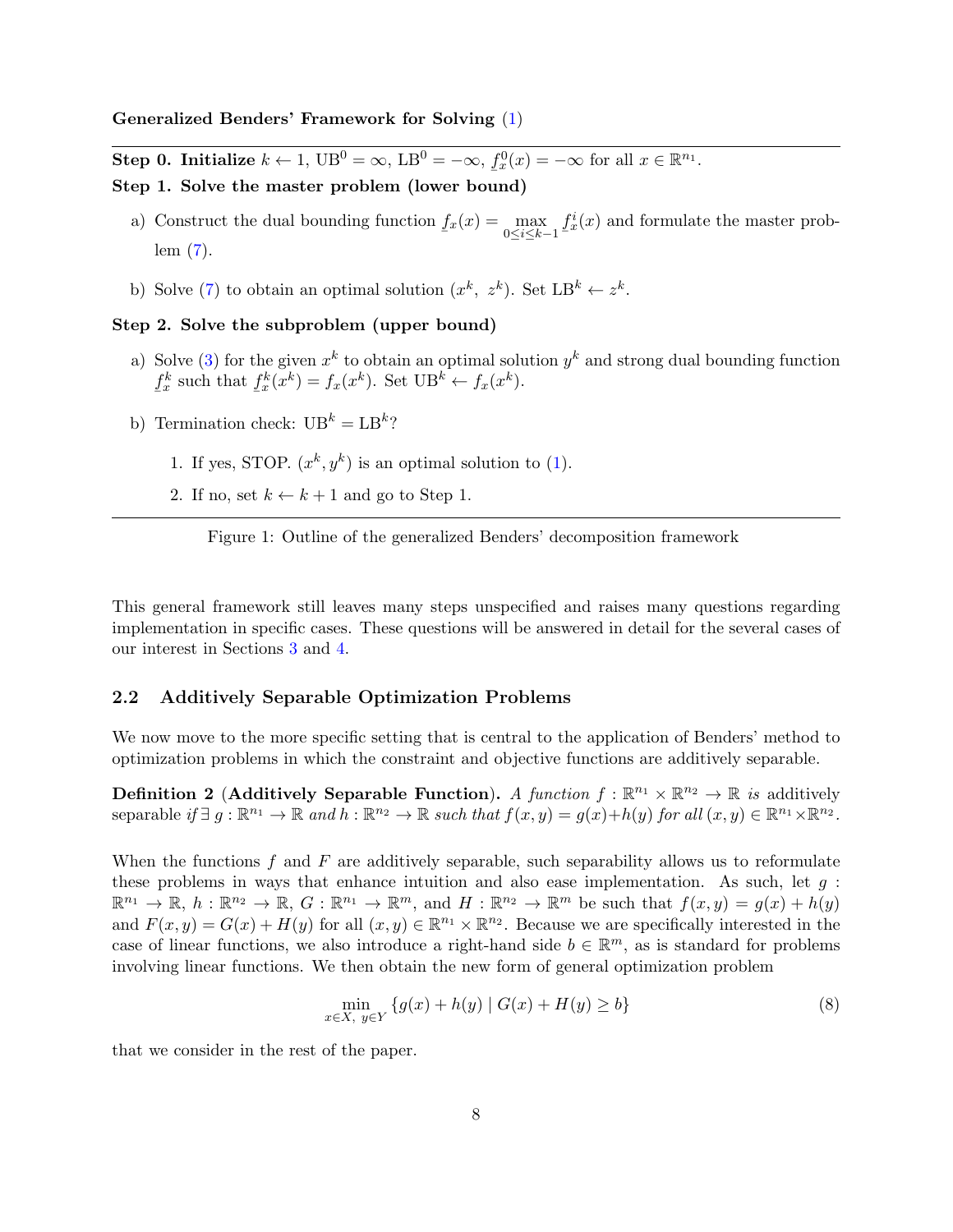#### 2.2.1 Projection and the Value Function

A reformulation of [\(8\)](#page-7-1) analogous to [\(2\)](#page-4-1), obtained upon projecting into the space of the first-stage variables, is

<span id="page-8-3"></span>
$$
\min_{x \in X} \left\{ g(x) + \phi \left( b - G(x) \right) \right\},\tag{9}
$$

where

<span id="page-8-1"></span>
$$
\phi(\beta) = \min_{y \in \mathbb{R}_+^{n_2}} \{ h(y) \mid y \in \mathcal{P}_2(\beta) \cap Y \} \quad \forall \beta \in \mathbb{R}^m,
$$
\n(10)

and

$$
\mathcal{P}_2(\beta) = \left\{ y \in \mathbb{R}_+^{n_2} \middle| H(y) \ge \beta \right\} \quad \forall \beta \in \mathbb{R}^m
$$

is a parametric family of polyhedra containing points satisfying the second-stage feasibility conditions, which can now be considered fully independently, due to the additive separability. By convention,  $\phi(\beta) = +\infty$  for  $\beta \in \mathbb{R}^m$  if  $\mathcal{P}_2(\beta) \cap Y = \emptyset$ , and  $\phi(\beta) = -\infty$  for  $\beta \in \mathbb{R}^m$  if the problem on the right-hand side of [\(10\)](#page-8-1) is unbounded.

As opposed to the earlier-defined function  $f_x$ , which was parameterized on the first-stage solution,  $\phi$  is parameterized on the right-hand side of the associated second-stage optimization problem (which is in turn determined by the first-stage solution). The second-stage optimization problem, analogous to the earlier defined subproblem [\(3\)](#page-4-2), is to evaluate  $\phi$  at a specific right-hand side. In the context of the framework described in Figure [1,](#page-7-0)  $\phi$  would be evaluated in iteration k of the algorithm at the right-hand side  $\beta^k = b - G(x^k)$ .

Those readers familiar with the more general duality theory associated with mixed integer linear optimization problems (see, e.g., [Nemhauser and Wolsey](#page-37-2) [\[1988\]](#page-37-2) and Güzelsoy and Ralphs [\[2007\]](#page-36-1)) will recognize  $\phi$  as the *value function* of the second-stage problem. The value function of the second-stage problem and the associated dual problem are crucial elements of the framework in the additively separable case, so we now briefly review these basic concepts.

#### <span id="page-8-0"></span>2.2.2 General Duality and Dual Functions

The function generally referred to as "the" value function of an optimization problem is one that returns the optimal objective value for a given right-hand side vector. As in the general framework from Section [2.1,](#page-4-3) we form the master problem by replacing this value function with a function that bounds it from below. Such functions are known as dual functions, so called because they can be interpreted as solutions to a general dual problem and reflect the essential role of duality in Benders-type reformulations. For a particular right-hand side  $\hat{\beta} \in \mathbb{R}^m$ , the general dual problem

<span id="page-8-2"></span>
$$
\max_{D \in \Upsilon^m} \left\{ D(\hat{\beta}) \middle| D(\beta) \le \phi(\beta) \quad \forall \beta \in \mathbb{R}^m \right\} \tag{11}
$$

associated with [\(10\)](#page-8-1) is an optimization problem over a class  $\Upsilon^m \subseteq \{v \mid v : \mathbb{R}^m \to \mathbb{R}\}\$  of real-valued functions. The objective of the dual problem is to construct a function that bounds the value function from below and for which the bound is as strong as possible at  $\beta$ . As such, we define a (strong) dual function as follows.

**Definition 3** (Dual Function). A dual function  $D : \mathbb{R}^m \to \mathbb{R} \cup {\pm \infty}$  is one that satisfies  $D(\beta) \leq \phi(\beta)$  for all  $\beta \in \mathbb{R}^m$ . It is called strong at  $\hat{\beta} \in \mathbb{R}^m$  if  $D(\hat{\beta}) = \phi(\hat{\beta})$ .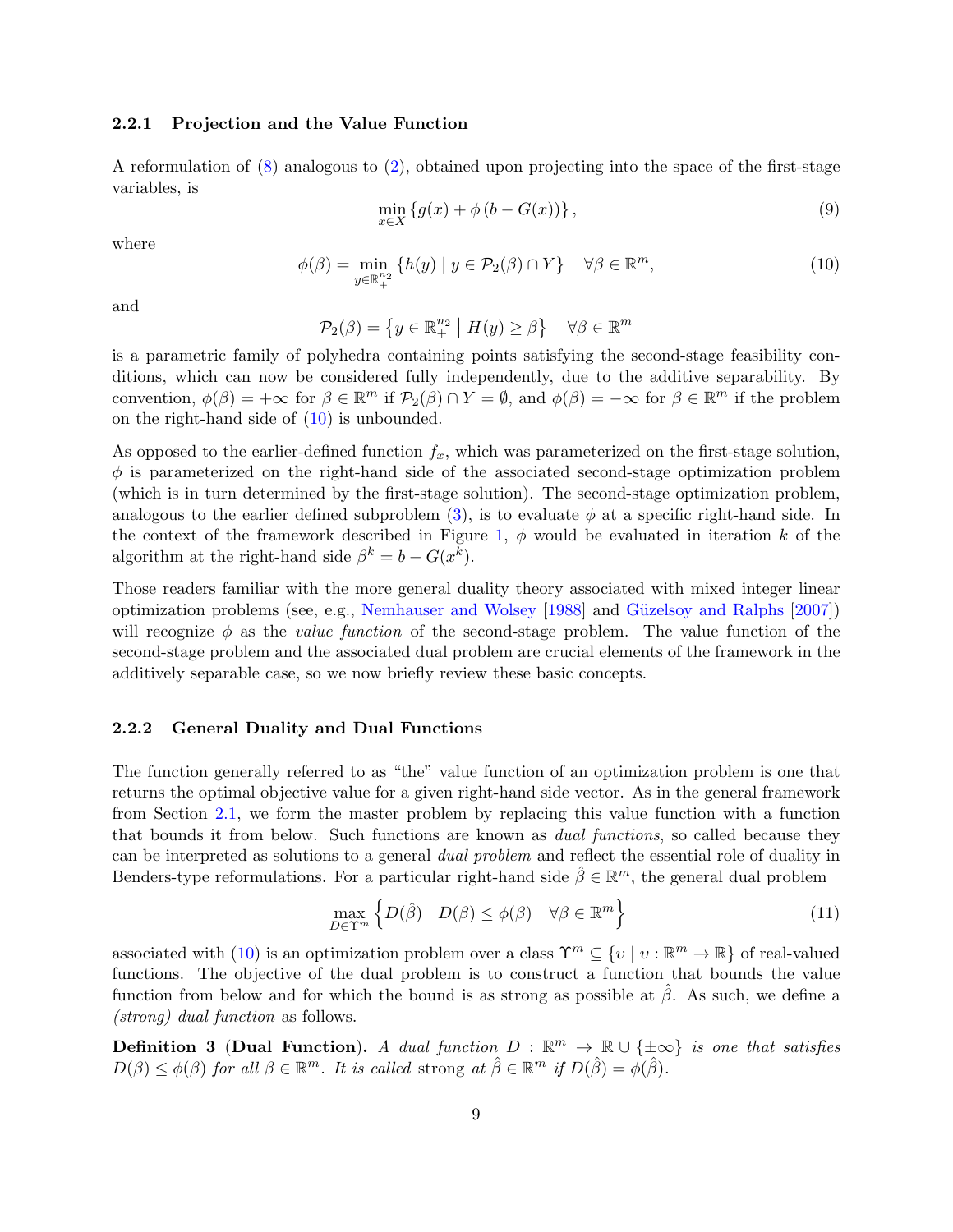The dual problem itself is called *strong* if  $\Upsilon^m$  is guaranteed to contain a strong dual function. As long as the value function itself is real-valued<sup>[2](#page-9-0)</sup> and is a member of  $\Upsilon^m$ , then the dual problem will be strong, since the value function itself is an optimal solution of [\(11\)](#page-8-2).

Exact solution algorithms that produce certificates of optimality typically do it by providing a primal solution, which certifies an upper bound, and a dual function (solution to  $(11)$ ), which certifies a lower bound. When these bounds are equal, the combination provides the required certificate of optimality. Dual functions can be obtained in a variety of ways, but one obvious way to construct them is to consider the value function of a relaxation of the problem. Most solution algorithms for linear and mixed integer linear optimization problems work by iteratively constructing such a dual function.

The connection between the general dual and Benders' framework should be clear. The strong dual function constructed as a certificate of optimality when solving the subproblem (evaluating  $\phi$ ) is a function that can be directly used in strengthening the global dual function that defines the current master problem. In fact, it is useful to think of the subproblem not as that of evaluating  $\phi$ , but rather of solving a dual problem of the form [\(11\)](#page-8-2) to obtain a strong dual function, which is what we actually need for forming the master problem in the next iteration.

#### 2.2.3 Overall Algorithm

The overall method is largely similar to that described in Figure [1.](#page-7-0) We relax the reformulation [\(9\)](#page-8-3) to obtain a master problem

<span id="page-9-1"></span>
$$
\min_{x \in X} g(x) + z
$$
  
s.t.  $z \ge \phi(b - G(x)),$  (12)

in which the value function  $\phi$  is replaced by a dual function  $\phi$ . Solving this master problem in iteration k yields a solution  $(x^k, z^k)$  and a lower bound  $g(x^k) + z^k$ . We then evaluate  $\phi$  at  $b - G(x^k)$ to obtain a dual function  $\phi^k$  strong at  $b - G(x^k)$  and an upper bound  $g(x^k) + \phi(b - G(x^k))$ . This dual function is combined with previously produced such functions to obtain a global dual function that is strong at all previous iterates, ensuring eventual convergence under the same conditions as in Theorem [1.](#page-6-1)

Naturally, the exact form and structure of the dual functions involved is crucially important to the tractability of the overall algorithm, as we do need a method of (re)formulating and solving the master problem in each iteration. In the cases discussed in this paper, the dual function takes on relatively simple forms. For linear optimization problems (LPs), the value function is convex and there is always a strong dual function that is a simple linear function. This linear function is an optimal solution to the usual LP dual, which is a subgradient of the LP value function.

In the case of mixed integer linear optimization, dual functions can be obtained as a by-product of a branch-and-bound algorithm. Roughly speaking, the lower bound produced by a branch-and-bound algorithm is the minimum of lower bounds produced for the individual subproblems associated with

<span id="page-9-0"></span><sup>2</sup>When the value function is not real-valued everywhere, we have to show that there exists a real-valued function that coincides with the value function whenever the value function is real-valued and is itself real-valued everywhere else, but is still a feasible dual function (see [Wolsey](#page-38-3) [\[1981\]](#page-38-3)).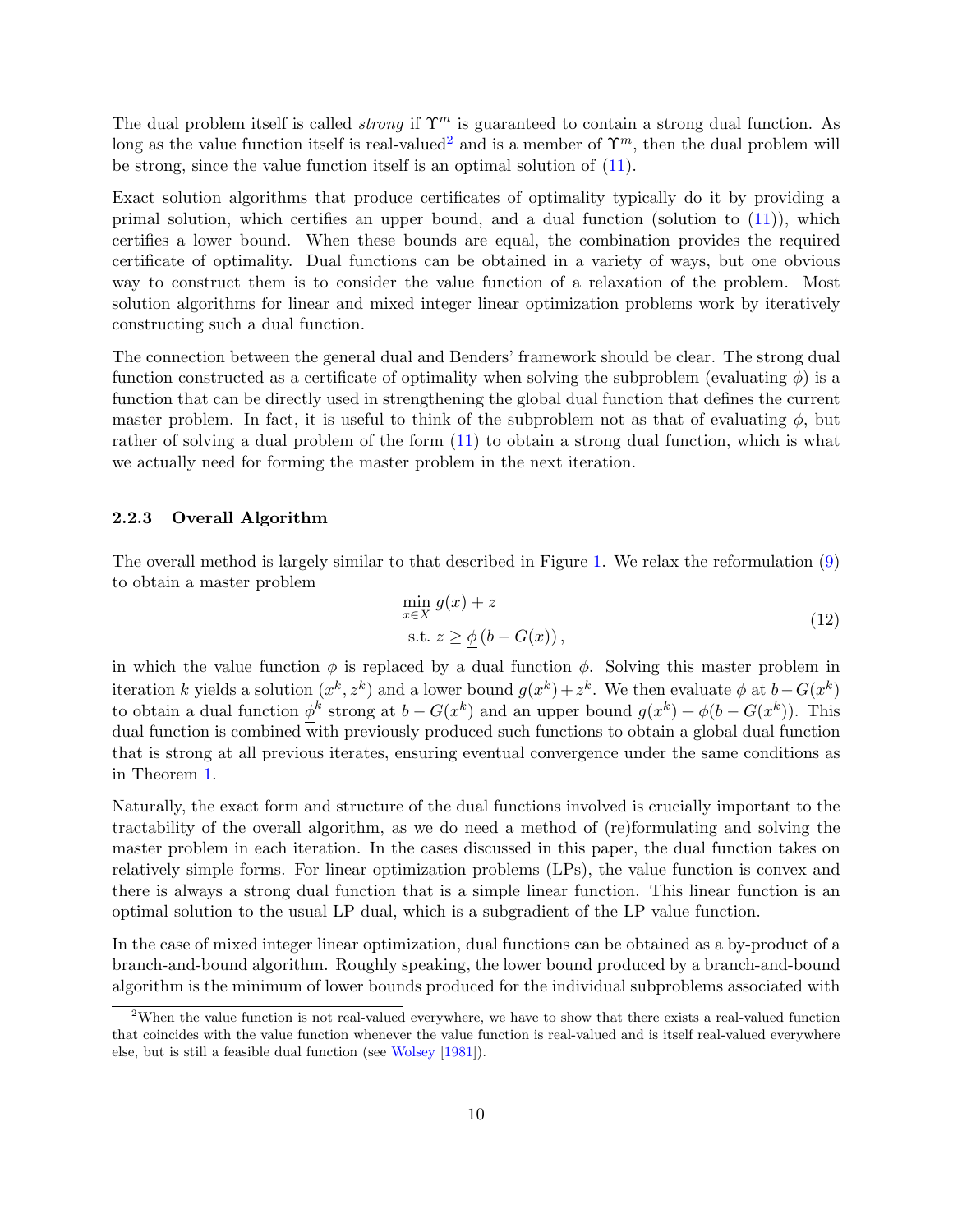the leaf nodes of the branch-and-bound tree. Thus, the overall dual function is the minimum of dual functions for these subproblems. In the MILP case, the subproblem dual functions utilized are affine functions derived from the dual of the LP relaxation of the subproblem associated with a given node. Thus, in the simplest case, the dual function is the minimum of affine functions.

This method of constructing dual functions from branch-and-bound trees can be extended to virtually any problem that can be solved by a relaxation-based branch-and-bound algorithm. The lower bound arising from the branch-and-bound tree is the minimum of lower bounds on individual subproblems, which are typically (but not always) derived as dual functions of convex relaxations. Thus, we can construct the overall dual function similar to the MILP case. In Sections [3.2.1](#page-14-0) and [4.2](#page-22-0) below, we describe in detail the application of this principle to the derivation of dual functions for the MILP and lexicographic MILP cases.

#### <span id="page-10-0"></span>2.3 Relationship to Other Methodologies

An important question is how general this framework is and how existing algorithms are related. The framework presented is at a high level of abstraction and, therefore, very generic. It is likely that almost all Benders-type procedures can be seen as special cases or at least subtle variations on the same theme, since any reformulation of the problem in a subspace would necessarily involve a projection operation in some form. Of course, as with all algorithms described at this level of abstraction, many important details need to be filled in to attain a practical algorithm for specific problem classes, so the development of customized algorithms for specific classes is still very much needed. The framework only provides a way to understand relationships and a starting template for building algorithms.

As mentioned earlier, Benders' reformulation technique generally increases the size of the formulation exponentially relative to the original compact formulation and the reformulation may well be in a wholly different problem class than the original (e.g., the projection of a linear problem may involve nonlinear functions, see Section [3.1\)](#page-12-0). This is analogous to the way in which a minimal description of the convex hull of feasible solutions of a standard MILP has a description of expo-nential size with respect to its original formulation [Grötschel et al., [1993,](#page-36-2) [Nemhauser and Wolsey,](#page-37-2) [1988\]](#page-37-2). With a reformulation of exponential size, the most obvious approaches are ones based on iterative outer approximation of the feasible region, suggesting a generalized cutting plane-type method [\[Eaves and Zangwill,](#page-36-3) [1971,](#page-36-3) [Aardal and van Hoesel,](#page-34-0) [1996,](#page-34-0) Cornuéjols, [2008,](#page-35-2) [Belotti et al.,](#page-35-3) [2013,](#page-35-3) [Kleinert et al.,](#page-37-3) [2021\]](#page-37-3). Such methods produce a sequence of relaxations similar to what we referred to as the "master problem," whose solutions converge to the exact optimum. From this point of view, a traditional cutting-plane algorithm for solving the problem in its original compact form is just one possible approach on a continuum ranging from projecting out none of the variables to projecting out all the variables. (The latter option of projecting out all the variables would essentially be equivalent to constructing the value function of the original problem.)

There are many examples of Benders-type algorithms in the literature and we describe only a few here. We mention more examples that are specifically related to multilevel optimization in Section [4.](#page-19-0) In [Codato and Fischetti](#page-35-4) [\[2006\]](#page-35-4), the authors propose a Benders-type algorithm that employs so-called *combinatorial Benders' cuts* (also known as no-good cuts). These cuts can be seen as Benders' feasibility constraints in the framework of this paper because they remove individual first-stage solutions that are not in the projection of the feasible region. The set of all such cuts,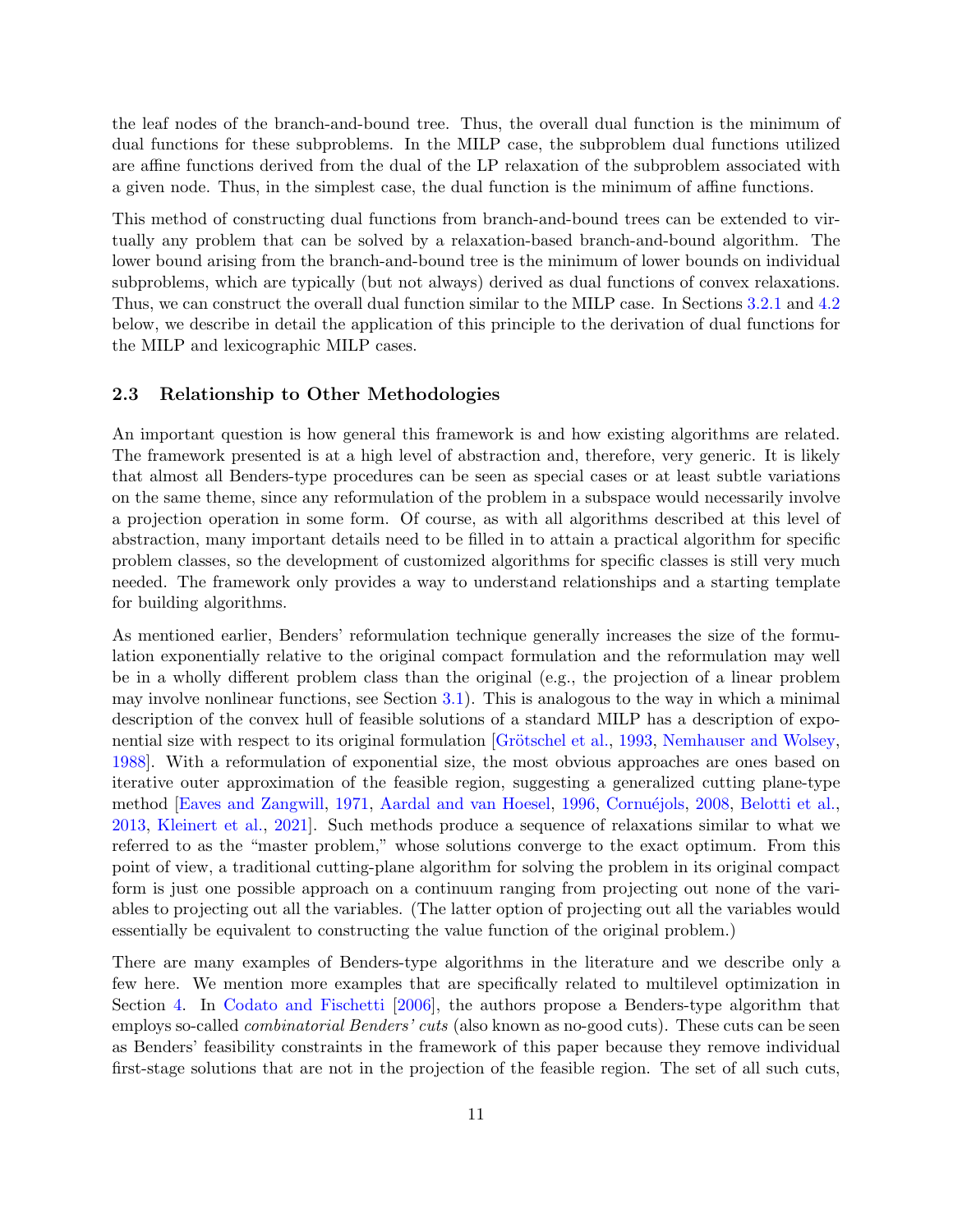along with the requirement that the first-stage variables be binary, provides an exact description of the projected feasible region. And since the objective function does not depend on the second-stage variables, Benders' optimality constraints are not needed. As an example considering a multistage optimization problem, [Sen and Sherali](#page-38-4) [\[2006\]](#page-38-4) discuss a Benders-type algorithm for solving twostage stochastic mixed integer linear optimization problems (2SSMILPs). They propose linear Benders' cuts that can be viewed as Benders' optimality constraints. These cuts are obtained by applying the disjunctive cut principle [\[Balas,](#page-34-1) [1979\]](#page-34-1) to the disjunction based on LP relaxations of leaf nodes of the branch-and-bound tree for solving MILP subproblems. Finally, [Fischetti et al.](#page-36-4) [\[2019\]](#page-36-4) discuss a Benders-type algorithm for solving interdiction problems. In this special case of bilevel optimization, strong linear optimality constraints can be derived by exploiting both the fact that the problem is zero-sum  $(d^{1} = -d^{2})$  and that the linking between first- and second-stages occurs only through variable upper bound constraints.

As with cutting plane methods for MILPs, when convergence of such a method is slow, the process can be terminated early to obtain a bound. This bounding procedure can be embedded within a branch-and-bound framework to obtain what is called a branch-and-Benders'-cut algorithm in the literature and is essentially a generalized branch-and-cut method. [Rahmaniani et al.](#page-37-4) [\[2017\]](#page-37-4) provide a list of works that propose such an algorithm. Note that another reason for embedding the procedure in a branch-and-bound framework is that it enables the simplification of the master problem. Because an exact reformulation is not required to obtain a bound, we can, for example, require the master problem to be convex for reasons of efficiency, which rules out the use of certain classes of non-convex functions. By partitioning the feasible region into small enough regions, however, convex reformulations eventually do become exact (or at least yield exact optimal values). This is analogous to the notion of spatial branching in mixed integer nonlinear optimization [\[Belotti](#page-35-3) [et al.,](#page-35-3) [2013\]](#page-35-3).

Hybrid options are also possible, especially in multistage optimization. The most obvious approach is to allow the later-stage variables to remain in the master problem. This obviates the need for dual bounding functions and avoids some of the difficulties associated with projection of the feasible region, while retaining the possibility of viewing the optimization as being over the space of the first-stage variables only. This is the approach taken in most branch-and-cut algorithms for solving bilevel optimization problems [\[Tahernejad et al.,](#page-38-5) [2020\]](#page-38-5). We discuss this possibility further in the context of MIBLPs in the literature review of Section [4.](#page-19-0)

## <span id="page-11-0"></span>3 Applications From the Literature

In this section, we describe the application of the generalized framework presented in Section [2](#page-3-0) to derive algorithms already existing in the literature. We describe these applications here to emphasize their commonality, and to provide concrete examples in settings in which the application of the principles is relatively straightforward and the abstractions reduce to familiar algorithmic concepts.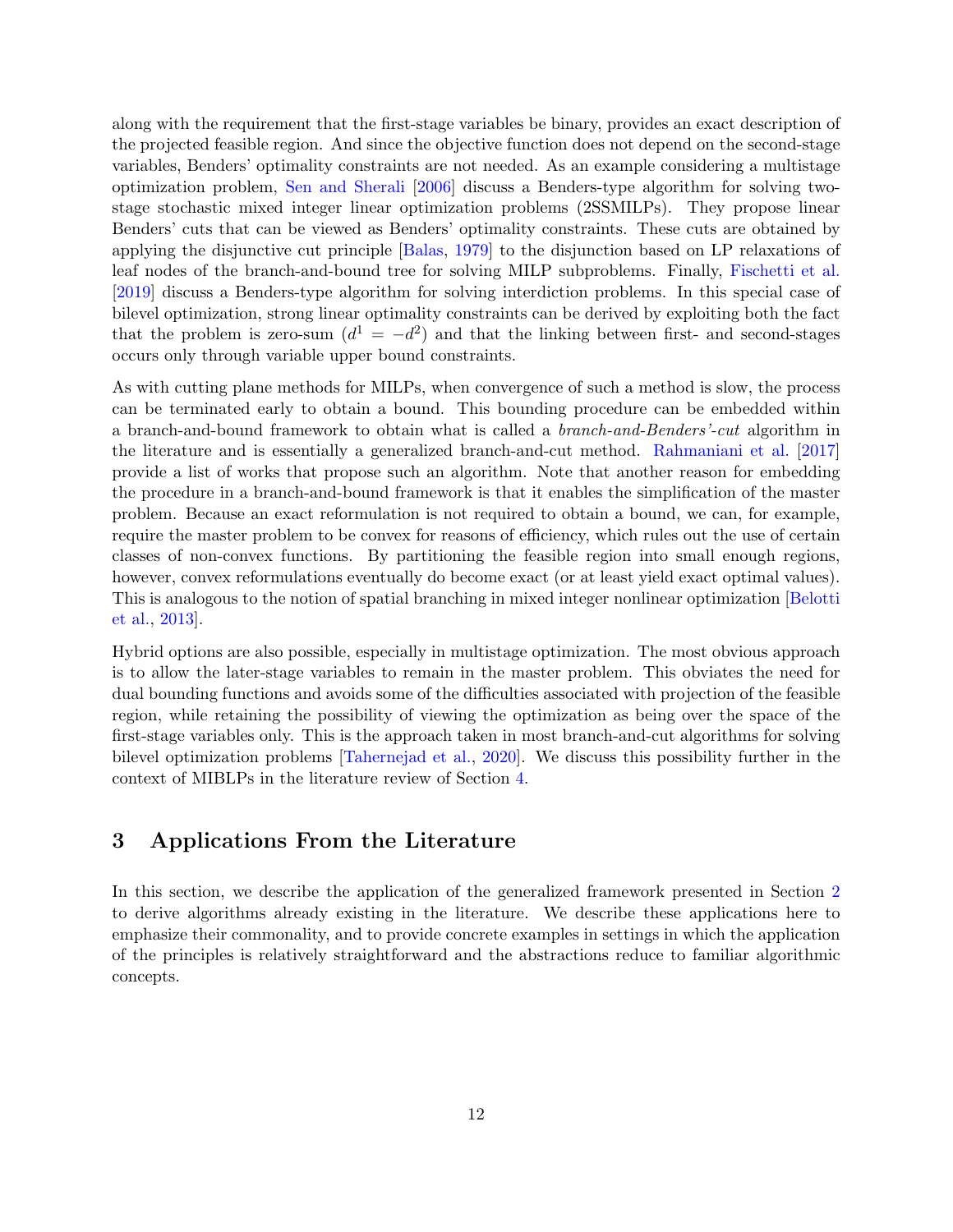#### <span id="page-12-0"></span>3.1 Linear Optimization Problems

We begin by considering the application of Benders' framework to the standard LP

<span id="page-12-1"></span>
$$
\min \left\{ c^\top x + d^\top y \mid Ax + Gy \ge b, \ (x, y) \in \mathbb{R}_+^{n_1} \times \mathbb{R}_+^{n_2} \right\},\tag{13}
$$

where  $A \in \mathbb{Q}^{m \times n_1}$ ,  $G \in \mathbb{Q}^{m \times n_2}$ ,  $b \in \mathbb{Q}^m$ ,  $c \in \mathbb{Q}^{n_1}$ , and  $d \in \mathbb{Q}^{n_2}$ . This problem is the special case of [\(8\)](#page-7-1) in which  $g(x) = c^{\top}x$ ,  $h(y) = d^{\top}y$ ,  $G(x) = Ax$ , and  $H(y) = Gy$  for all  $x \in X = \mathbb{R}_{+}^{n_1}$  and  $y \in Y = \mathbb{R}_{+}^{n_2}.$ 

#### 3.1.1 Projection

Projecting into the space of the first-stage variables, we obtain the reformulation

<span id="page-12-2"></span>
$$
\min_{x \in \mathbb{R}_+^{n_1}} \left\{ c^\top x + \phi_{LP}(b - Ax) \right\},\tag{14}
$$

where

$$
\phi_{LP}(\beta) = \min \left\{ d^\top y \mid Gy \ge \beta, \ y \in \mathbb{R}^{n_2}_+ \right\} \quad \forall \beta \in \mathbb{R}^m,
$$

is the value function of the second-stage optimization problem, which is an LP. This reformulation is nothing more than the instantiation of the reformulation  $(9)$  in the context of  $(13)$ .

Value functions are well-studied and well-understood in the linear optimization case (see, e.g., [Bertsimas and Tsitsiklis](#page-35-5) [\[1997\]](#page-35-5) for details). The structure of  $\phi_{LP}$  arises from that of the feasible region

$$
\mathcal{D} = \left\{ \boldsymbol{\eta} \in \mathbb{R}_+^m \ \middle| \ G^\top \boldsymbol{\eta} \leq d \right\}
$$

of the standard LP dual of the second-stage problem, which is the LP

<span id="page-12-3"></span>
$$
\max_{\eta \in \mathcal{D}} \; \eta^{\top} (b - A\hat{x}) \tag{15}
$$

when the first-stage solution is  $\hat{x} \in \mathbb{R}^{n_1}_+$ . Although it may not be obvious, this dual problem is precisely equivalent to the general dual [\(11\)](#page-8-2) in the LP case. This can be seen by noting the constraints ensure that the dual solution is a subgradient of  $\phi_{LP}$  and hence represents a (linear) dual function. By noting that the above maximum can be taken over the set  $\mathcal E$  of extreme points of  $D$ , assuming  $D$  is bounded, it is easy to derive that

<span id="page-12-4"></span>
$$
\phi_{LP}(\beta) = \max_{\eta \in \mathcal{E}} \left\{ \eta^\top \beta \right\} \quad \forall \beta \in \mathbb{R}^m. \tag{16}
$$

That is, the value function is the maximum of linear functions corresponding to members of  $\mathcal{E}$ . Although this function is convex and nicely structured, the cardinality of  $\mathcal E$  is exponential in general, so enumerating them is impractical. The global dual function we use to construct the master problem is thus formed from a small collection of these extreme points, as described next.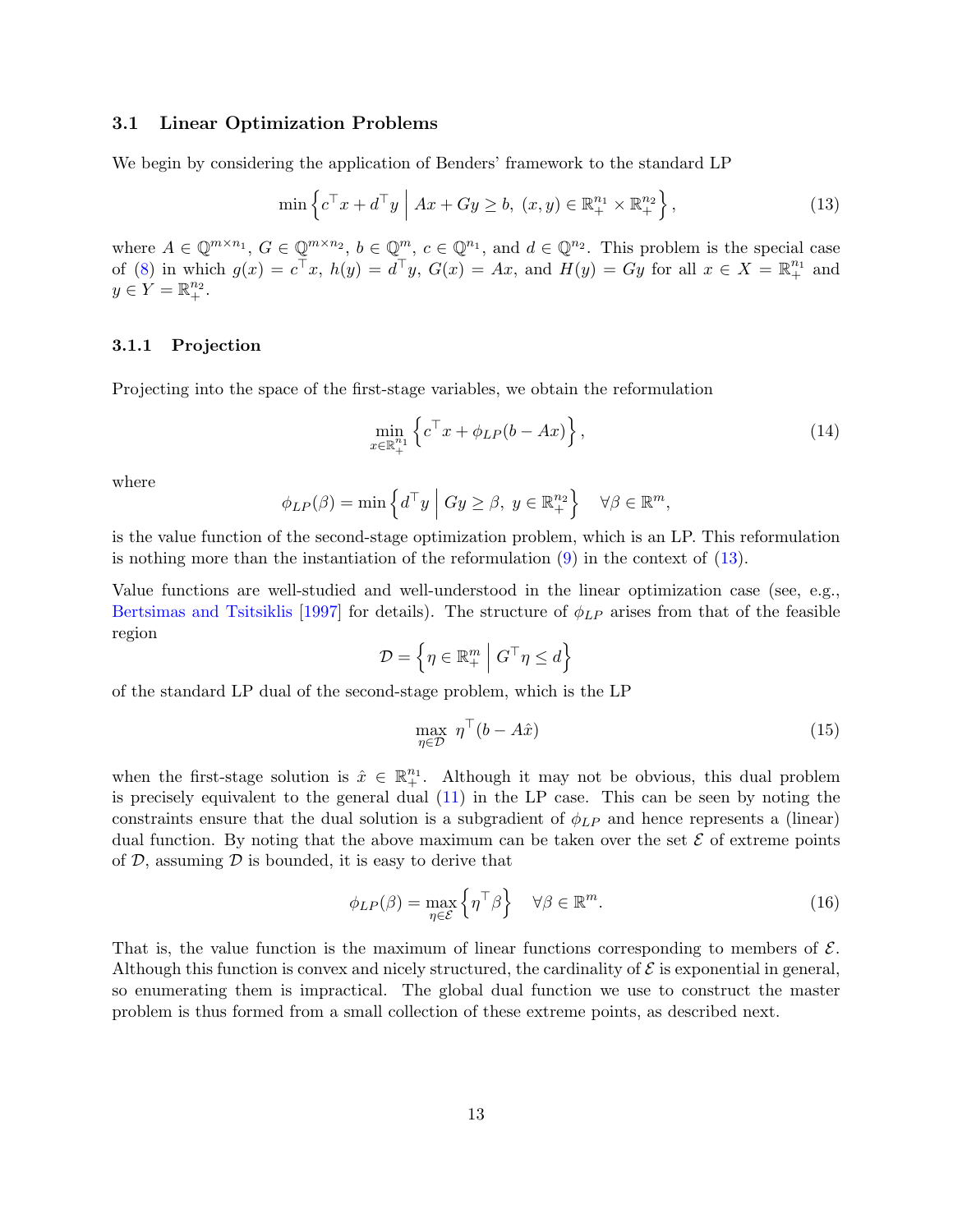#### 3.1.2 Master Problem

In accordance with the principles described earlier, we form the master problem by replacing  $\phi_{LP}$ in [\(14\)](#page-12-2) with a global dual function  $\phi_{LP}$  that is the maximum of the strong dual functions produced in each iteration of the algorithm. In this context, the strong dual functions produced at each iteration are the linear functions associated with solutions to the dual [\(15\)](#page-12-3) of the second-stage problem. This results in the master problem

<span id="page-13-0"></span>
$$
\min c^{\top} x + z
$$
  
s.t.  $z \ge \underline{\phi}_{LP}^i (b - Ax) = \eta^{i^{\top}} (b - Ax), \quad 1 \le i \le k$   
 $x \in \mathbb{R}_+^{n_1},$  (17)

in iteration k, where  $\eta^i \in \mathcal{E}$  is an optimal solution of [\(15\)](#page-12-3) in iteration i. Note that if the optimal solution to the master problem in iteration k is  $(x^k, z^k)$ , then we have

$$
z^{k} = \underline{\phi}_{LP}(b - Ax^{k}) = \max_{1 \le i \le k} \eta^{i^{+}}(b - Ax^{k}),
$$

as desired, and this master problem is the equivalent to [\(12\)](#page-9-1) in this context.

#### 3.1.3 Overall Algorithm

In iteration k of the algorithm, we begin by solving a master problem  $(17)$  to obtain its optimal solution  $x^k$ . The subproblem is then to evaluate  $\phi_{LP}$  at  $\beta^k = b - Ax^k$  by solving the dual [\(15\)](#page-12-3) to obtain  $\eta^k \in \mathcal{E}$ . By defining  $\underline{\phi}_{LP}^k(\beta) = {\eta^k}^\top \beta$  for all  $\beta \in \mathbb{R}^m$ , we obtain that  $\underline{\phi}_{LP}^k$  is a dual function for  $\phi_{LP}$  that is strong at  $\beta^k$ .

The overall method is then to add one constraint of the form

<span id="page-13-1"></span>
$$
z \ge \eta^{k^{\top}}(b - Ax) \tag{18}
$$

to the master problem in each iteration k in which  $(15)$  has a finite optimum. In case  $(15)$  in iteration k is unbounded, then  $x^k$  is not a member of the projection of the feasible region (defined as in  $(4)$  and we instead add a constraint of the form

<span id="page-13-2"></span>
$$
0 \ge \sigma^{k^{\top}}(b - Ax),\tag{19}
$$

where  $\sigma^k$  is the extreme ray of  $\mathcal D$  that proves infeasibility of the second-stage problem.

Observe that the master problem, the subproblem, and the constraints added to the master problem are identical to the corresponding components in a classical Benders' decomposition algorithm for LPs. Conventionally, in the context of LPs, these constraints are referred to as Benders' cuts with [\(18\)](#page-13-1) being *Benders' optimality cut* and [\(19\)](#page-13-2) being *Benders' feasibility cut*. Next, we discuss how to further generalize to the class of 2SSMILPs.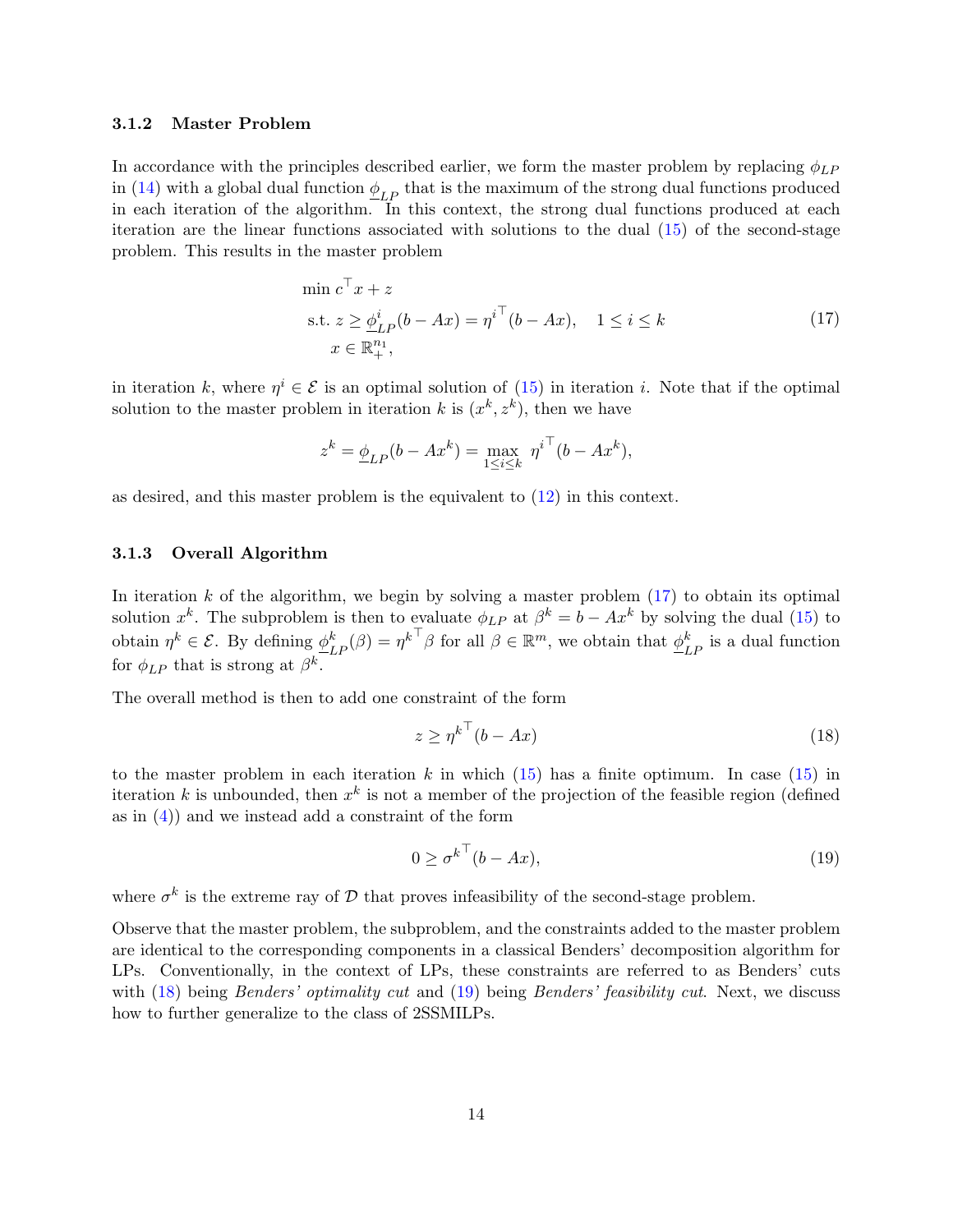#### 3.2 Two-Stage Stochastic Mixed Integer Linear Optimization Problems

The case of 2SSMILPs generalizes the case discussed in the previous section in two important ways. First, we introduce stochasticity, which is modeled by specifying a finite number of possible scenarios in the second stage, resulting in a block-structured constraint matrix overall. This generalization on its own is relatively straightforward and results in the method known in the literature as the L-shaped method for solving stochastic linear optimization problems with recourse [\[Van Slyke and](#page-38-6) [Wets,](#page-38-6) [1969\]](#page-38-6). However, we also wish to allow integer variables into the second stage. Although this does not require any modification of the framework itself, it results in a more complex structure for the value function of the second-stage problem and hence, a more complex reformulation for the master problem. We now summarize an algorithm for solving 2SSMILPs that was originally developed by [Hassanzadeh and Ralphs](#page-36-5) [\[2014b\]](#page-36-5).

To model the stochasticity, we introduce a random variable U over an outcome space  $\Omega$  representing the set of possible scenarios for the second-stage problem. We assume that  $U$  is discrete, i.e., that the outcome space  $\Omega$  is finite so that  $\omega \in \Omega$  represents which of the finitely many scenarios is realized. In practice, this assumption is not very restrictive, as one can exploit any algorithm for the case in which  $\Omega$  is assumed finite to solve cases where  $\Omega$  is not (necessarily) finite by utilizing a technique for discretization, such as sample average approximation (SAA) [\[Shapiro,](#page-38-7) [2003\]](#page-38-7).

Under these assumptions, a 2SSMILP is then a problem of the form

<span id="page-14-2"></span>
$$
\min c^{\top} x + \mathbb{E}_{\omega \in \Omega} \left[ d^{2^{\top}} y_{\omega} \right]
$$
  
s.t.  $A^{1} x \geq b^{1}$   
 $A^{2}_{\omega} x + G^{2} y_{\omega} \geq b^{2}_{\omega} \quad \forall \omega \in \Omega$   
 $x \in X, y_{\omega} \in Y,$  (20)

where  $c \in \mathbb{Q}^{n_1}$ ,  $d^2 \in \mathbb{Q}^{n_2}$ ,  $A^1 \in \mathbb{Q}^{m_1 \times n_1}$ ,  $G^2 \in \mathbb{Q}^{m_2 \times n_2}$ , and  $b^1 \in \mathbb{Q}^{m_1}$ .  $A^2_{\omega} \in \mathbb{Q}^{m_2 \times n_1}$  and  $b^2_{\omega} \in \mathbb{Q}^{m_2}$ represent the realized values of the random input parameters in scenario  $\omega \in \Omega$ , i.e.,  $U(\omega)$  $(A^2_\omega, b^2_\omega)$ . The first term in the objective function represents the immediate cost of implementation of the first-stage solution, while the second term is an expected cost over the set of possible future scenarios.

#### <span id="page-14-0"></span>3.2.1 Projection

We now reformulate the problem by exploiting two important properties. First, since  $U$  is discrete, we may associate with it a discrete probability distribution defined by  $p \in \mathbb{R}^{|\Omega|}$  such that  $0 \le p_\omega \le 1$ and  $\sum_{\omega \in \Omega} p_{\omega} = 1$ , where  $p_{\omega}$  represents the probability of the scenario  $\omega \in \Omega$ . This allows us to replace the expectation above with a finite sum. Second, we note that the second-stage problem has a natural block structure so that the problem decomposes perfectly into  $|\Omega|$  smaller problems, which differ only in the right-hand side vector once the first-stage solution is fixed (an advantage of using Benders' approach in this setting). Thus, when we project this problem as before into the space of the first-stage variables, we obtain the reformulation

<span id="page-14-1"></span>
$$
\min \left\{ c^\top x + \sum_{\omega \in \Omega} p_\omega \phi_{IP} (b_\omega^2 - A_\omega^2 x) \middle| A^1 x \ge b^1, \ x \in X \right\},\tag{21}
$$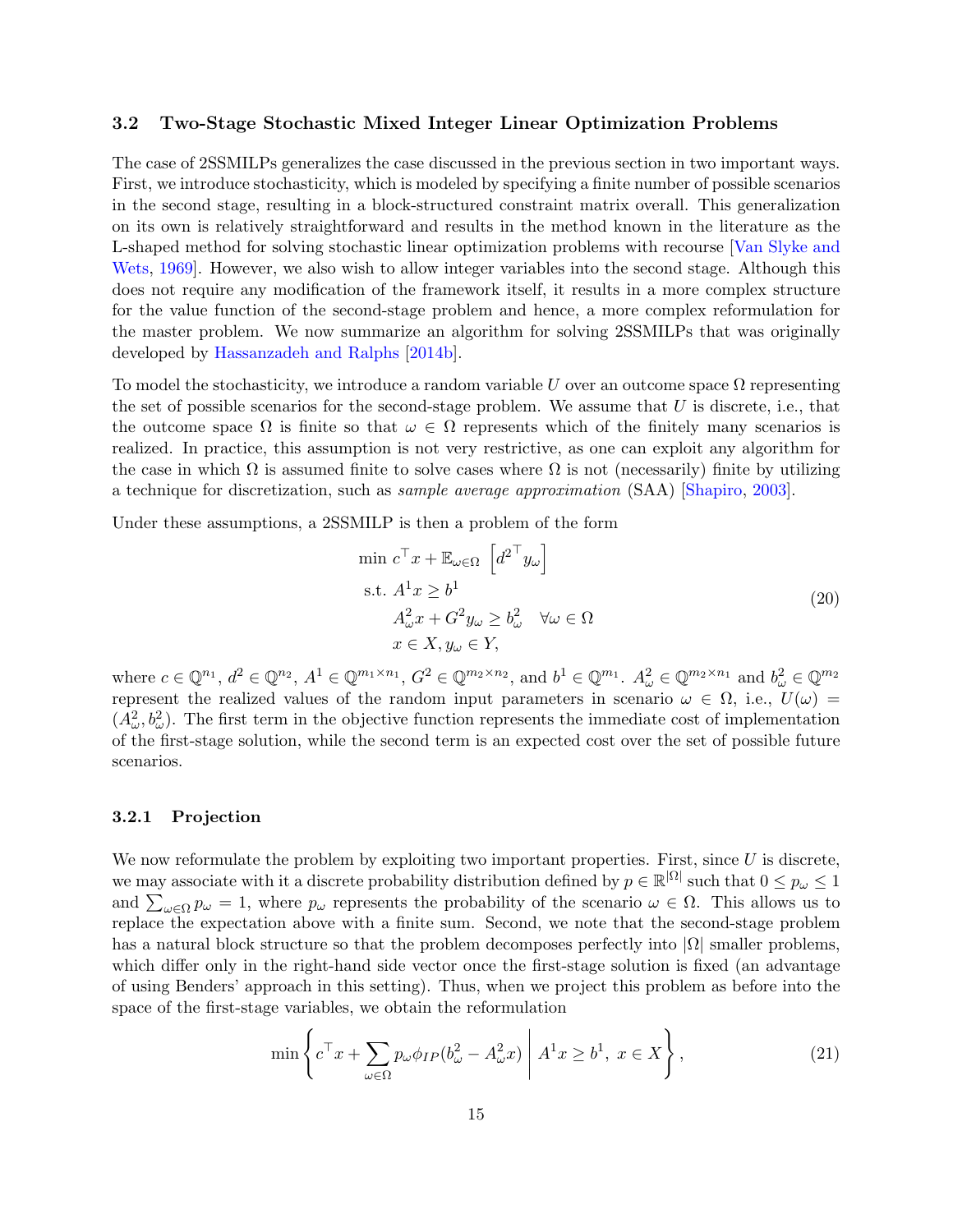where the value function  $\phi_{IP}$  associated with the second-stage problem is defined by

<span id="page-15-0"></span>
$$
\phi_{IP}(\beta) = \min_{y \in \mathbb{R}_+^{n_2}} \left\{ d^{2\top} y \mid y \in \mathcal{P}_2(\beta) \cap Y \right\} \quad \forall \beta \in \mathbb{R}^{m_2},\tag{22}
$$

and

<span id="page-15-2"></span>
$$
\mathcal{P}_2(\beta) = \left\{ y \in \mathbb{R}_+^{n_2} \mid G^2 y \ge \beta \right\} \quad \forall \beta \in \mathbb{R}^{m_2}.
$$
 (23)

By convention,  $\phi_{IP}(\beta) = \infty$  if the feasible region  $\{y \in \mathbb{R}^{n_2} \mid y \in \mathcal{P}_2(\beta) \cap Y\}$  is empty, and  $\phi_{IP}(\beta) = \emptyset$  $-\infty$  if the second-stage problem associated with  $\beta$  is unbounded, which results in  $\phi_{IP}(\beta) = -\infty$ for all  $\beta \in \mathbb{R}^{m_2}$ . Note that the single second-stage value function that appeared in the analogous reformulation in Section [2.2](#page-7-2) is replaced here with expected value of the value function across all scenarios, expressed as a weighted sum. Although each scenario results in a separate outcome, the evaluation of those scenario outcomes is done in principle using the single second-stage value function  $\phi_{IP}$ , which links the scenarios. Thus, the subproblem is to evaluate the weighted sum of  $\phi_{IP}$  across all scenarios for a fixed first-stage solution.

It is clear from [\(21\)](#page-14-1) that solving [\(20\)](#page-14-2) (directly or iteratively) requires exploiting the structure of the MILP value function [\(22\)](#page-15-0), just as we exploited the structure of the LP value function in solving [\(14\)](#page-12-2) in Section [3.1.](#page-12-0) Therefore, we now take a quick detour to discuss this structure and construction of a strong dual in the MILP case.

Value Function. The structure of the value function of an MILP is by now well-studied. Early foundational works include [Johnson](#page-37-5) [\[1973,](#page-37-5) [1974\]](#page-37-6), [Blair and Jeroslow](#page-35-6) [\[1977,](#page-35-6) [1979,](#page-35-7) [1982,](#page-35-8) [1984\]](#page-35-9), [Jeroslow](#page-37-7) [\[1978,](#page-37-7) [1979\]](#page-37-8), [Bachem and Schrader](#page-34-2) [\[1980\]](#page-34-2), [Bank et al.](#page-34-3) [\[1983\]](#page-34-3) and [Blair](#page-35-10) [\[1995\]](#page-35-10). A number of later works extended these foundational results [Güzelsoy and Ralphs, [2007,](#page-36-1) Güzelsoy, [2009,](#page-36-6) [Hassanzadeh and Ralphs,](#page-36-7) [2014a,](#page-36-7) [Hassanzadeh,](#page-36-8) [2015\]](#page-36-8). What follows is a summary of results from these later works.

Let us first look at an example to get some intuition about the structure of  $\phi_{IP}$ .

Example 1 Consider the following parametric MILP, described by its associated value function, plotted in Figure [2.](#page-16-0)

<span id="page-15-1"></span>
$$
\phi_{IP}(\beta) = \min 2y_1 + 4y_2 + 3y_3 + 4y_4
$$
  
s.t.  $2y_1 + 5y_2 + 2y_3 + 2y_4 \ge \beta$ ,  
 $y_1, y_2, y_3 \in \mathbb{Z}_+, y_4 \in \mathbb{R}_+$  (24)

 $\Box$ 

The function shown in Figure [2](#page-16-0) is observed to be piecewise linear, non-decreasing, non-convex, and non-concave. These are all properties of general value functions of the form [\(22\)](#page-15-0), but there are also several other important properties that are not evident from this simple example. In particular, the value function may be discontinuous, but is always lower semi-continuous and also subadditive.

Another important property of  $\phi_{IP}$  that is evident from Figure [2](#page-16-0) is that its epigraph is the union of a set of convex radial cones. These cones are translations of the epigraph of the value function of a single parametric LP, the so-called continuous restriction of the given MILP (defined later in Section [4.2\)](#page-22-0) resulting from fixing the integer variables. [Hassanzadeh and Ralphs](#page-36-7) [\[2014a\]](#page-36-7) further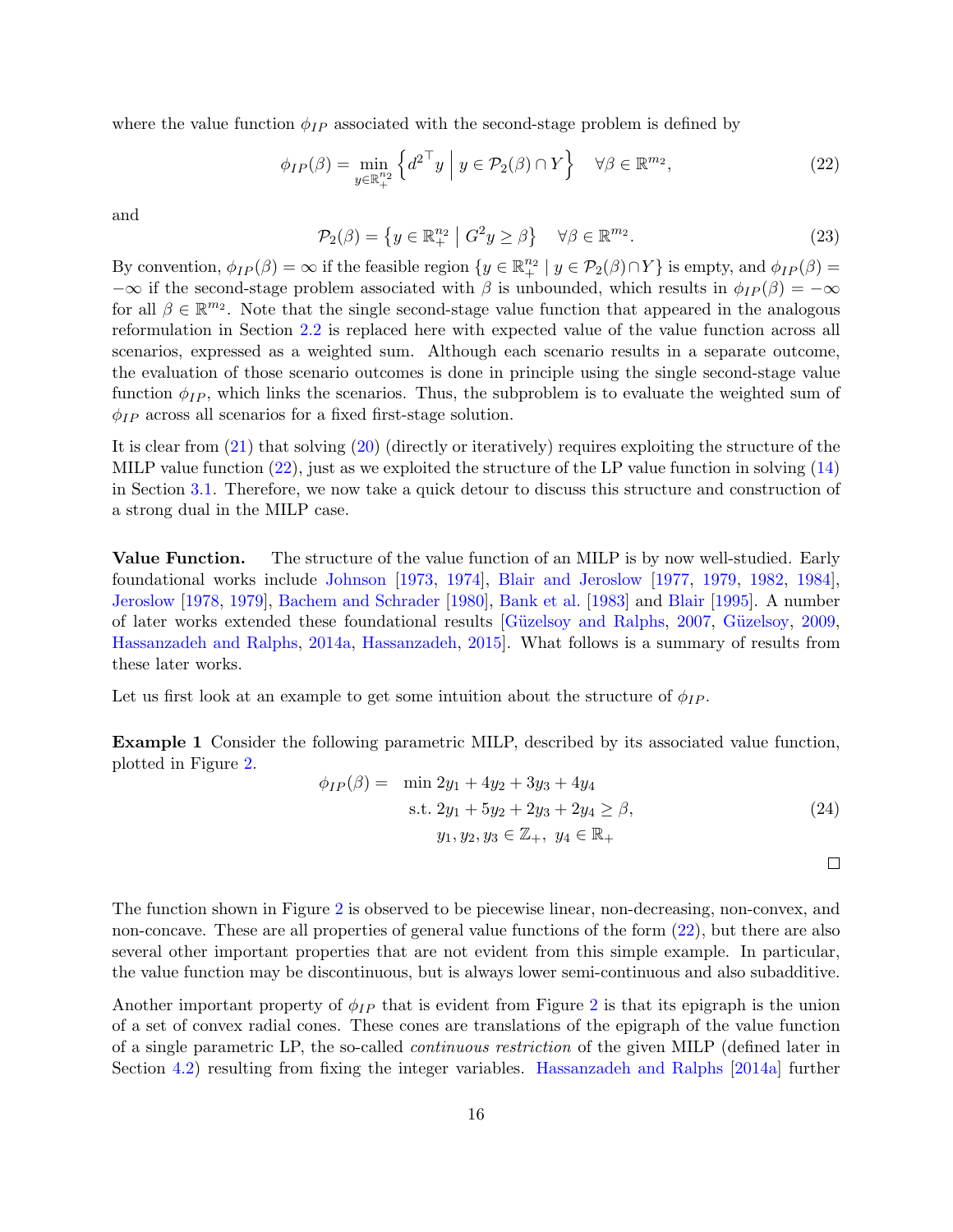<span id="page-16-0"></span>

Figure 2: MILP value function  $\phi_{IP}$  [\(24\)](#page-15-1)

proved that the value function can be described within any bounded region by specifying a finite set of points of *strict local convexity* of  $\phi_{IP}$ , which are the locations of the extreme points of these radial cones (assuming the epigraph of the LP value function is a pointed cone). This resulted in a finite discrete representation of  $\phi_{IP}$  (see [Hassanzadeh and Ralphs](#page-36-7) [\[2014a\]](#page-36-7) for additional details and formal results).

Although there exist effective algorithms for evaluating  $\phi_{IP}$  for a single fixed right-hand side  $\beta$ (e.g., any method for solving the associated MILP), it is difficult to explicitly construct the entire function because this evidently requires solution of a sequence of MILPs. Algorithms for evaluating  $\phi_{IP}$  at a right-hand side  $\beta$ , such as branch-and-bound algorithm, do, however, produce information about its structure beyond the single value  $\phi_{IP}(\hat{\beta})$ . This information comes in the form of a dual function that is strong at  $\beta$ . We next describe the form and structure of these dual functions.

Dual Functions. We focus here on dual functions from the branch-and-bound algorithm, which is the most widely used solution method for solving MILPs. We refer the reader to Güzelsoy [\[2009\]](#page-36-6) and Güzelsoy and Ralphs [\[2007\]](#page-36-1) for an overview of other methods. [Wolsey](#page-38-3) [\[1981\]](#page-38-3) was the first to propose that dual functions could be extracted from branch-and-bound trees, as described in the following result.

<span id="page-16-2"></span>**Theorem 2** [\(Wolsey](#page-38-3) [\[1981\]](#page-38-3), Theorem 19). Let  $\hat{\beta} \in \mathbb{R}^{m_2}$  be such that  $\phi_{IP}(\hat{\beta}) < \infty$  and suppose T is the set of indices of leaf nodes of a branch-and-bound tree resulting from evaluation of  $\phi_{IP}(\hat{\beta})$ . Then there exists a dual function  $\underline{\phi}_{IP} : \mathbb{R}^{m_2} \to \mathbb{R} \cup {\pm \infty}$  of the form

<span id="page-16-1"></span>
$$
\underline{\phi}_{IP}(\beta) = \min_{t \in T} \left( \beta^{\top} \eta^t + \alpha^t \right) \quad \forall \beta \in \mathbb{R}^{m_2},\tag{25}
$$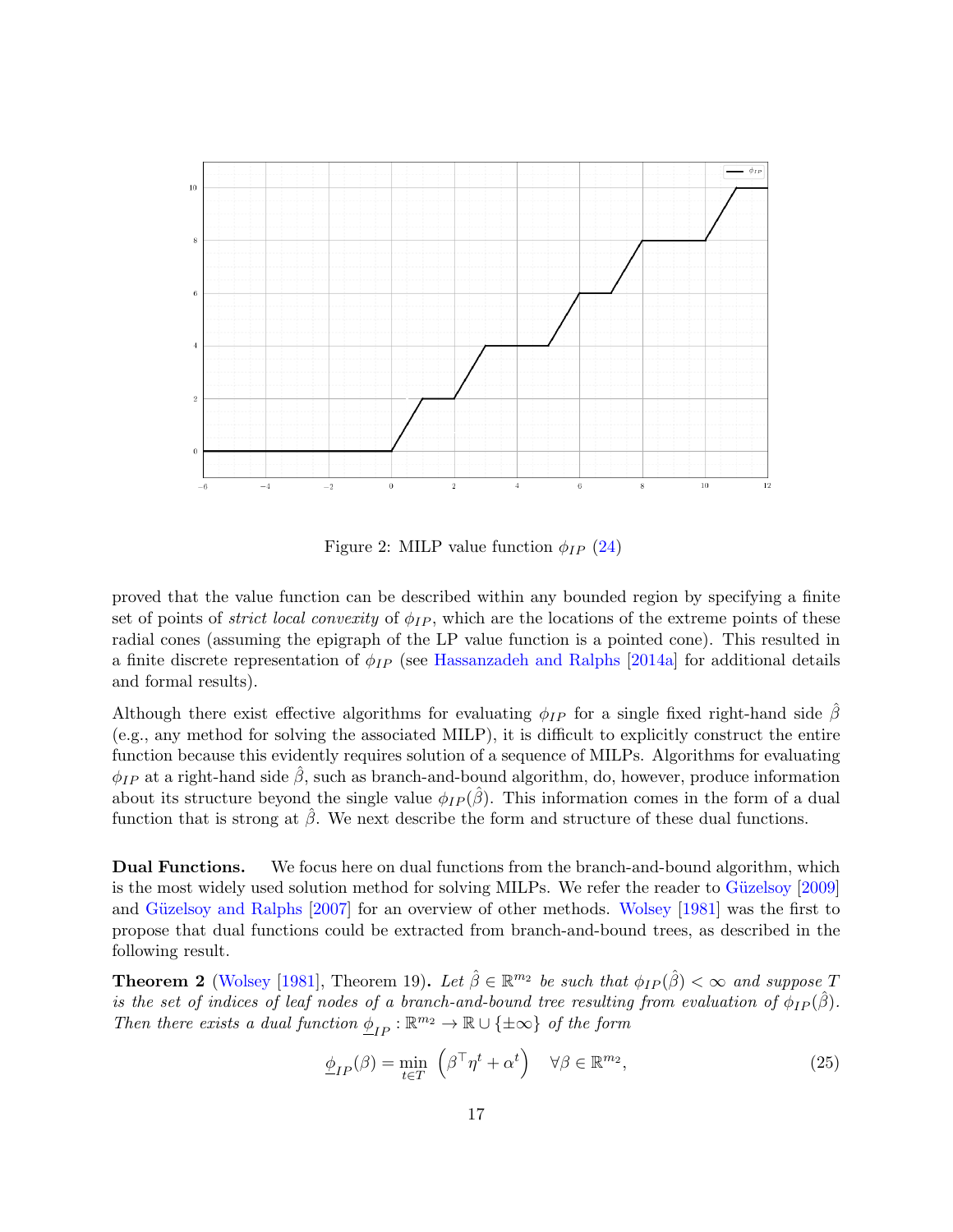<span id="page-17-0"></span>

Figure 3: Dual functions for [\(24\)](#page-15-1)

where  $\eta^t \in \mathbb{R}^{m_2}$  is an optimal solution to the dual of the LP relaxation associated with node t and  $\alpha^t \in \mathbb{R}$  is the product of the optimal reduced costs and variable bounds of this LP relaxation. Further,  $\phi_{IP}$  is strong at  $\hat{\beta}$ , i.e.,  $\phi_{IP}(\hat{\beta}) = \phi_{IP}(\hat{\beta})$ .

The interpretation of the function  $\phi_{IP}$  in [\(25\)](#page-16-1) is conceptually straightforward. The solution to the LP relaxation of node t of the branch-and-bound tree yields the dual function  $\beta^{\top} \eta^t + \alpha^t$ , which bounds the optimal value of the relaxation problem associated with that node. The overall lower bound yielded by the tree is then the smallest bound yielded by any of the leaf nodes. This is the usual lower bound yielded by a branch-and-bound-based MILP solver during the solution process. Finally, we obtain  $\phi_{IP}$  by interpreting the optimal solution to the dual of the LP relaxation in each node as a function of  $\beta$ . There are additional subtle details involving construction of appropriate dual functions for infeasible nodes, but we omit these details here.

In principle, stronger dual functions can be obtained. For example, stronger functions can be constructed from the branch-and-bound tree by considering non-leaf nodes, suboptimal dual solutions arising during the solution process, full LP value function at each leaf node t instead of a single hyperplane  $\beta^{\top} \eta^t + \alpha^t$ , etc. Further details on these methods are mentioned in Güzelsoy and Ralphs [\[2007\]](#page-36-1) and [Hassanzadeh and Ralphs](#page-36-5) [\[2014b\]](#page-36-5).

<span id="page-17-1"></span>Example 2 Figure [3](#page-17-0) shows the dual functions obtained upon applying the result in Theorem [2](#page-16-2) to the MILP [\(24\)](#page-15-1). We solve this MILP with three values of the right-hand side  $\beta$ .

•  $\beta = 5$ : There is only one node in the associated branch-and-bound tree with the optimal dual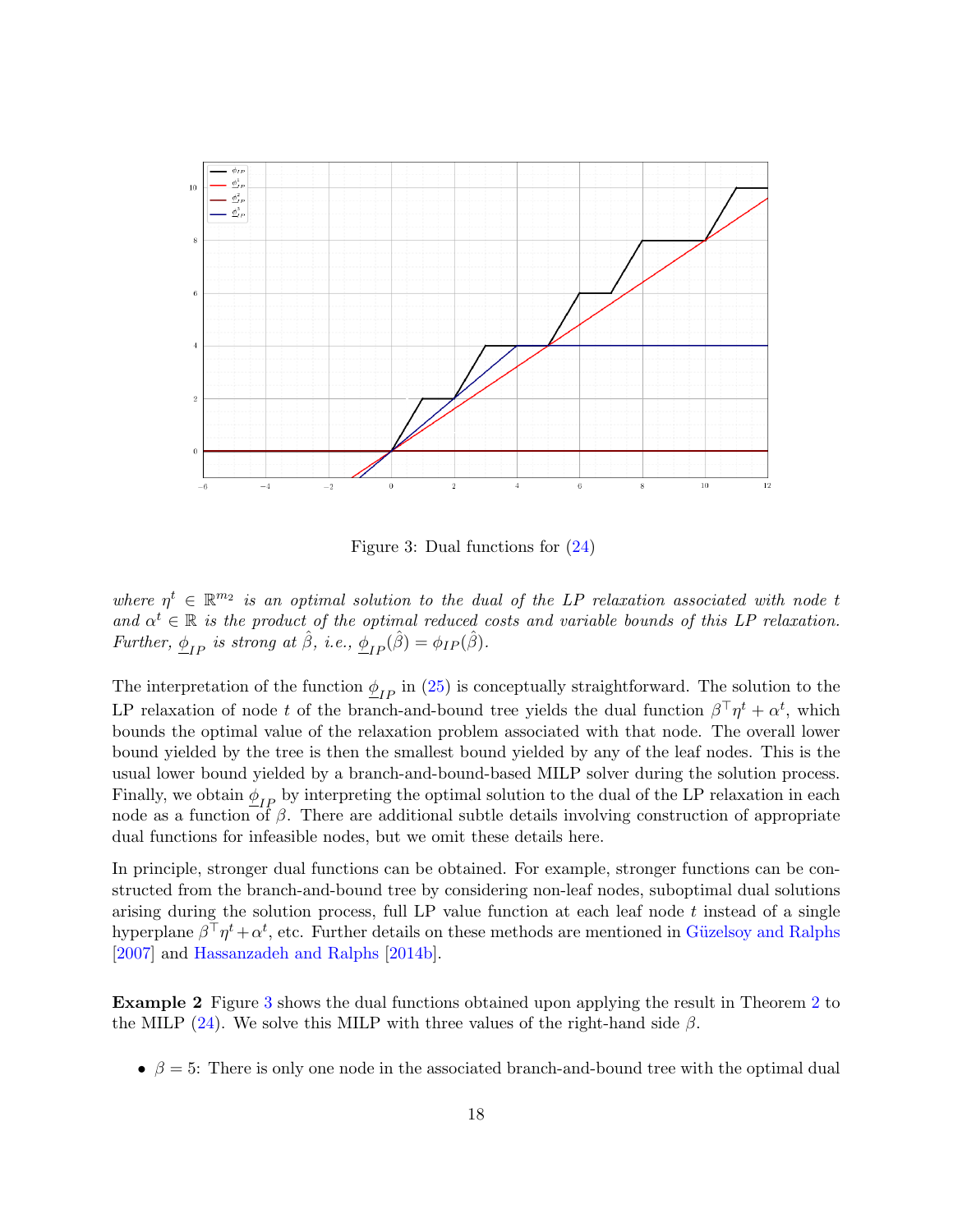<span id="page-18-0"></span>Table 1: Data for construction of the dual function from the branch-and-bound tree in Example [2](#page-17-1)

| t Branching constraint $\eta^t$ |                                           | $\overline{n}^{\iota}$ | $\beta^{\top} \eta^t + \alpha^t$ |
|---------------------------------|-------------------------------------------|------------------------|----------------------------------|
| $y_2 \leq 0$                    | $1$ $(0, 0, 1, 2)$ $(0, -1, 0, 0)$        |                        |                                  |
| $y_2 > 1$                       | $0 \quad (2, 4, 3, 4) \quad (0, 0, 0, 0)$ |                        |                                  |

solution  $\eta = 0.8$ ,  $\eta = (0.4, 0, 1.4, 2.4)$ , and  $\bar{\eta} = (0, 0, 0, 0)$ . This results in the dual function

$$
\underline{\phi}_{IP}^1(\beta) = 0.8\beta \quad \forall \beta \in \mathbb{R}.
$$

•  $\beta = 0$ : There is still only one node in the tree with the optimal dual solution  $\eta = 0$ ,  $\eta = (2, 4, 3, 4)$ , and  $\overline{\eta} = (0, 0, 0, 0)$ . This results in the dual function

$$
\underline{\phi}_{IP}^2(\beta)=0 \quad \forall \beta \in \mathbb{R}.
$$

•  $\beta = 2$ : There are three nodes in the tree, i.e., one root node and two leaf nodes resulting from the branching disjunction  $y_2 \leq 0 \vee y_2 \geq 1$ . The optimal dual solution and the resulting dual function  $\beta^{\top} \eta^t + \alpha^t$  at each leaf node t are mentioned in Table [1.](#page-18-0) This results in the dual function

$$
\underline{\phi}_{IP}^3(\beta) = \min\{\beta, 4\} \quad \forall \beta \in \mathbb{R}.
$$

Naturally, as in the formulation of the master problem, the value function approximation can be improved by taking the maximum of multiple dual functions strong at different right-hand sides. In the above example, the dual function  $\max{\{\underline{\phi}_{IP}^1(\beta), \underline{\phi}_{IP}^2(\beta), \underline{\phi}_{IP}^3(\beta)\}}$  is already seen to be a reasonable approximation of the full value function.

As mentioned earlier, solving the subproblem in an iteration requires evaluating  $\phi_{IP}$  at  $|\Omega|$  righthand side vectors corresponding to  $|\Omega|$  scenarios, for a fixed first-stage solution. Specifically, in iteration  $k$  of the algorithm, we solve

$$
\phi_{IP}(b_{\omega}^2 - A_{\omega}^2 x^k) = \min d^{2 \top} y
$$
  
s.t.  $G^2 y \ge b_{\omega}^2 - A_{\omega}^2 x^k$   
 $y \in Y$ 

for all  $\omega \in \Omega$ , where  $x^k$  is the fixed first-stage solution in the current iteration. The result is a scenario dual function  $\phi_r^k$  $_{IP\omega}^{k}$  of the form [\(25\)](#page-16-1) for each  $\omega \in \Omega$ .

#### 3.2.2 Master Problem

By exploiting the specific structure of the dual functions described in the previous section, we can straightforwardly adapt the algorithmic framework from Section [2](#page-3-0) to obtain an algorithm for solving [\(21\)](#page-14-1) similar to that derived by the authors in [Hassanzadeh and Ralphs](#page-36-5) [\[2014b\]](#page-36-5).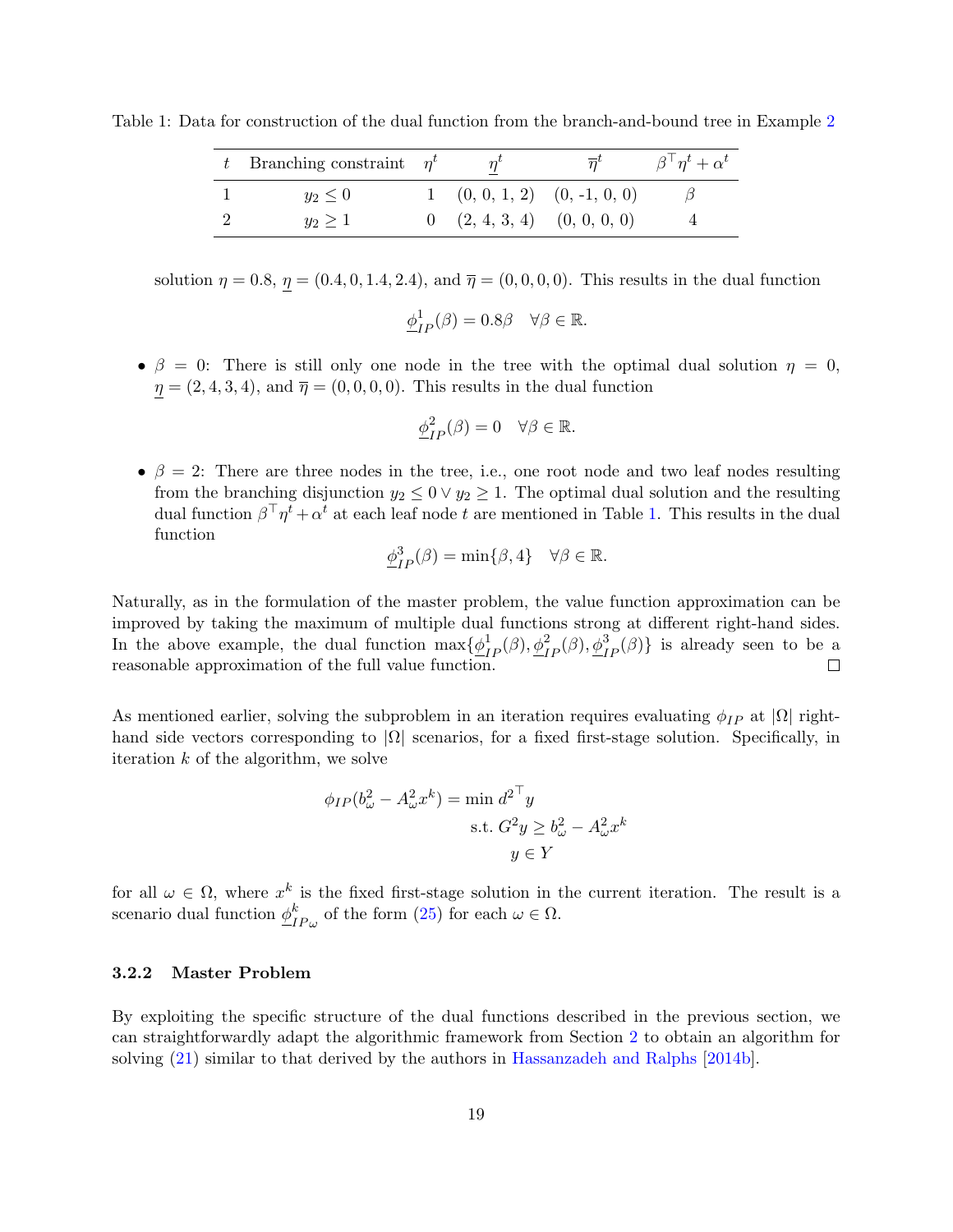Introducing auxiliary variables  $z_{\omega}$  for each scenario, as in previous reformulations, we obtain the master problem in iteration  $k$  as

<span id="page-19-1"></span>
$$
\min c^{\top} x + \sum_{\omega \in \Omega} p_{\omega} z_{\omega}
$$
\n
$$
\text{s.t. } A^1 x \ge b^1
$$
\n
$$
z_{\omega} \ge \max_{1 \le i \le k} \underline{\phi}_{IP\omega}^i (b_{\omega}^2 - A_{\omega}^2 x) \quad \forall \omega \in \Omega
$$
\n
$$
x \in X. \tag{26}
$$

Because each scenario dual function is the minimum of a collection of affine functions, the overall master problem can be eventually reformulated as an MILP by introducing additional binary variables (see [Hassanzadeh and Ralphs](#page-36-5) [\[2014b\]](#page-36-5) for details).

#### 3.2.3 Overall Algorithm

Putting this all together, in each iteration  $k$ , a master problem of the form  $(26)$  is solved to obtain its optimal solution  $(x^k, \{z^k_{\omega}\}_{{\omega}\in\Omega})$  and a lower bound. Following that, the subproblem is solved, which consists of evaluating  $\phi_{IP}(b^2_{\omega} - A^2_{\omega} x^k)$  for each  $\omega \in \Omega$  using a branch-and-bound algorithm. The result is a strong dual function [\(25\)](#page-16-1) for each scenario, as well as an overall upper bound. If the upper and lower bounds are equal, then we are done. Otherwise, the dual functions are fed back into the master problem and the method is iterated until the upper and lower bounds converge.

### <span id="page-19-0"></span>4 Mixed Integer Bilevel Linear Optimization Problems

We now move on to a detailed discussion of the application of this generalization of Benders' principle to MIBLPs. As described earlier, MIBLPs are two-stage MMILPs in which the variables at each stage are conceptually controlled by different DMs with different objective functions. MIBLPs model problems in game theory, specifically the Stackelberg games introduced by [Von Stackelberg](#page-38-8) [\[1934\]](#page-38-8). Bilevel optimization problems in the form presented here were formally introduced and the term was coined in the 1970s by [Bracken and McGill](#page-35-11) [\[1973\]](#page-35-11), but computational aspects of such optimization problems have been studied since at least the 1960s (see, e.g., [Wollmer](#page-38-9) [\[1964\]](#page-38-9)). Most of the initial research was limited to continuous bilevel linear optimization problems containing only continuous variables and linear constraints in both the stages.

Study of bilevel optimization problems containing integer variables and algorithms for solving them is generally acknowledged to have been initiated by [Moore and Bard](#page-37-9) [\[1990\]](#page-37-9), who discussed the computational challenges of solving such problems and suggested one of the earliest algorithms, a branch-and-bound algorithm, which converges to an optimal solution if all first-stage variables are integer or all second-stage variables are continuous. Since then, many works have focused on special cases, such as those in which the first-stage variables are all binary or all second-stage variables are continuous. It is only in the past decade or so that study of exact algorithms for the general case in which there are both continuous and general integer variables in both stages has been undertaken.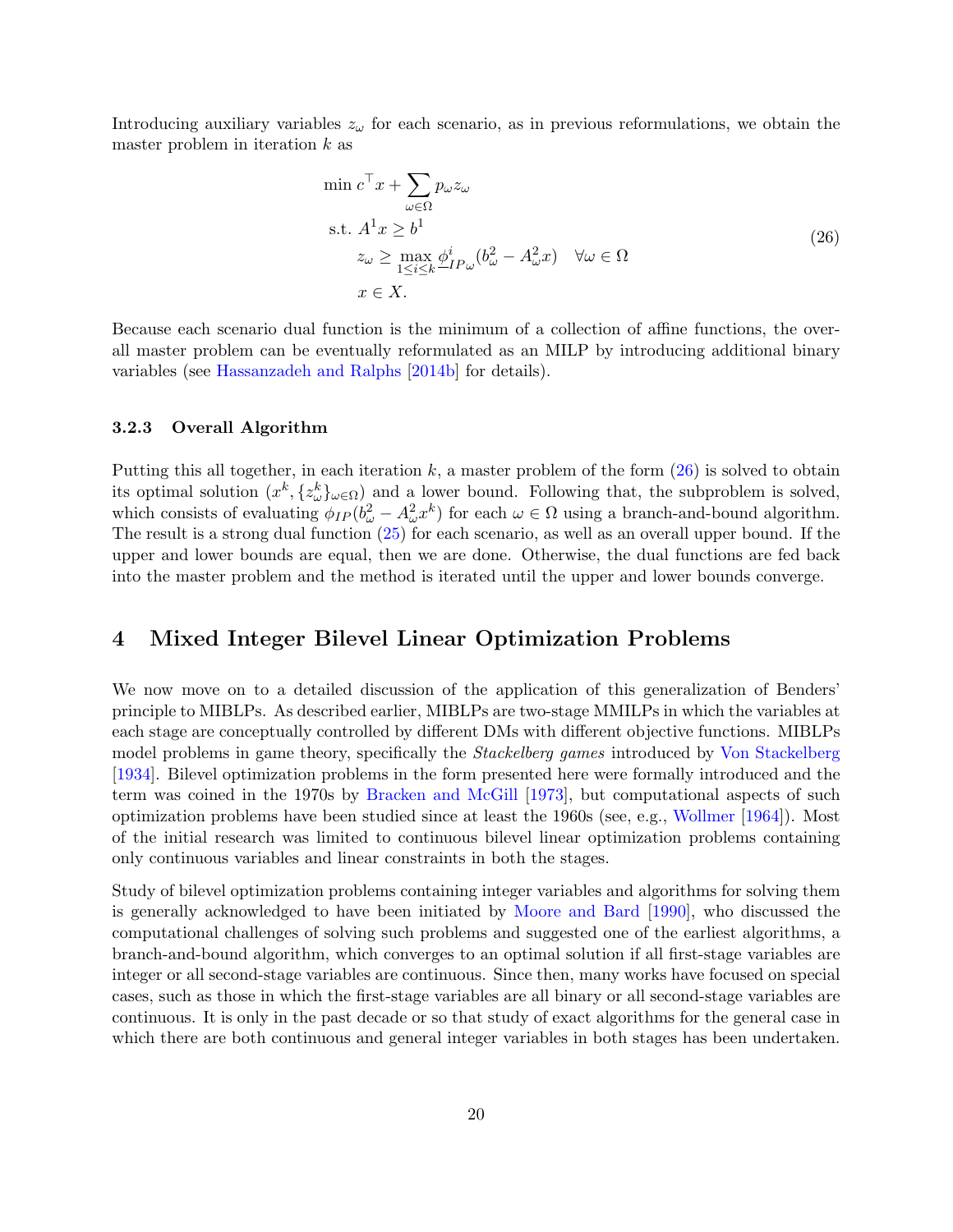Table [2](#page-21-0) provides a timeline of the main developments in the evolution of such exact algorithms, indicating the types of variables supported in both the first and second stages (C indicates continuous, B indicates binary, and G indicates general integer). Most of these works are either pure cutting plane or branch-and-cut algorithms in the full space of first- and second-stage variables, and hence, are not technically included under the umbrella of the framework of this paper. Only three works, [Saharidis and Ierapetritou](#page-37-10) [\[2009\]](#page-37-10), [Zeng and An](#page-39-0) [\[2014\]](#page-39-0) and [Yue et al.](#page-38-10) [\[2019\]](#page-38-10), present themselves as decomposition algorithms. Of these three, only the first work is a pure Benders-type algorithm, but it focuses on the special case with all continuous second-stage variables, in which case the reformulation can be done using standard KKT conditions and the Benders' cuts are linear. The other two works deviate from our approach in significant ways since their master problems are in the full space of first- and second-stage variables. An interested reader can refer to [Kleinert et al.](#page-37-3) [\[2021\]](#page-37-3) for a survey on mixed integer optimization techniques used for solving bilevel optimization problems.

Although no existing algorithm for the general MIBLP case can be considered as a pure Benderstype algorithm, there nevertheless must necessarily be some connection between all algorithms for solving MIBLPs because of the necessity to at least implicitly construct *primal* approximations of the MILP value function [\(22\)](#page-15-0), a topic introduced in Section [4.2.](#page-22-0) In the particular case when the objective functions for the two stages disagree, such primal approximation of the value function cannot be avoided. But while this need for primal approximation may make it appear as if some algorithmic alternatives are also in fact Benders-type algorithms, it is the need for explicit dual approximations that sets such algorithms apart. The dual approximation is necessary precisely because of the projection operation that is necessary when the second-stage variables are not present in the master problem. Once second-stage variables are present in the master problem, the dual approximation is no longer needed. With respect to the specific algorithmic step of constructing primal functions, the construction methods of existing works can be seen as special cases of our method, which is to construct a parametric primal function  $(34)$  (see Section [4.2\)](#page-22-0). For example, the primal functions in [Lozano and Smith](#page-37-11) [\[2017\]](#page-37-11) and [Yue et al.](#page-38-10) [\[2019\]](#page-38-10) are functions that are constant in a given region and unbounded elsewhere. Such functions are sufficient in the pure integer case, since the value function is piecewise constant. Meanwhile, [Caprara et al.](#page-35-12) [\[2016\]](#page-35-12) and [Fischetti et al.](#page-36-4) [\[2019\]](#page-36-4) consider the special case of interdiction problems, which have two advantageous properties. First, the parameterization of the second-stage problem is only through variable upper bound constraints, which means that the primal functions in this case have a simpler form that can be exploited. Second, these problems are zero-sum  $(d^1 = -d^2)$ , so primal functions for the second-stage value function are dual functions for the reaction function.

#### 4.1 Formulation

To state the class of problems formally, we must introduce a type of constraint that cannot be expressed in the canonical language of mathematical optimization. In addition to the usual linear constraints, we have a constraint that requires the second-stage solution to be optimal with respect to a problem that is parametric in the first-stage solution. The formulation including this constraint,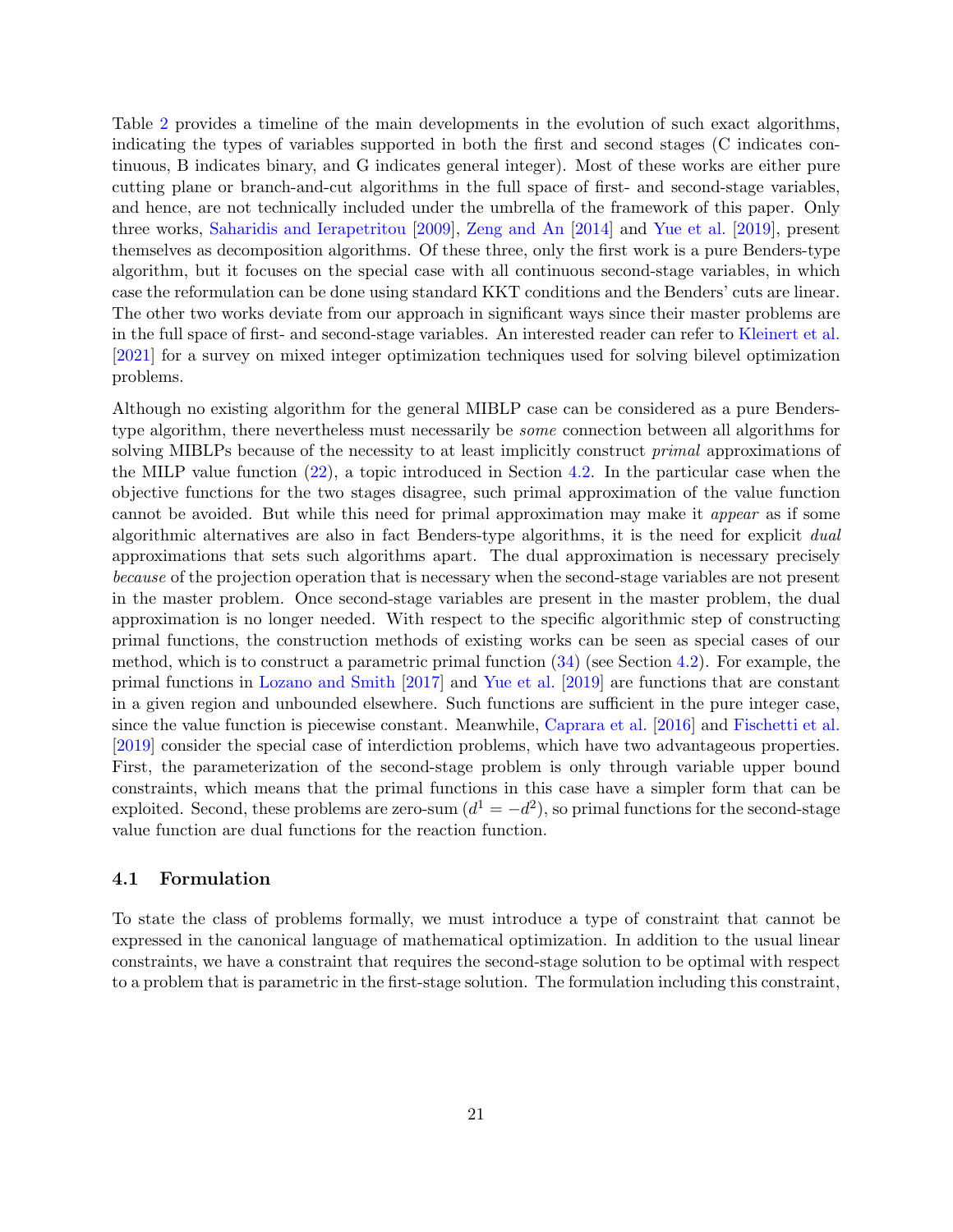<span id="page-21-0"></span>

| Citation                                  | Stage 1 Variable Types | Stage 2 Variable Types |
|-------------------------------------------|------------------------|------------------------|
| Wen and Yang [1990]                       | B                      | $\mathcal{C}$          |
| Bard and Moore [1992]                     | B                      | B                      |
| Faísca et al. [2007]                      | B, C                   | B, C                   |
| Garcés et al. [2009]                      | B                      | $\rm C$                |
| Saharidis and Ierapetritou [2009]         | B, C                   | С                      |
| DeNegre and Ralphs [2009], DeNegre [2011] | G                      | G                      |
| Köppe et al. $[2010]$                     | G or C                 | G                      |
| Baringo and Conejo [2012]                 | B, C                   | $\mathcal{C}$          |
| Xu and Wang $[2014]$                      | G                      | G, C                   |
| Zeng and An $[2014]$                      | G, C                   | G, C                   |
| Caramia and Mari [2015]                   | G                      | G                      |
| Caprara et al. [2016]                     | $\boldsymbol{B}$       | B                      |
| Hemmati and Smith [2016]                  | B, C                   | B, C                   |
| Lozano and Smith [2017]                   | G                      | G, C                   |
| Wang and Xu $[2017]$                      | G                      | G                      |
| Fischetti et al. [2017, 2018, 2019]       | G, C                   | G, C                   |
| Yue et al. [2019]                         | G, C                   | G, C                   |
| Tahernejad et al. [2020]                  | G, C                   | G, C                   |

Table 2: Evolution of algorithms for bilevel optimization

as it usually appears in the literature on bilevel optimization, is

<span id="page-21-1"></span>
$$
\min c^{\top} x + d^{\top} y
$$
  
s.t.  $A^{1}x + G^{1}y \ge b^{1}$   
 $x \in X$   
 $y \in \arg \min \{ d^{2^{\top}} y$   
s.t.  $G^{2} \check{y} \ge b^{2} - A^{2}x$   
 $\check{y} \in Y \},$  (27)

where  $A^1 \in \mathbb{Q}^{m_1 \times n_1}$ ,  $G^1 \in \mathbb{Q}^{m_1 \times n_2}$ ,  $b^1 \in \mathbb{Q}^{m_1}$ ,  $A^2 \in \mathbb{Q}^{m_2 \times n_1}$ ,  $G^2 \in \mathbb{Q}^{m_2 \times n_2}$ ,  $b^2 \in \mathbb{Q}^{m_2}$ ,  $c \in \mathbb{Q}^{n_1}$ ,  $d^1 \in \mathbb{Q}^{n_2}$ , and  $d^2 \in \mathbb{Q}^{n_2}$ . Note that the above-mentioned parametric problem is nothing but the evaluation of  $\phi_{IP}(b^2 - A^2x)$ , where  $\phi_{IP}$  is the MILP value function [\(22\)](#page-15-0).

Underlying the above formulation are a number of assumptions. First, there is an implicit assumption that whenever the evaluation of  $\phi_{IP}(b^2 - A^2x)$  yields multiple optimal solutions, the one that is most advantageous for the first-stage DM is chosen. This form of MIBLP is known as the optimistic case and is just one of several variants. The pessimistic variant, for example, is one in which the second-stage solution chosen is always the one *least* advantageous for the first-stage DM. It should also be pointed out that we explicitly allow the second-stage variables in the constraints  $A^1x+G^1y \geq b^1$ . This is rather non-intuitive but there are applications for which this is a necessary element. We now define so-called linking variables.

Definition 4 (Linking Variables). Linking variables are the first-stage variables whose indices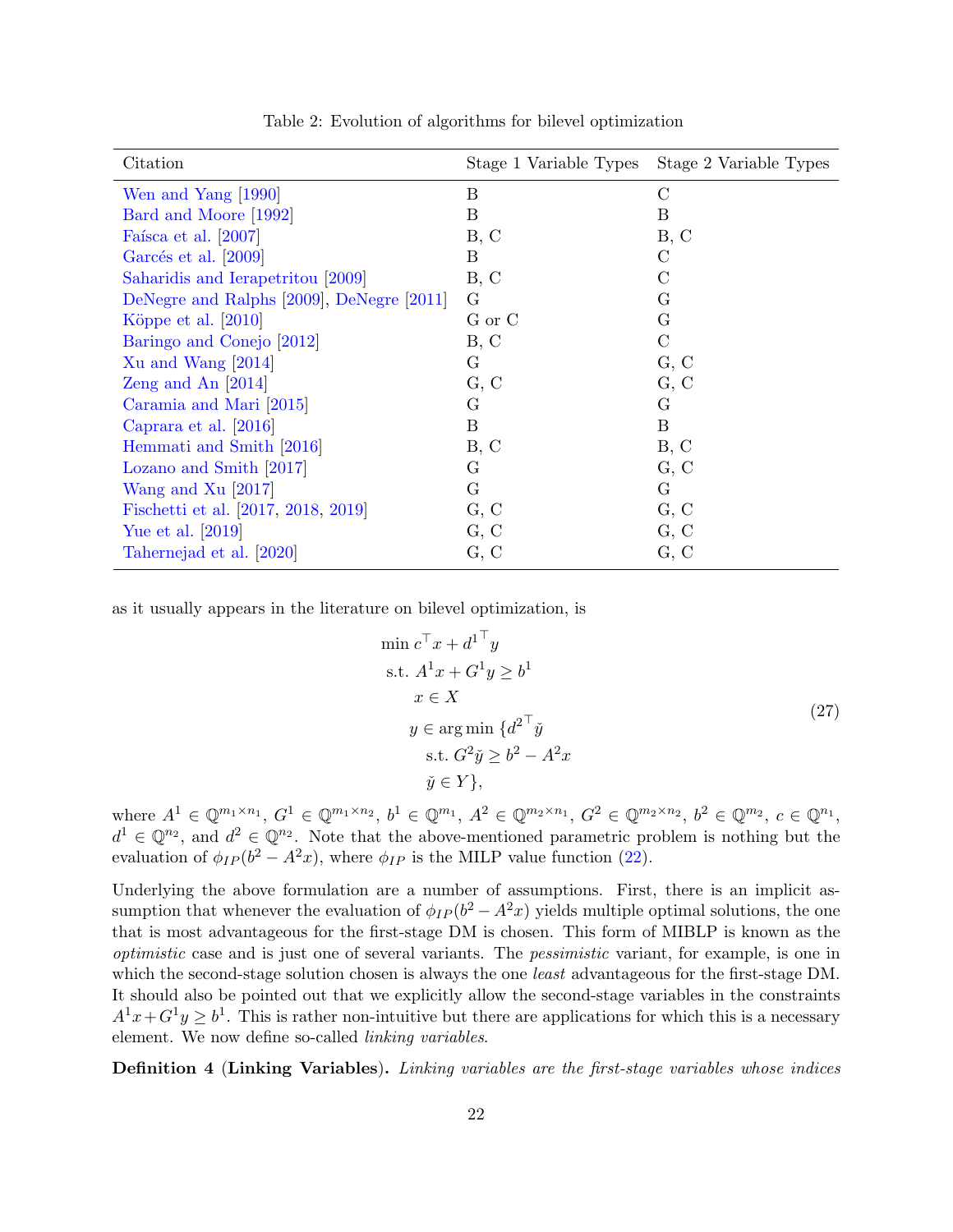are in the set

$$
L = \{i \in \{1, \ldots, n_1\} \mid A_i^2 \neq 0\},\,
$$

where  $A_i^2$  denotes the i<sup>th</sup> column of  $A^2$ .

<span id="page-22-1"></span>Assumption 1. All linking variables are integer variables.

This assumption is required to ensure the existence of an optimal solution for the given MIBLP. The optimal solution may not be attainable when there are linking variables that are continuous and second-stage variables that are integer [\[Moore and Bard,](#page-37-9) [1990,](#page-37-9) [Vicente et al.,](#page-38-14) [1996,](#page-38-14) Köppe [et al.,](#page-37-12) [2010\]](#page-37-12).

<span id="page-22-4"></span>Assumption 2. All first-stage variables are linking variables.

Since we focus on optimistic bilevel problems, all non-linking variables can simply be moved to the second stage without loss of generality. This assumption is made primarily for ease of exposition, nevertheless results in a mathematically equivalent MIBLP, despite the inconsistency with the intent of the original model. In combination with Assumption [1,](#page-22-1) this assumption implies that all first-stage variables are integer variables, i.e.,  $n_1 = r_1$ .

<span id="page-22-2"></span>Assumption 3. The set

$$
\{(x,y) \in \mathbb{R}_+^{n_1} \times \mathbb{R}_+^{n_2} \mid y \in \mathcal{P}_1(b^1 - A^1x) \cap \mathcal{P}_2(b^2 - A^2x)\}\
$$

is bounded, where

$$
\mathcal{P}_1(\beta^1) = \left\{ y \in \mathbb{R}_+^{n_2} \middle| G^1 y \ge \beta^1 \right\}
$$

and  $\mathcal{P}_2(\beta^2)$  (as defined in [\(23\)](#page-15-2)) represent families of polyhedra consisting of all points satisfying  $G^1y \geq \beta^1$  and  $G^2y \geq \beta^2$  for given right-hand sides  $\beta^1 \in \mathbb{R}^{m_1}$  and  $\beta^2 \in \mathbb{R}^{m_2}$ . Assumption [3](#page-22-2) is made to avoid uninteresting cases involving unboundedness, but is easy to relax in practice.

<span id="page-22-3"></span>Assumption 4. For all  $x \in \mathbb{R}^{n_1}$ , we have

$$
\phi_{IP}(b^2 - A^2x) > -\infty,
$$

or, equivalently

$$
\left\{r \in \mathbb{R}_+^{n_2} \middle| G^2r \ge 0, d^{2\top}r < 0\right\} = \emptyset.
$$

Assumption [4](#page-22-3) is also made to avoid uninteresting cases involving unboundedness. Observe that in the case  $\phi_{IP}(b^2 - A^2x) = -\infty$  for a given value of x, then  $\phi_{IP}(b^2 - A^2x) = -\infty$  for all values of x. Note that Assumptions [2-](#page-22-4)[4](#page-22-3) can be relaxed in practice.

#### <span id="page-22-0"></span>4.2 Projection

We now apply the familiar operations of Benders' framework to the formulation  $(27)$ . Upon projecting into the space of the first-stage variables, we obtain the reformulation

<span id="page-22-5"></span>
$$
\min_{x \in X} \left\{ c^{\top} x + \rho (b^1 - A^1 x, \ b^2 - A^2 x) \right\},\tag{28}
$$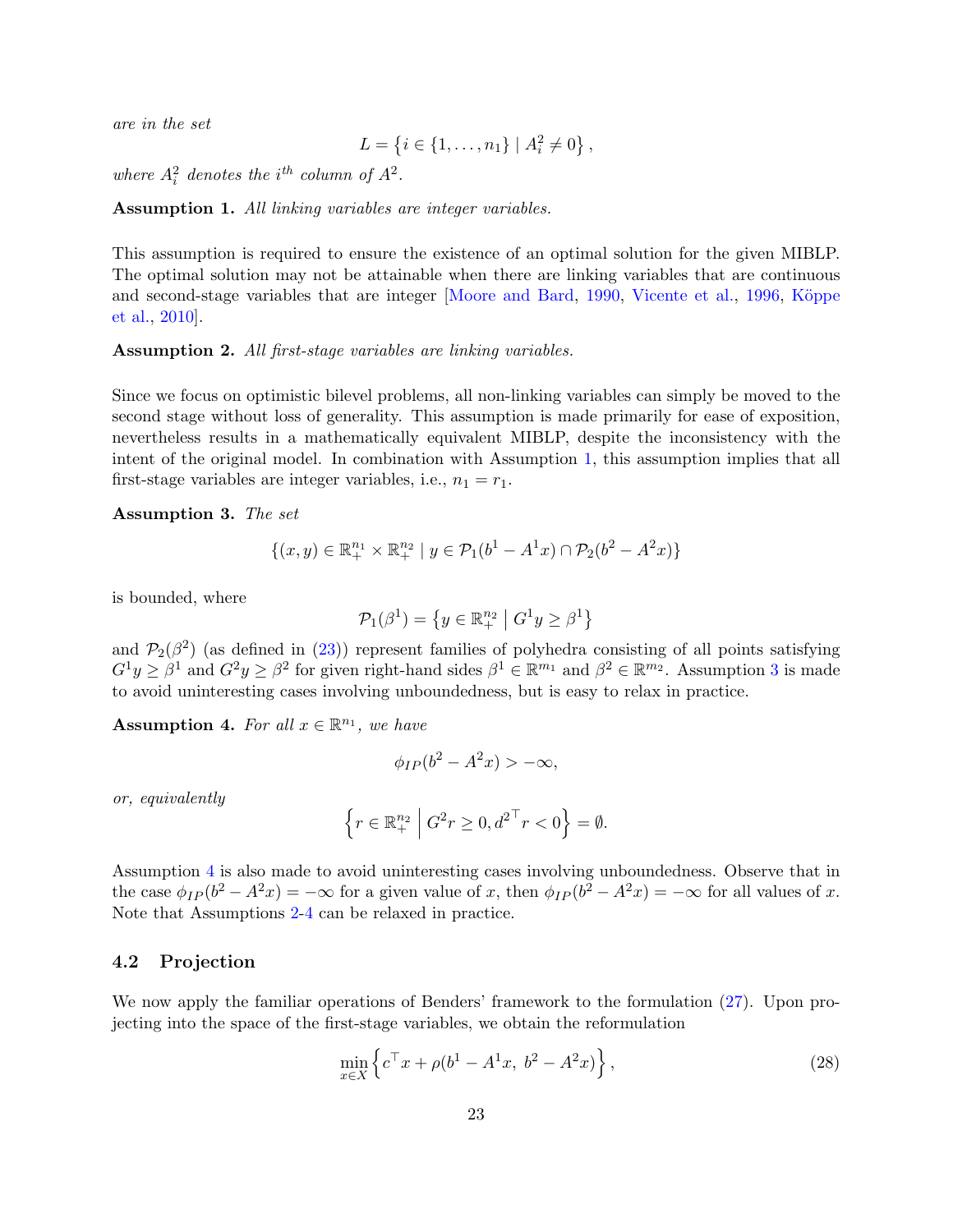where  $\rho$  is the second-stage *reaction function*, defined as

<span id="page-23-1"></span>
$$
\rho(\beta^1, \beta^2) = \min \left\{ d^{1\top} y \mid y \in \mathcal{P}_1(\beta^1), \ y \in \arg\min \left\{ d^{2\top} \check{y} \mid \check{y} \in \mathcal{P}_2(\beta^2) \cap Y \right\} \right\}.
$$
 (29)

Observe that the reaction function has embedded within it exactly the kind of optimality constraint we tried to eliminate by using projection to reformulate the given MIBLP. Although the reaction function appears at first to be the value function of a general bilevel optimization problem, it is actually the value function of a lexicographic MILP. To see this, note that the evaluation of  $\rho(\beta^1, \beta^2)$  for known values of  $(\beta^1, \beta^2)$  can be done in two steps. First, we evaluate MILP

$$
\phi_{IP}(\beta^2) = \min \left\{ d^{2\top} \check{y} \mid \check{y} \in \mathcal{P}_2(\beta^2) \cap Y \right\}.
$$

Then, we have

<span id="page-23-2"></span>
$$
\rho(\beta^1, \beta^2) = \min \left\{ d^{1\top} y \middle| d^{2\top} y \le \phi_{IP}(\beta^2), y \in \mathcal{P}_1(\beta^1) \cap \mathcal{P}_2(\beta^2) \cap Y \right\},\tag{30}
$$

which is an MILP. In other words, the evaluation of  $\rho(\beta^1, \beta^2)$  is an optimization problem over the set of optimal solutions to a given (non-parametric) MILP. Once  $\phi_{IP}(\beta^2)$  is known, the set of optimal solutions over which we are trying to optimize is the feasible set of an MILP. The reason this is not a bilevel optimization problem is simply because the right-hand side vector  $\beta^2$  is not parametric, i.e., it is a known vector. In the next part of this section, we examine the properties and structure of the reaction function before discussing how to construct associated dual functions.

**Reaction Function.** As with all value functions,  $\rho(\beta^1, \beta^2) = \infty$  for a given  $(\beta^1, \beta^2) \in \mathbb{R}^{m_1} \times \mathbb{R}^{m_2}$ if either  $\{y \in \mathbb{R}^{n_2} \mid y \in \mathcal{P}_1(\beta^1) \cap \mathcal{P}_2(\beta^2) \cap Y\} = \emptyset$  or  $\phi_{IP}(\beta^2) = -\infty$  (which cannot happen under Assumption [4\)](#page-22-3), and  $\rho(\beta^1, \beta^2) = -\infty$  for all  $(\beta^1, \beta^2) \in \mathbb{R}^{m_1} \times \mathbb{R}^{m_2}$  if the lexicographic MILP is itself unbounded, i.e.,  $\{r \in \mathbb{R}^{n_2}_+ \mid G^1r \geq 0, G^2r \geq 0, d^{1\top}r < 0\} \neq \emptyset$  (which cannot happen under Assumption [3\)](#page-22-2).

We now illustrate the structure of the reaction function with a simple example. Although its structure is combinatorially more complex than that of the MILP value function, it nevertheless also has a piecewise polyhedral structure. We do not provide formal results concerning the structure and properties of the reaction function here, but these can be derived by application of techniques similar to those used to derive the structure of the MILP value function.

**Example 3** Consider the following reaction function arising from an MIBLP with  $G^1 = 0$ .

<span id="page-23-0"></span>
$$
\rho(\beta) = \min -y_1 + y_2 - 5y_3 + y_4
$$
  
s.t.  $(y_1, y_2, y_3, y_4) \in \arg\min \{2\check{y}_1 + 4\check{y}_2 + 3\check{y}_3 + 4\check{y}_4$   
s.t.  $2\check{y}_1 + 5\check{y}_2 + 2\check{y}_3 + 2\check{y}_4 \ge \beta$   
 $\check{y}_1, \check{y}_2, \check{y}_3 \in \mathbb{Z}_+, \ \check{y}_4 \in \mathbb{R}_+$  (31)

This function can be reformulated as

$$
\rho(\beta) = \min -y_1 + y_2 - 5y_3 + y_4
$$
  
s.t.  $2y_1 + 5y_2 + 2y_3 + 2y_4 \ge \beta$   
 $2y_1 + 4y_2 + 3y_3 + 4y_4 \le \phi_{IP}(\beta)$   
 $y_1, y_2, y_3 \in \mathbb{Z}_+, y_4 \in \mathbb{R}_+.$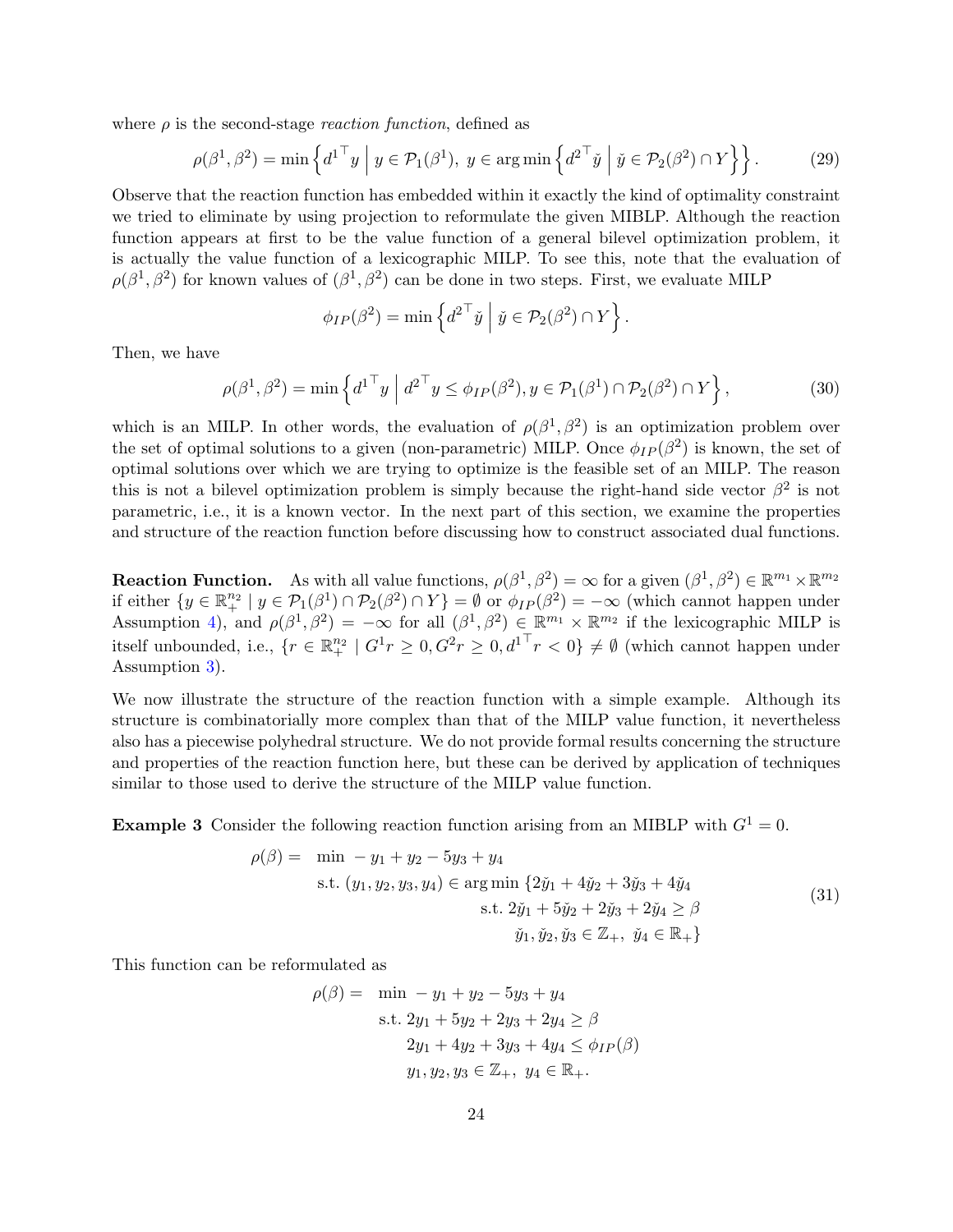<span id="page-24-0"></span>

Figure 4: Reaction function  $\rho$  [\(31\)](#page-23-0)

using the MILP value function  $\phi_{IP}$ , which is the same as for [\(24\)](#page-15-1). The function  $\rho$  is plotted in Figure [4.](#page-24-0)  $\Box$ 

As usual, we do not have an exact description of  $\rho$  in general, so we cannot solve [\(28\)](#page-22-5) directly, but instead replace  $\rho$  in [\(28\)](#page-22-5) with a dual function  $\rho$ . Following the earlier procedure, this dual function is taken to be the maximum of the strong dual functions  $\rho^k$  obtained by solving a subproblem in each iteration  $k$ . The resulting master problem in iteration  $k$  is

<span id="page-24-1"></span>
$$
\min c^{\top} x + z \n\text{s.t. } z \ge \rho^{i} (b^{1} - A^{1} x, b^{2} - A^{2} x), \quad 1 \le i \le k \n x \in X.
$$
\n(32)

Similarly, the subproblem in iteration k is to evaluate  $\rho(b^1 - A^1 x^k, b^2 - A^2 x^k)$  for the solution  $x^k$ to [\(32\)](#page-24-1), in order to construct a dual function  $\rho^k$  that is strong at  $(b^1 - A^1 x^k, b^2 - A^2 x^k)$ . We next detail the construction of this strong dual function.

**Dual Functions.** As we have already noted, the subproblem in iteration  $k$  is to evaluate the reaction function [\(29\)](#page-23-1) for  $(\beta^1, \beta^2) = (b^1 - A^1 x^k, b^2 - A^2 x^k)$ . This problem is an MILP and we have the following theorem based on Theorem [2.](#page-16-2)

<span id="page-24-2"></span>**Theorem 3.** Let  $(\hat{\beta}^1, \hat{\beta}^2) \in \mathbb{R}^{m_1} \times \mathbb{R}^{m_2}$  be such that  $\rho(\hat{\beta}^1, \hat{\beta}^2) < \infty$  and suppose T is the set of indices of leaf nodes of a branch-and-bound tree resulting from evaluation of  $\rho(\hat{\beta}^1, \hat{\beta}^2)$ . Then there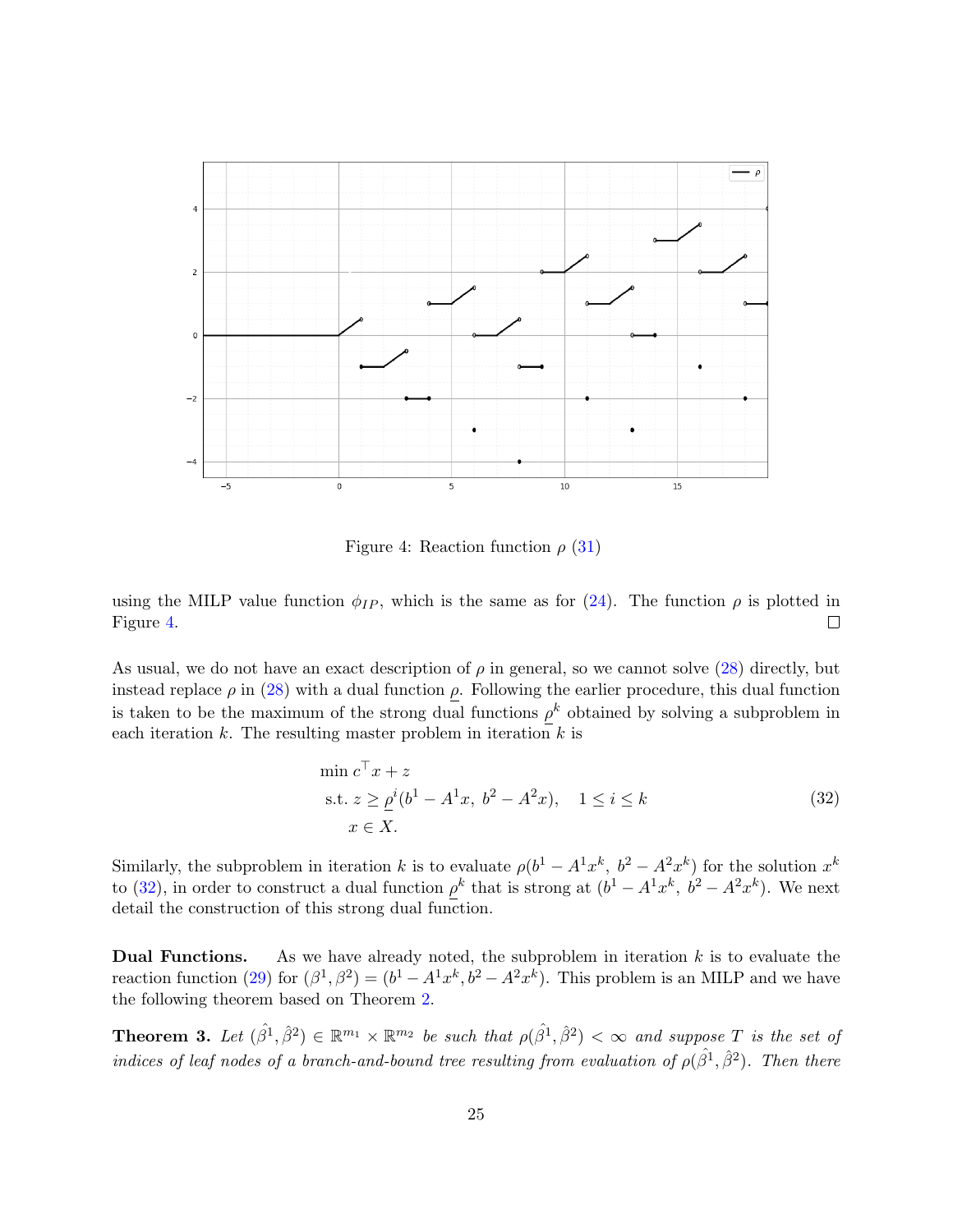<span id="page-25-0"></span>

Figure 5: Dual functions for [\(31\)](#page-23-0)

exists a dual function  $\rho : \mathbb{R}^{m_1} \times \mathbb{R}^{m_2} \to \mathbb{R} \cup {\pm \infty}$  of the form

<span id="page-25-2"></span>
$$
\rho(\beta^1, \beta^2) = \min_{t \in T} \left( \beta^{1\top} \eta^{1,t} + \beta^{2\top} \eta^{2,t} + \phi_{IP}(\beta^2) \eta^{\phi,t} + \alpha^t \right) \quad \forall (\beta^1, \beta^2) \in \mathbb{R}^{m_1} \times \mathbb{R}^{m_2},\tag{33}
$$

where  $(\eta^{1,t}, \eta^{2,t}, \eta^{\phi,t}) \in \mathbb{R}^{m_1} \times \mathbb{R}^{m_2} \times \mathbb{R}$  is a dual feasible solution of the LP relaxation associated with node t, and  $\alpha^t \in \mathbb{R}$  is the product of reduced costs and variable bounds of this LP relaxation. Further, this dual function is strong at  $(\hat{\beta}^1, \hat{\beta}^2)$  if  $\rho(\hat{\beta}^1, \hat{\beta}^2) = \rho(\hat{\beta}^1, \hat{\beta}^2)$ .  $\tilde{\phantom{a}}$ 

The interpretation of this result is similar to the interpretation of Theorem [2.](#page-16-2) Let us look at an example that depicts these functions.

<span id="page-25-1"></span>Example 4 Figure [5](#page-25-0) shows five dual functions obtained upon applying the result in Theorem [3](#page-24-2) to the reaction function [\(31\)](#page-23-0) ( $\rho^1$  for  $\beta = 0$ ,  $\rho^2$  for  $\beta = 1$ ,  $\rho^3$  for  $\beta = 2$ ,  $\rho^4$  for  $\beta = 5$ , and  $\rho^5$  for  $\beta = 8$ ). As expected, these dual functions are piecewise polyhedral. For example, solving  $(31)$  with  $\beta = 8$ as an equivalent MILP (after obtaining  $\phi_{IP}(8)$ ) at first) yields the dual information (dual solution and reduced costs) from leaf nodes of the branch-and-bound tree shown in Table [3.](#page-26-0)

This results in the dual function

$$
\rho^5(\beta) = \min\left\{-\frac{5}{3}\phi_{IP}(\beta) + \frac{46}{3}, 11 \ \beta - 9\phi_{IP}(\beta) - 18, 3\beta - 3.5\phi_{IP}(\beta), 13\beta - 16 \ \phi_{IP}(\beta) + 22\right\},\,
$$

containing the MILP value function  $\phi_{IP}$ . The remaining dual functions are obtained the same way.  $\Box$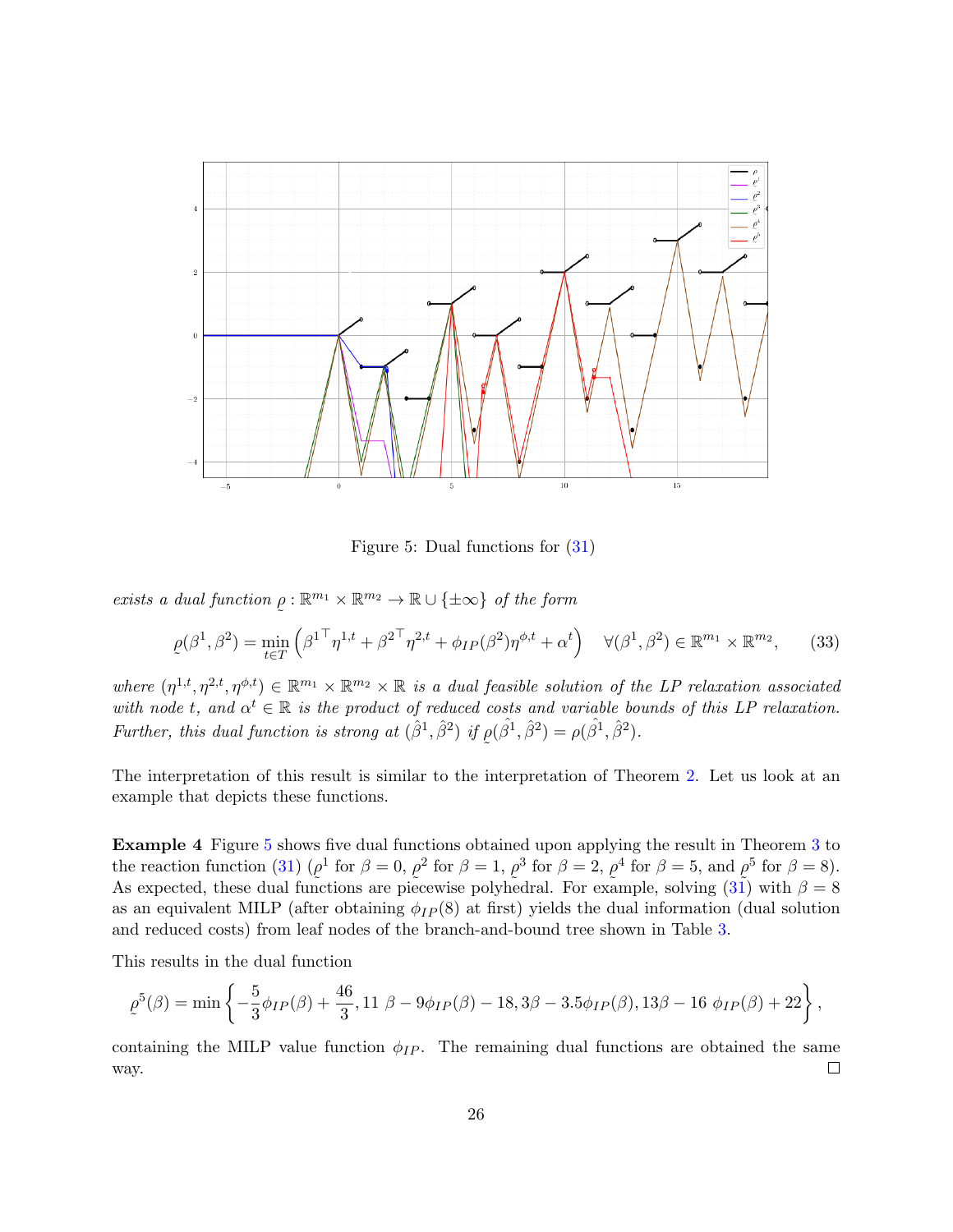<span id="page-26-0"></span>

| Branching constraint                   | $(\eta^{2,t},\eta^{\phi,t})$ | $\eta^t$                                                 | $\overline{\eta}^t$ | $\eta^{2,t}$ <sup>+</sup> $\beta + \eta^{\phi,t} \phi_{IP}(\beta) + \alpha^t$ |
|----------------------------------------|------------------------------|----------------------------------------------------------|---------------------|-------------------------------------------------------------------------------|
| $y_2\geq 2$                            | $(0,-\frac{5}{3})$           | $\left(\frac{7}{3}, \frac{23}{3}, 0, \frac{7}{3}\right)$ | (0,0,0,0)           | $-\frac{5}{3}\phi_{IP}(\beta)+\frac{46}{3}$                                   |
| $y_2 \leq 1, y_1 \leq 0$               | $(11, -9)$                   | (0, 0, 0, 15)                                            | $(-5, -18, 0, 0)$   | $11\beta - 9\phi_{IP}(\beta) - 18$                                            |
| $y_2 \leq 1, y_1 \geq 1, y_3 \leq 0$   | $(3, -3.5)$                  | (0, 0, 0, 9)                                             | $(0, 0, -0.5, 0)$   | $3\beta - 3.5\phi_{IP}(\beta)$                                                |
| 4 $y_2 \leq 1, y_1 \geq 1, y_3 \geq 1$ | $(13,-16)$                   | (5, 0, 17, 39)                                           | (0, 0, 0, 0)        | $13\beta - 16\phi_{IP}(\beta) + 22$                                           |

Table 3: Data for construction of the dual function in Example [4](#page-25-1)

It is clear from Theorem [3](#page-24-2) that the construction of  $\rho$  in [\(33\)](#page-25-2) implicitly requires construction of the value function  $\phi_{IP}$ . However, the construction of  $\phi_{IP}$  is itself a difficult task and generally impractical. Further, the complex structure of  $\phi_{IP}$  makes the structure of  $\rho$  highly complex. To work around this difficulty, we replace  $\phi_{IP}$  in [\(30\)](#page-23-2) with a *primal function*, which bounds the value function from above and is strong at the given right-hand side. This replacement results in an alternative dual function (which we denote by  $\rho$ ) that is still strong at the given right-hand side. We use  $\rho$  in place of ˜  $\rho$  in our work. To this end, we now embark on a small diversion into MILP primal functions.

**Primal Functions.** In contrast with dual functions, strong *primal functions* bound the value function from above.

**Definition 5 (Primal Function).** A primal function  $P : \mathbb{R}^{m_2} \to \mathbb{R} \cup {\{\pm \infty\}}$  is one that satisfies  $P(\beta) \ge \phi_{IP}(\beta)$  for all  $\beta \in \mathbb{R}^{m_2}$ . It is strong at  $\hat{\beta} \in \mathbb{R}^{m_2}$  if  $P(\hat{\beta}) = \phi_{IP}(\hat{\beta})$ .

An obvious way to construct such a function is to consider the value function of a restriction of the given MILP (see Güzelsoy  $[2009]$  and Güzelsoy and Ralphs  $[2007]$  for methods of construction). The following theorem presents the main result for constructing strong primal functions from restrictions of the given MILP.

<span id="page-26-1"></span>Theorem 4 (Güzelsoy [\[2009\]](#page-36-6), Theorem 3.39). Consider the MILP value function [\(22\)](#page-15-0). Let  $K \subseteq$  $N \coloneqq \{1,\ldots,n_2\}, s \in \mathbb{R}_+^{|K|}$  be given, and define the function  $\bar{\phi}_{N\setminus K} : \mathbb{R}^{m_2} \to \mathbb{R} \cup \{\pm \infty\}$  such that

$$
\bar{\phi}_{N\setminus K}(\beta) = \sum_{i \in K} d_i^2 s_i + \phi_{N\setminus K} \left(\beta - \sum_{i \in K} G_i^2 s_i\right) \quad \forall \beta \in \mathbb{R}^{m_2},
$$

where  $G_i^2$  is the i<sup>th</sup> column of  $G^2$  and

$$
\phi_{N\setminus K}(\beta) = \min \sum_{i \in N\setminus K} d_i^2 y_i
$$
  
s.t. 
$$
\sum_{i \in N\setminus K} G_i^2 y_i \ge \beta
$$
  

$$
y_i \in \mathbb{Z}_+ \ \forall i \in I, \ y_i \in \mathbb{R}_+ \ \forall i \in C,
$$

where  $I \subseteq N$  and  $C \subseteq N$  represent sets of indices for integer and continuous variables respectively. Then,  $\bar{\phi}_{N\setminus K}$  is a valid primal function of  $\phi_{IP}$ , i.e.,  $\bar{\phi}_{N\setminus K}(\beta) \geq \phi_{IP}(\beta)$   $\forall \beta \in \mathbb{R}^{m_2}$ , if  $s_i \in \mathbb{Z}_+$   $\forall i \in \mathbb{Z}$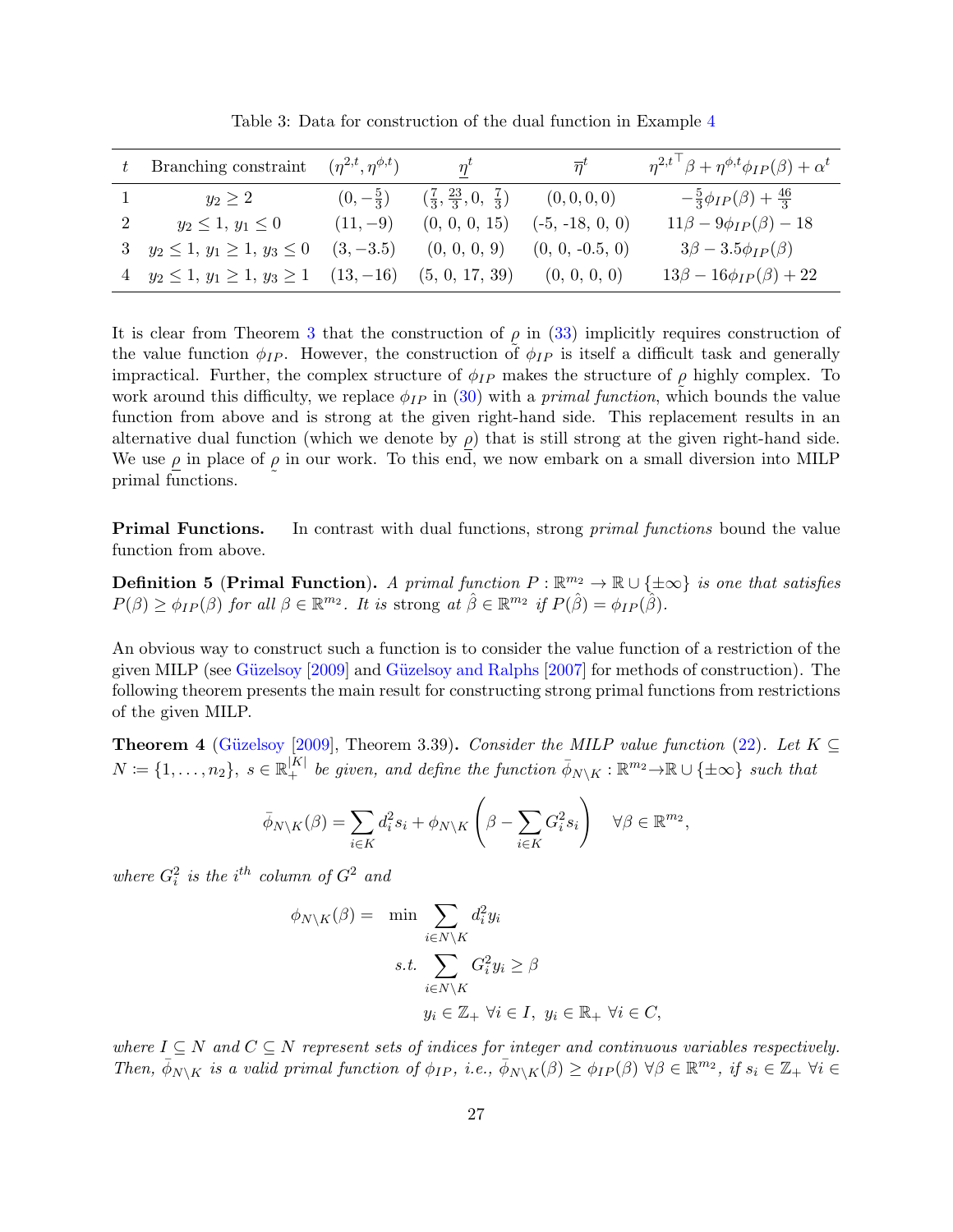$I \cap K$  and  $s_i \in \mathbb{R}_+$   $\forall i \in C \cap K$ . Further, the function  $\bar{\phi}_{N\setminus K}$  will be strong at a given right-hand side  $\hat{\beta} \in \mathbb{R}^{m_2}$  if and only if  $s_i = y_i^* \ \forall i \in K$  where  $y^*$  is an optimal solution of  $\phi_{IP}(\hat{\beta})$ .

By convention, for a known  $\hat{\beta} \in \mathbb{R}^{m_2}$ , we consider  $\phi_{N\setminus K}(\hat{\beta}) = \infty$  if the corresponding problem is infeasible and  $\phi_{N\setminus K}(\hat{\beta}) = -\infty$  if the problem is unbounded. The above result indicates that a primal function obtained from a restriction in which the values of certain variables have been fixed is strong at  $\hat{\beta} \in \mathbb{R}^{m_2}$  if the fixed values of these variables correspond to those of an optimal solution at  $\hat{\beta}$ . A convenient approach is to fix all the integer variables to their optimal values. If there are no continuous variables in the problem, then the resulting primal function is

$$
\bar{\phi}_{\emptyset}(\beta) = \begin{cases} \sum_{i \in I} d_i^2 y_i^* & \text{if } \beta = \hat{\beta} \\ \infty & \text{otherwise} \end{cases}
$$

<span id="page-27-0"></span>,

which is a single point, but still a valid strong primal function at  $\hat{\beta}$ . If continuous variables exist, then the restriction is a continuous restriction mentioned earlier. The resulting value function  $\phi_C$ is nothing but the value function of an LP discussed briefly in Section [3.1.](#page-12-0) Let us now look at an example of using continuous restrictions to generate primal functions.

Example 5 Consider the MILP [\(24\)](#page-15-1). Figure [6](#page-28-1) demonstrates four primal functions obtained upon applying the result in Theorem [4](#page-26-1) to this MILP. Specifically,  $\bar{\phi}_{N\setminus K}^1$  for  $\beta = 0$ ,  $\bar{\phi}_{N\setminus K}^2$  for  $\beta = 2$ ,  $\bar{\phi}_{N\setminus K}^3$ for  $\beta = 4$ , and  $\bar{\phi}_{N\setminus K}^4$  for  $\beta = 5$ . Here, we consider continuous restrictions of the given MILP. For example, for  $\beta = 0$ , the optimal solution of [\(24\)](#page-15-1) is (0, 0, 0, 0) resulting in the following continuous restriction.

$$
\phi_C(\beta) = \min\left\{4y_4 \mid 2y_4 \ge \beta, \ y_4 \in \mathbb{R}_+\right\} \quad \forall \beta \in \mathbb{R}
$$

It is easy to observe that this LP value function is

$$
\phi_C(\beta) = \begin{cases} 0 & \text{if } \beta \le 0 \\ 2\beta & \text{otherwise} \end{cases}
$$

which itself is the required primal function  $\bar{\phi}_{N\setminus K}^1$  because the integer component of the MILP objective function is zero. Other primal functions can be constructed in a similar way by solving the MILP with a new right-hand side, calculating the integer component of the MILP objective function at its optimal solution, and simply translating  $\phi_C$  based on this integer component value. The primal function can be strengthened in the same way as dual functions are strengthened, by considering the minimum of multiple such (strong) functions. The epigraph of such a function is the minimum of convex radial cones and equals the epigraph of the value function when enough such cones are considered, as mentioned in Section [3.2.1.](#page-14-0)  $\Box$ 

Although LPs are themselves easy to solve, obtaining a full description of the LP value function  $\phi_C$  is still difficult, so we consider a partial function that we can easily obtain. Specifically, we use a single hyperplane of [\(16\)](#page-12-4) to construct  $\bar{\phi}_{N\setminus K}$ . In Example [5,](#page-27-0) this is equivalent to considering only one of the two hyperplanes forming the cone corresponding to  $\phi_C$ . It is obvious from Figure [6](#page-28-1) that any single hyperplane cannot form a valid primal function in the entire domain of the right-hand side vector. Therefore, we also need to restrict the domain of the right-hand side vector to only the region in which the single hyperplane is a valid upper bound.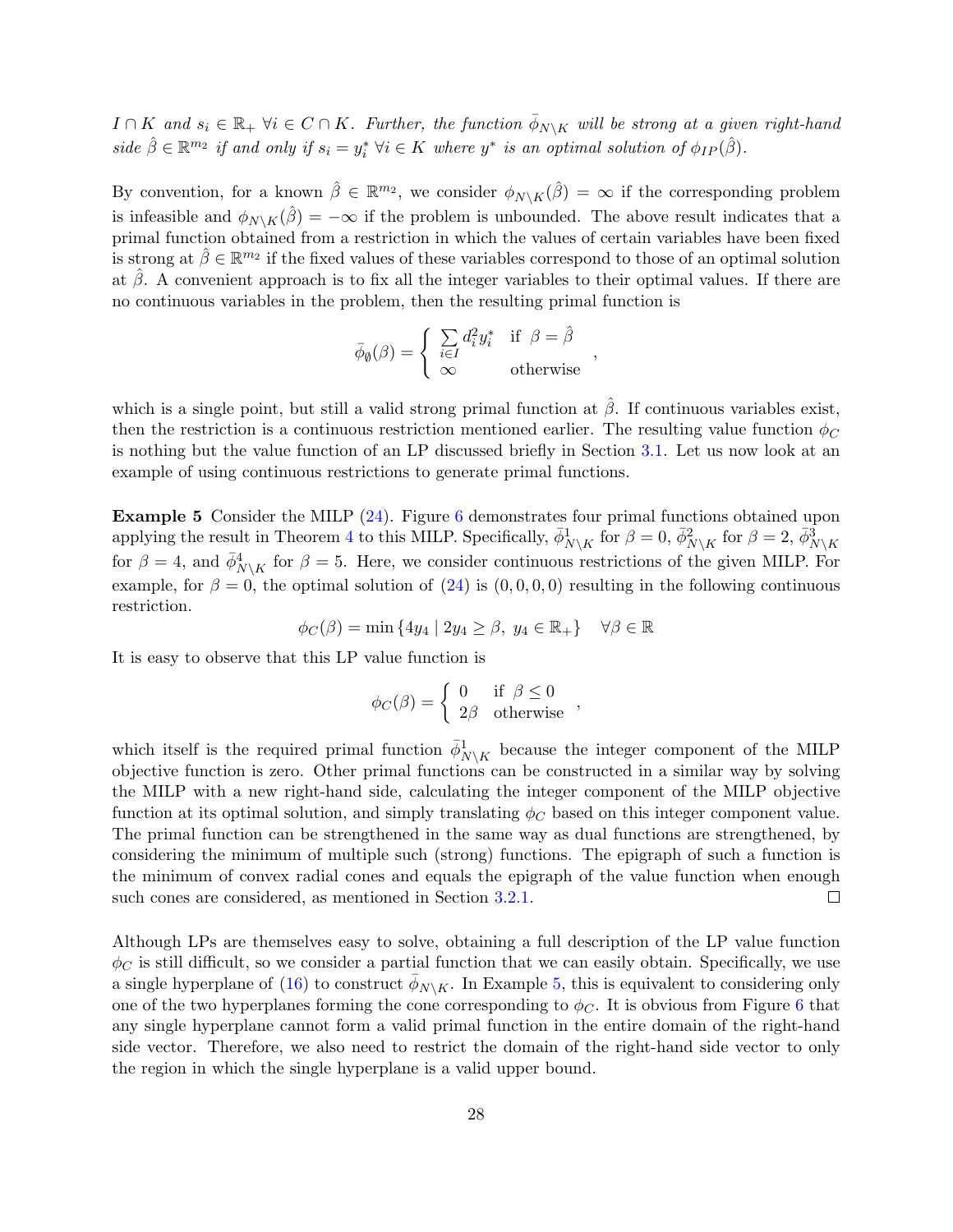<span id="page-28-1"></span>

Figure 6: Primal functions for [\(24\)](#page-15-1)

Let  $y^* = (y_I^*, y_C^*)$  be an optimal solution of an instance of [\(29\)](#page-23-1) for a known right-hand side  $(\hat{\beta}^1, \hat{\beta}^2)$ , where I and  $\tilde{C}$  correspond to sets of indices of second-stage integer and continuous variables respectively. This inherently implies that  $\phi_{IP}(\hat{\beta}^2) = d^2 \mathsf{d}^2 y^*$ . The value function  $\phi_C$  of the continuous restriction is then

$$
\phi_C(\beta) = \min d_C^2 \mathbb{I}_{y_C}
$$
  
s.t. 
$$
G_C^2 y_C \ge \beta
$$

$$
y_C \ge 0.
$$

Let  $\eta^*$  be an optimal solution of the dual of this LP, with right-hand side  $\beta^2 - G_I^2 y_I^*$ . Then  $\eta^{*T} \beta$ is a dual function strong at  $\beta^2 - G_I^2 y_I^*$ . From the theory of LP duality, we know that this function provides a valid upper bound as long as  $\eta^*$  remains optimal, which is the case for all  $\beta$  such that  $(G_B^2)^{-1}\beta \geq 0$ , where B is the index set corresponding to the optimal basis and  $G_B^2$  is the optimal basis matrix.

Thus, we obtain our final primal function with a restricted domain

<span id="page-28-0"></span>
$$
\bar{\phi}_{IP}(\beta^2) = \begin{cases} \left(\beta^2 - G_I^2 y_I^*\right)^\top \eta^* + d_I^{2 \top} y_I^* & \text{if } (G_B^2)^{-1} \left(\beta^2 - G_I^2 y_I^*\right) \ge 0\\ \infty & \text{otherwise} \end{cases}
$$
\n(34)

with which we replace  $\phi_{IP}$  in [\(33\)](#page-25-2). This ensures that the dual function  $\rho$  that we construct in each iteration of the algorithm is valid for all values of  $(\beta^1, \beta^2)$ .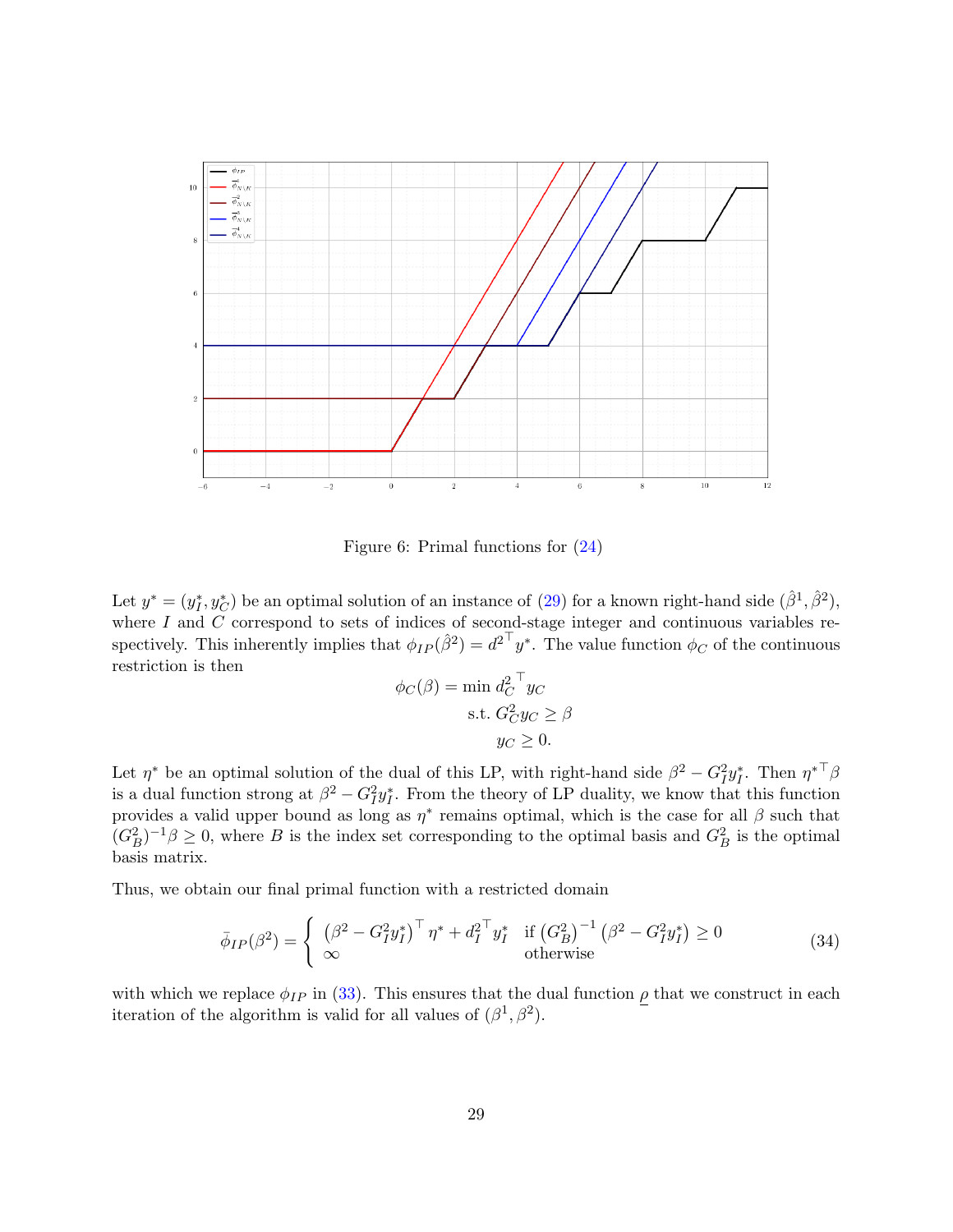#### 4.3 Master Problem

Combining the results obtained in the previous section, the final form of  $\rho$  is

<span id="page-29-4"></span>
$$
\underline{\rho}(\beta^1, \beta^2) = \min_{t \in T} \left( \beta^{1\top} \eta^{1,t} + \beta^{2\top} \eta^{2,t} + \bar{\phi}_{IP}(\beta^2) \eta^{\phi,t} + \alpha^t \right),\tag{35}
$$

where  $\bar{\phi}_{IP}$  is the primal function [\(34\)](#page-28-0). This results in the optimality constraint

<span id="page-29-1"></span>
$$
z \ge \min_{t \in T} \left( \beta^{1\top} \eta^{1,t} + \beta^{2\top} \eta^{2,t} + \bar{\phi}_{IP}(\beta^2) \eta^{\phi,t} + \alpha^t \right)
$$
(36)

that we add to the master problem in each iteration of the algorithm, with  $(\beta^1, \beta^2) = (b^1 - A^1 x, b^2 A^{2}x$ ). Finally, the updated master problem after iteration k of the algorithm is

<span id="page-29-0"></span>
$$
\min c^{\top} x + z
$$
\n
$$
\text{s.t. } z \ge \min_{t \in T_i} \left\{ \left( b^1 - A^1 x \right)^{\top} \eta_i^{1,t} + \left( b^2 - A^2 x \right)^{\top} \eta_i^{2,t} + \bar{\phi}_{IP}^i (b^2 - A^2 x) \eta_i^{\phi,t} + \alpha_i^t \right\} \quad 1 \le i \le k \tag{37}
$$
\n
$$
x \in X,
$$

where the vectors, matrices, sets, and functions with the subscript and superscript  $i$  correspond to the information obtained in iteration  $i \leq k$  of the algorithm.

#### 4.4 Overall Algorithm

We now have all the components required for solving  $(27)$  with the generalized Benders' decompo-sition algorithm in Figure [1.](#page-7-0) In each iteration k of the algorithm, a master problem of the form  $(37)$ is solved to obtain its optimal solution  $(x^k, z^k)$  and a global lower bound. Then, the subproblem is solved as an equivalent MILP, by evaluating [\(29\)](#page-23-1) at  $(b^1 - A^1 x^k, b^2 - A^2 x^k)$ , to obtain a branchand-bound tree and a global upper bound. Finally, an optimality constraint of the form [\(36\)](#page-29-1) is constructed and added to the master problem to strengthen z. This constraint introduces some nonlinear components in the master problem but they can be linearized (as mentioned below) to obtain an MILP formulation for the master problem. These steps are repeated until the termination criterion is achieved.

We now illustrate the above discussion with an example.

Example 6 Consider the MIBLP

<span id="page-29-3"></span><span id="page-29-2"></span>
$$
\min x_1 - 3x_2 - y_1 + y_2 - 5y_3 + y_4
$$
\n
$$
\text{s.t. } -x_1 + 2x_2 \le 1
$$
\n
$$
x_1 \le 3, \ x_2 \le 2, \ x_1, x_2 \in \mathbb{Z}_+
$$
\n
$$
(y_1, y_2, y_3, y_4) \in \arg\min \{ 2\check{y}_1 + 4\check{y}_2 + 3\check{y}_3 + 4\check{y}_4
$$
\n
$$
\text{s.t. } 2\check{y}_1 + 5\check{y}_2 + 2\check{y}_3 + 2\check{y}_4 \ge x_1 + x_2
$$
\n
$$
\check{y}_1, \check{y}_2, \check{y}_3, \in \mathbb{Z}_+, \ \check{y}_4 \in \mathbb{R}_+ \},
$$
\n
$$
(38)
$$

which is based on  $(24)$  and  $(31)$ . Based on earlier discussion, we solve four optimization problems in iteration k of the algorithm: a master problem, an MILP  $(24)$  (with  $\beta^k = x_1^k + x_2^k$ ), a subproblem  $(31)$ (with  $\beta^k = x_1^k + x_2^k$ ), and a continuous restriction of [\(24\)](#page-15-1).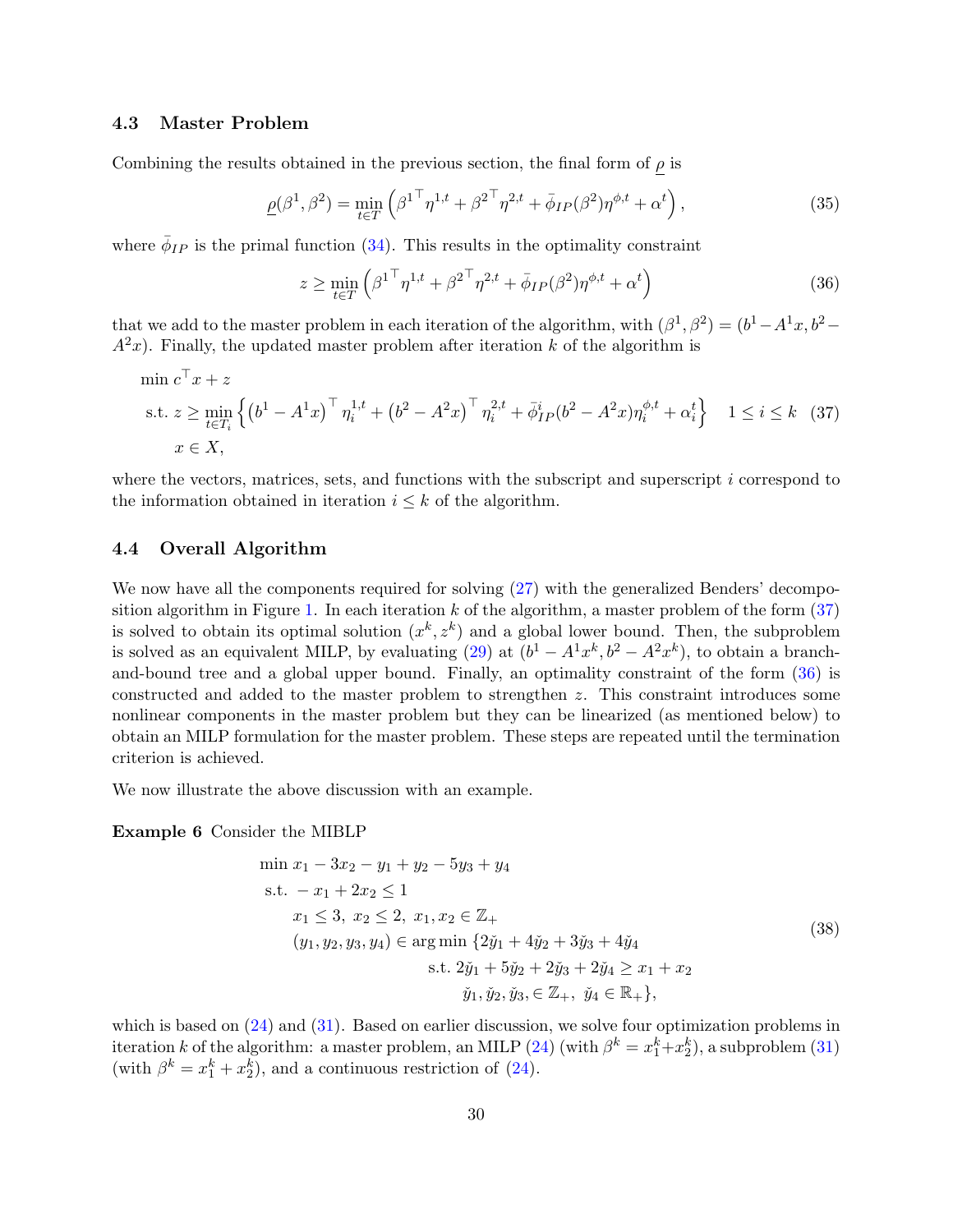Table 4: Data for construction of the dual function in Example [6.](#page-29-2)

<span id="page-30-0"></span>

|  |                                      |           | $t \qquad (\eta^{2,t}_1,\eta^{ \phi,t}_1) \qquad (\underline{\eta^{1,t}_1},\ \underline{\eta^{2,t}_1},\underline{\eta^{3,t}_1},\underline{\eta^{4,t}_1}) \qquad (\bar{\eta}^{1,t}_1,\bar{\eta}^{2,t}_1,\bar{\eta}^{3,t}_1,\bar{\eta}^{4,t}_1) \qquad \eta^{2,t^\top}_1 \beta + \eta^{ \phi,t}_1 \bar{\phi}^1_{IP}(\beta) + \alpha^t_1$ |
|--|--------------------------------------|-----------|----------------------------------------------------------------------------------------------------------------------------------------------------------------------------------------------------------------------------------------------------------------------------------------------------------------------------------------|
|  | $(3.29, -3.86)$ $(0.14, 0, 0, 9.86)$ | (0,0,0,0) | $3.29\beta - 3.86 \bar{\phi}_{IP}^1(\beta)$                                                                                                                                                                                                                                                                                            |

**Iteration 1.** Our initial dual function is simply  $\rho^{0}(\beta) = -\infty$  for all  $\beta \in \mathbb{R}^{m_2}$  and solving the initial master problem yields the optimal solution  $(x_1^1, x_2^1) = (3, 2)$  and  $z^1 = -\infty$ , so that  $LB^1 = -\infty$ . Then, we solve [\(24\)](#page-15-1) with right-hand side  $x_1^1 + x_2^1 = 5$  to obtain  $\phi_{IP}(x_1^1 + x_2^1) = 4$ . Next, we solve the subproblem to obtain its optimal solution  $(y_1^1, y_2^1, y_3^1, y_4^1) = (0, 1, 0, 0)$ , so we have  $\rho(x_1^1 + x_2^1) = 1$ and  $UB^1 = x_1^1 - 3x_2^1 + \rho(x_1^1 + x_2^1) = -2$ . We obtain the dual information (dual solution, positive and negative reduced costs) shown in Table [4](#page-30-0) from the branch-and-bound tree, which has only one node. Since  $UB^1 \neq LB^1$ , we further solve the continuous restriction to obtain its optimal dual solution  $\eta_1^* = 0$  and optimal basis inverse matrix  $(G_{B,1}^2)^{-1} = [-1]$ . Finally, we construct and add the dual function

$$
\underline{\rho}^{1}(\beta) = \min\{3.29\beta - 3.86\overline{\phi}^{1}_{IP}(\beta)\} = 3.29 \ \beta - 3.86\overline{\phi}^{1}_{IP}(\beta),
$$

where

$$
\bar{\phi}_{IP}^1(\beta) = \begin{cases} 4 & \text{if } \beta \le 5 \\ \infty & \text{otherwise.} \end{cases}
$$

to the master problem and proceed to the next iteration.

For conciseness, we now mention only  $\underline{\rho}^k(\beta)$  and  $\overline{\phi}_{IP}^k(\beta)$  obtained in each iteration k.

#### Iteration 2.

$$
\underline{\rho}^{2}(\beta) = -\frac{5}{3}\overline{\phi}_{IP}^{2}(\beta)
$$

$$
\overline{\phi}_{IP}^{2}(\beta) = \begin{cases} 0 & \text{if } \beta \leq 0\\ \infty & \text{otherwise} \end{cases}
$$

Iteration 3.

$$
\underline{\rho}^{3}(\beta) = \min \left\{ 0.5 \overline{\phi}_{IP}^{3}(\beta), -4.5 \overline{\phi}_{IP}^{3}(\beta) + 8.5 \right\}
$$

$$
\overline{\phi}_{IP}^{3}(\beta) = \begin{cases} 2 & \text{if } \beta \le 2\\ \infty & \text{otherwise} \end{cases}
$$

Iteration 4.

$$
\underline{\rho}^4(\beta) = \min\left\{-\frac{5}{3}\overline{\phi}_{IP}^4(\beta) + \frac{23}{3}, 17\beta - 13\overline{\phi}_{IP}^4(\beta), -0.5\overline{\phi}_{IP}^4(\beta), 21\beta - 26\overline{\phi}_{IP}^4(\beta) + 40\right\}
$$

$$
\overline{\phi}_{IP}^4(\beta) = \begin{cases} 4 & \text{if } \beta \le 4\\ \infty & \text{otherwise} \end{cases}
$$

**Iteration 5.** Solving the updated master problem yields  $(x_1^5, x_2^5, z_3^5) = (1, 1, -1)$  and  $LB^5 = -3$ . Solving the subproblem yields  $(y_1^5, y_2^5, y_3^5, y_4^5) = (1, 0, 0, 0), \rho(x_1^5 + x_2^5) = -1$  and  $UB^5 = -3$ . Since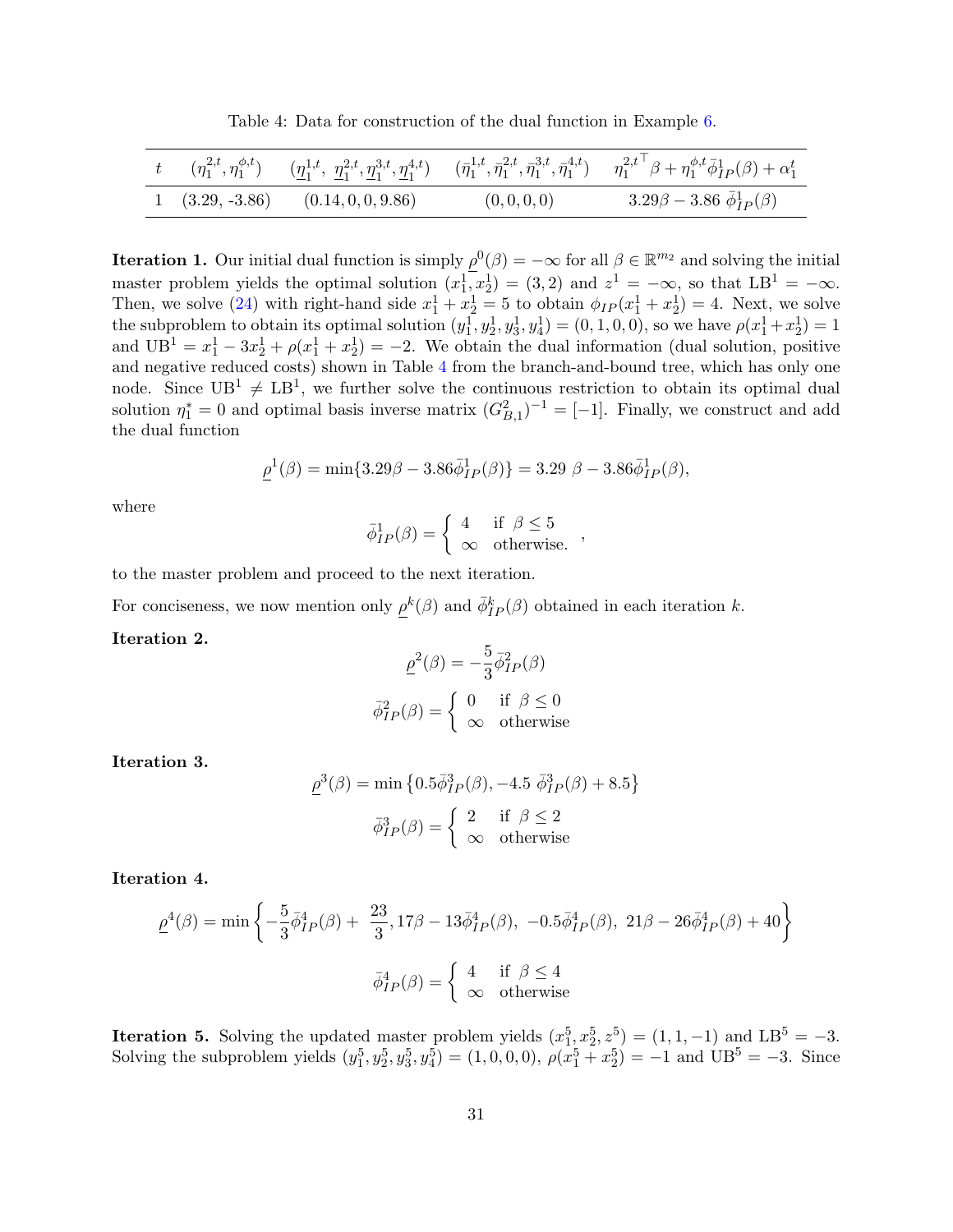<span id="page-31-0"></span>

Figure 7: Primal functions constructed in the algorithm for solving [\(38\)](#page-29-3)

 $UB<sup>5</sup> = LB<sup>5</sup>$ , the termination criterion is achieved. Hence, we stop the algorithm with an optimal solution  $(x_1^*, x_2^*, y_1^*, y_2^*, y_3^*, y_4^*) = (1, 1, 1, 0, 0, 0).$ 

Figure [7](#page-31-0) shows the value function  $\phi_{IP}$  and its primal functions obtained in every iteration. Similarly, Figure [8](#page-32-0) shows the reaction function  $\rho$  and its dual functions. The function values are infinite wherever there is no plot. These figures illustrate the fact that overall approximations of  $\phi_{IP}$  and  $\rho$ are strengthened after every iteration. After the final iteration, the approximation function values are the same as the exact function values at the right-hand side  $x_1^* + x_2^* = 2$ .  $\Box$ 

We now briefly discuss the linearization of the master problem [\(37\)](#page-29-0). For notational simplicity, we drop the subscripts and superscripts denoting the algorithmic iteration. There are two types of nonlinearities in this problem: (1) the if-else condition in  $(34)$  and  $(2)$  the minimization operator in [\(35\)](#page-29-4). We eliminate these nonlinearities by introducing binary variables and big-M parameters.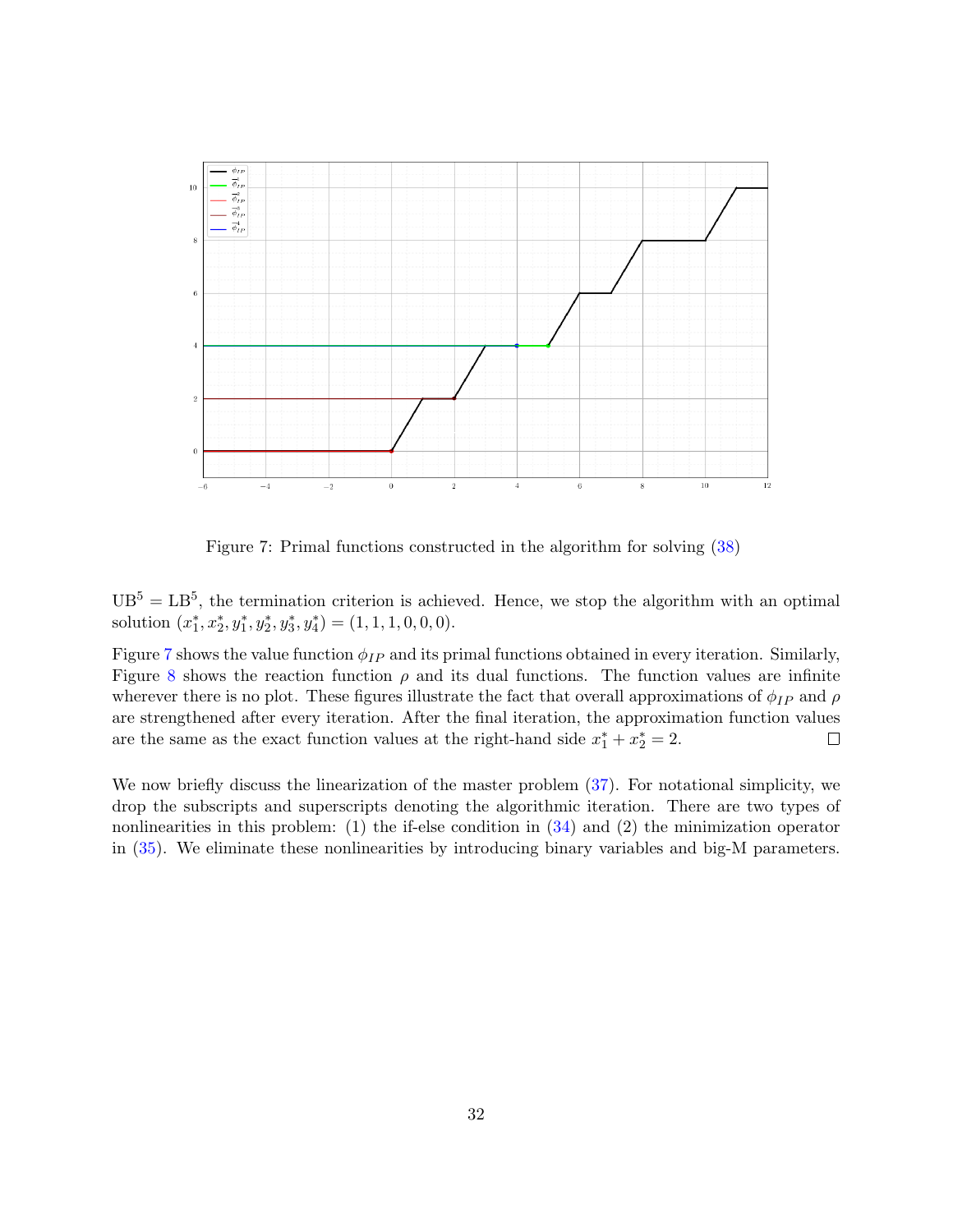<span id="page-32-0"></span>

<span id="page-32-2"></span><span id="page-32-1"></span>Figure 8: Dual functions constructed in the algorithm for solving [\(38\)](#page-29-3)

This results in the following MILP form of the master problem.

$$
\min c^{\top} x + z
$$
  
s.t.  $z \ge (b^1 - A^1 x)^{\top} \eta^{1,t} + (b^2 - A^2 x)^{\top} \eta^{2,t} + \bar{\phi}_{IP}(b^2 - A^2 x) \eta^{\phi,t} + \alpha^t - M_D(1 - u_t)$  (39a)

$$
\sum u_t = 1 \tag{39b}
$$

$$
t \in T
$$
  
\n
$$
\bar{\phi}_{IP}(b^2 - A^2x) = (b^2 - A^2x - G_I^2y_I^*)^\top \eta^* + d_I^{2\top}y_I^* + M_Pv
$$
\n(39c)

<span id="page-32-5"></span><span id="page-32-3"></span>
$$
-\underline{M}v^{1} \leq (G_{B}^{2})^{-1} \left(b^{2} - A^{2}x - G_{I}^{2}y_{I}^{*}\right) \leq \bar{M}\left(1 - v^{1}\right) - \epsilon
$$
\n(39d)

$$
Mv - \sum_{i \in \{1, \dots, m_2\}} v_i^1 \ge 0
$$
\n(39e)

<span id="page-32-4"></span>
$$
v - \sum_{i \in \{1, \dots, m_2\}} v_i^1 \le 0
$$
\n
$$
v_i \le \sum_{i \in \{1, \dots, m_2\}} v_i^1 \le 0
$$
\n
$$
(39f)
$$

$$
x \in X, z \text{ free}, \overline{\phi}_{IP} \text{ free}, u_t \in \mathbb{B} \; \forall t \in T, v \in \mathbb{B}, v_i^1 \in \mathbb{B} \; \forall i \in \{1, \dots, m_2\}
$$

Constraints [\(39a\)](#page-32-1)-[\(39b\)](#page-32-2) eliminate the minimization operator by adding the binary variables  $u_t$ for  $t \in T$  and the big-M parameter  $M_D$ . Constraints [\(39c\)](#page-32-3)-[\(39f\)](#page-32-4) eliminate the if-else condition by adding the binary variables v,  $v_i^1$  for  $i \in \{1, ..., m_2\}$  and the big-M parameters  $\underline{M}$ ,  $\overline{M}$  and M. Specifically, the constraints  $(39d)-(39f)$  $(39d)-(39f)$  $(39d)-(39f)$  impose domain restriction on the first-stage variables with respect to the primal function  $(34)$ . This in turn restricts the domain of the righthand sides for which  $\phi_{IP}$  may be evaluated. The main idea is to set some  $v_i^1 = 0$  whenever  $(G_{B_i}^2)^{-1} (b^2 - A^2x - G_I^2y_I^*) \geq 0$  and to set  $v_i^1 = 1$  whenever  $(G_{B_i}^2)^{-1} (b^2 - A^2x - G_I^2y_I^*) < 0$ ,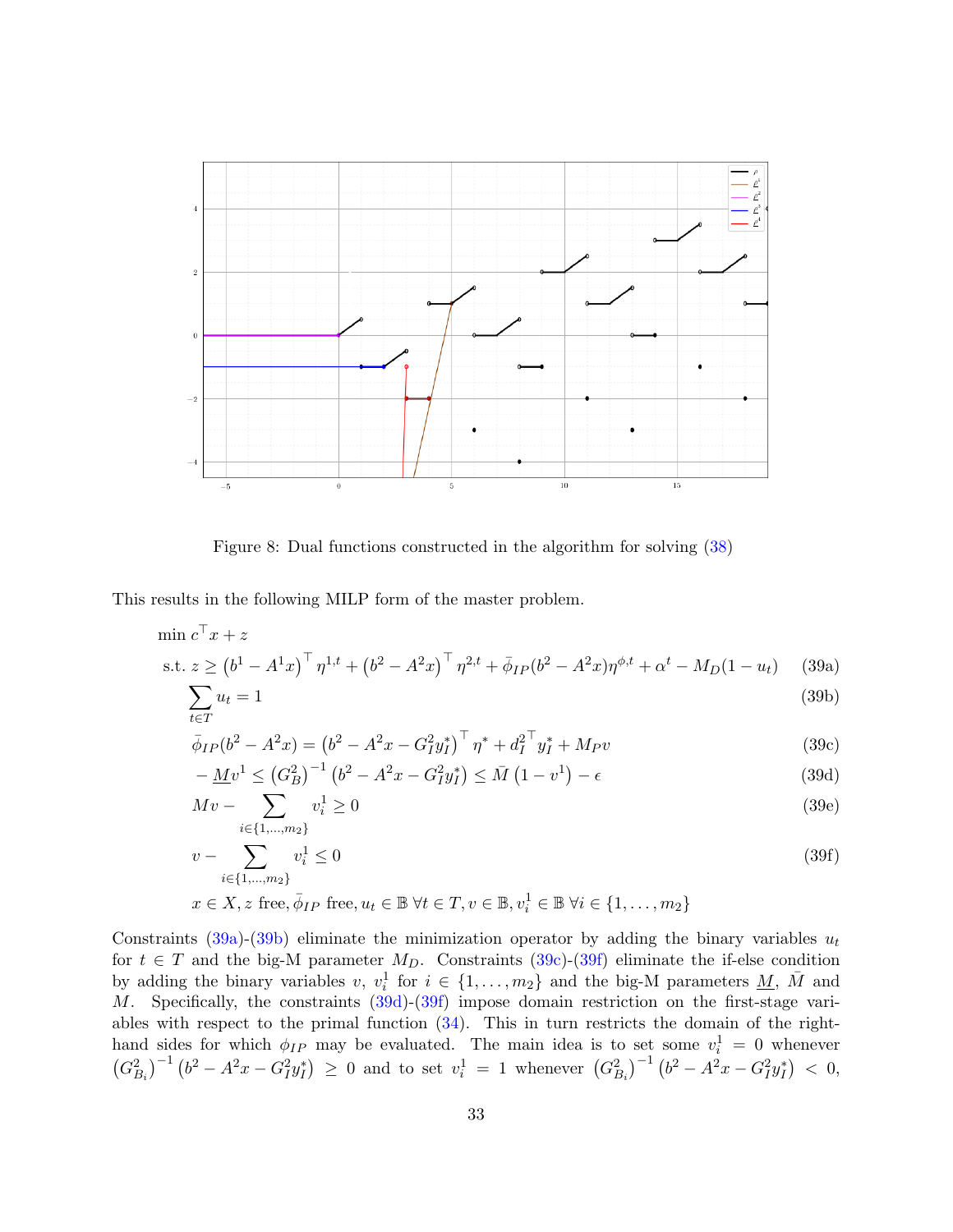where  $(G_{B_i}^2)^{-1}$  is the *i*<sup>th</sup> row of the optimal basis matrix inverse. If at least one  $v_i^1 = 1$ , then  $v = 1$ further implying  $\bar{\phi}_{IP}$  will have a very large value which is as required. If all  $v_i^1 = 0$ , then  $v = 0$ further implying  $\phi_{IP}$  will have a finite value which is also as required. Finally,  $\epsilon$  is also a parameter corresponding to the domain restriction constraints added to deal with the strict inequality arising from "otherwise" condition in [\(34\)](#page-28-0), and is the trickiest of all parameters to evaluate.

As a quick note, finding appropriate values of big-M and  $\epsilon$  parameters is not an easy task. For example, finding the optimal value of  $M_P$  itself requires solving a bilevel optimization problem, which can be as hard as the original MIBLP (e.g., see [Kleinert et al.](#page-37-14) [\[2020\]](#page-37-14) for a related discussion on continuous bilevel linear optimization problems and [Tahernejad and Ralphs](#page-38-15) [\[2020\]](#page-38-15) for MIBLPs). Any further discussion on finding these appropriate values is out of the scope of this paper.

## <span id="page-33-0"></span>5 Conclusions

We have described a generalization of Benders' decomposition framework and illustrated its principles by applying it to several well-known classes of optimization problems that fall under the broad umbrella of MMILPs. The development of an abstract framework for generalizing the principles of Benders' technique for reformulation that encompasses non-traditional problem classes, the specification of an associated algorithmic procedure, and its application to the class of MIBLPs are our main contributions. These stemmed from our observation that Benders' framework can be viewed as a procedure for iterative refinement of dual functions associated with the value function arising from the projection of the original problem into the space of first-stage variables, and that this basic concept can be applied to a wide range of problems defined by additively separable functions.

A conceptual extension of the generalized Benders' decomposition algorithm from MIBLPs to the case of general MMILPs is straightforward. Similar to MIBLPs, an l-stage MMILP can be formulated as a standard mathematical optimization problem by considering a constraint requiring values of all but first-stage variables to be optimal for an  $(l-1)$ -stage MMILP that is parametric in the first-stage variables, in addition to the usual linear constraints. Then, assuming that all input vectors and matrices are rational of appropriate dimensions without loss of generality, we have an l-stage MMILP with a parametric right-hand side  $\beta$  defined as

<span id="page-33-1"></span>
$$
\text{MMILP}^{l}(\beta) = \min d^{11 \top} x^{1} + d^{12 \top} x^{2} + \dots + d^{1l \top} x^{l}
$$
\n
$$
\text{s.t. } A^{11} x^{1} + A^{12} x^{2} + \dots + A^{1l} x^{l} \ge \beta
$$
\n
$$
x^{1} \in X^{1}
$$
\n
$$
(x^{2}, x^{3}, \dots, x^{l}) \in \text{optimal set of MMILP}^{l-1}(b^{2} - A^{21} x^{1}),
$$
\n(40)

where MMIL $P^{l-1}(b^2 - A^{21}x^1)$  denotes an  $(l-1)$ -stage MMILP with the parametric right-hand side  $b^2 - A^{21}x^1$ , which in turn is a linear function of first-stage variables, defined similar to [\(40\)](#page-33-1) but with  $l - 1$  variable vectors, as

<span id="page-33-2"></span>
$$
\text{MMILP}^{l-1}(\beta) = \min d^{22 \top} x^2 + d^{23 \top} x^3 + \dots + d^{2l \top} x^l
$$
\n
$$
\text{s.t. } A^{22} x^2 + A^{23} x^3 + \dots + A^{2l} x^l \ge \beta
$$
\n
$$
x^2 \in X^2
$$
\n
$$
(x^3, x^4, \dots, x^l) \in \text{optimal set of MMILP}^{l-2}(b^3 - A^{31} x^1 - A^{32} x^2).
$$
\n
$$
(41)
$$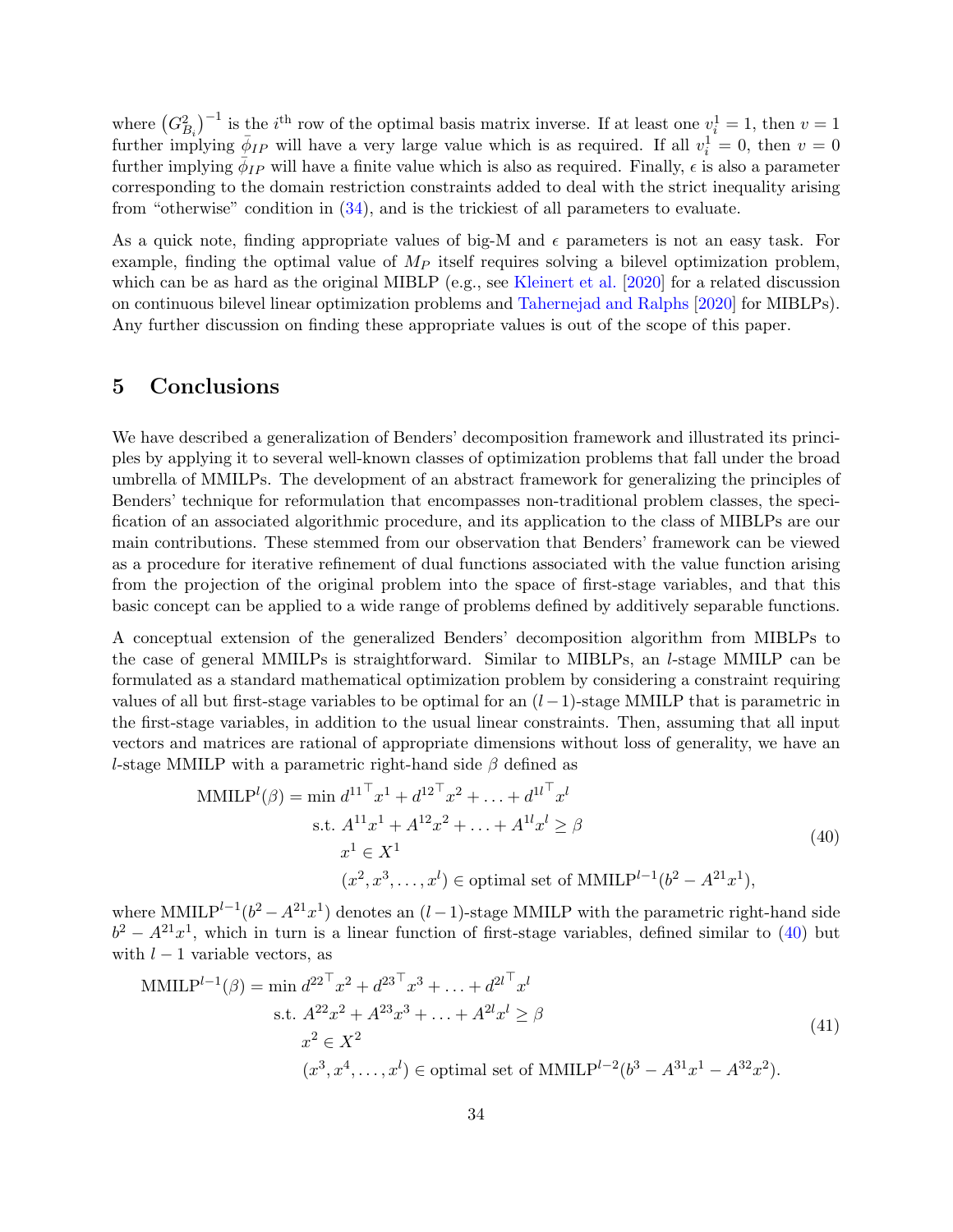These formulations exhibit the natural recursive property of MMILPs that we spoke about in the beginning of the paper. It should be clear why this recursive structure also means that the proposed framework makes it easy to envision algorithms for solving such problems (whether these algorithms are practical is another question). We can project [\(40\)](#page-33-1) (for a fixed  $\beta = b^1$ ) into the space of the first-stage variables to obtain master and subproblems. The subproblem itself involves an  $(l-1)$ -stage MMILP [\(41\)](#page-33-2), and solution of it calls for solving this  $(l-1)$ -stage MMILP. This  $(l-1)$ -stage MMILP can as well be solved with the generalized Benders' principle due to the recursive structure. Strong dual functions can be constructed using techniques similar to those described earlier in the paper.

Although not discussed here, this framework can be readily applied to even broader classes of problems, such as those discussed in [Bolusani et al.](#page-35-1) [\[2020\]](#page-35-1), which incorporate stochasticity. While it is unclear whether such algorithms would be of practical interest, the algorithmic abstraction itself serves to illustrate basic theoretical principles, such as concepts of general duality and why l-stage MMILPs are canonical hard problems for stage  $l$  of the polynomial time hierarchy.

The algorithms described in this paper are naive in the sense that their efficient implementations for practical purposes would require substantial additional development, especially for the classes of MIBLPs and MMILPs. To this end, our plans include enhancement of these algorithms by working in the areas of preprocessing techniques, warm starting of master and subproblem solves, cut management, a branch-and-Benders'-cut framework, alternative linearization techniques, and other enhancements, as well as incorporating aspects of these techniques into hybrid, non-Benderstype algorithms.

## Acknowledgements

This research was made possible with support from National Science Foundation Grants CMMI-1435453, CMMI-0728011, and ACI-0102687, as well as Office of Naval Research Grant N000141912330.

## References

- <span id="page-34-0"></span>K. Aardal and C. van Hoesel. Polyhedral techniques in combinatorial optimization i: Theory. Statistica Neerlandica, 50:3–26, 1996.
- <span id="page-34-2"></span>A. Bachem and R. Schrader. Minimal equalities and subadditive duality. Siam J. on Control and Optimization, 18(4):437–443, 1980.
- <span id="page-34-1"></span>E. Balas. Disjunctive programming. In Annals of Discrete Mathematics 5: Discrete Optimization, pages 3–51. North Holland, 1979.
- <span id="page-34-3"></span>B. Bank, J. Guddat, D. Klatte, B. Kummer, and K. Tammer. Non-linear parametric optimization. Birkhäuser verlag, 1983.
- <span id="page-34-4"></span>J. Bard and J.T. Moore. An algorithm for the discrete bilevel programming problem. Naval Research Logistics, 39(3):419–435, 1992.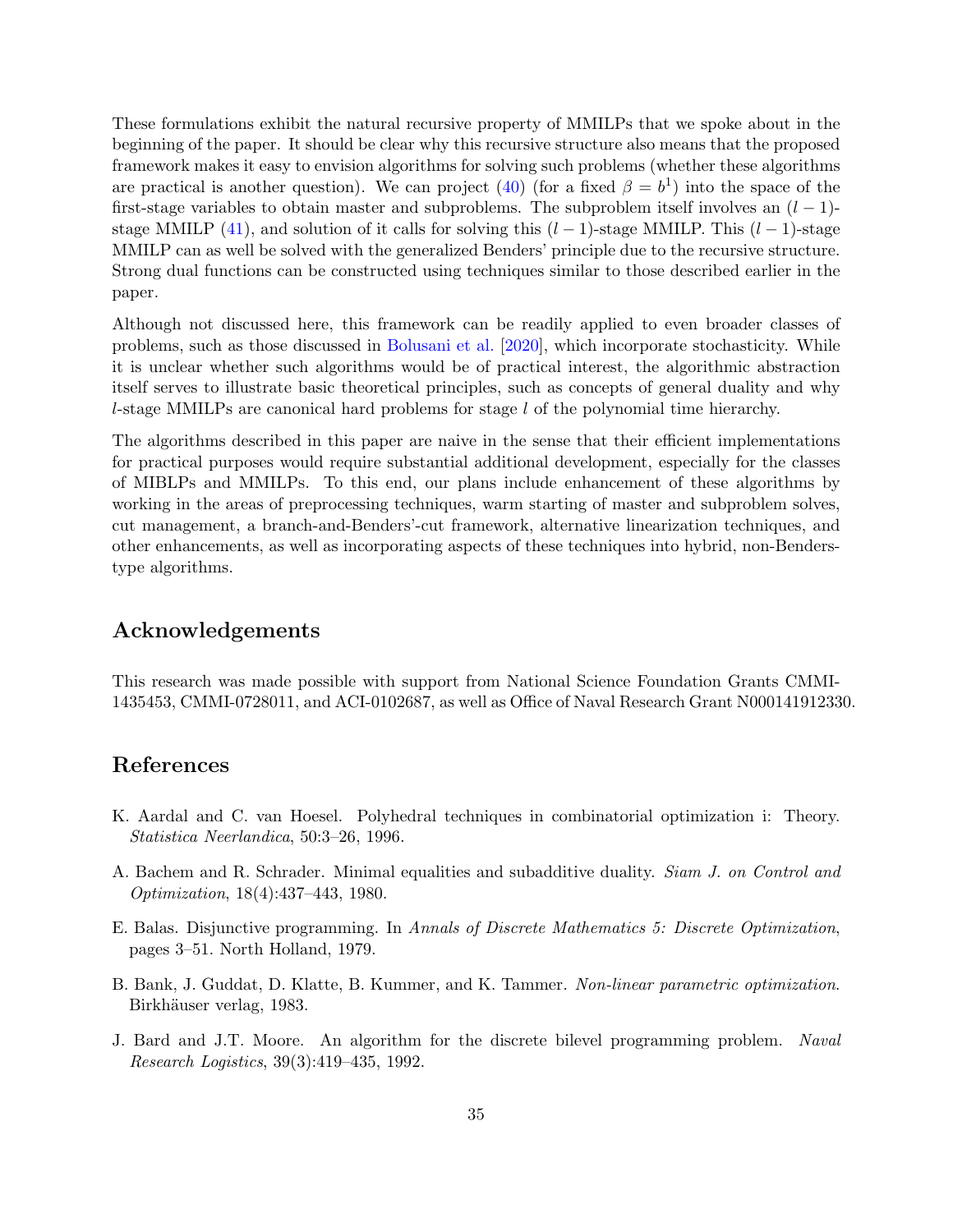- <span id="page-35-14"></span>L. Baringo and A.J. Conejo. Transmission and wind power investment. IEEE Transactions on Power Systems, 27(2):885–893, May 2012.
- <span id="page-35-3"></span>Pietro Belotti, Christian Kirches, Sven Leyffer, Jeff Linderoth, James Luedtke, and Ashutosh Mahajan. Mixed-integer nonlinear optimization. Acta Numerica, 22:1–131, 2013. doi: 10.1017/S0962492913000032.
- <span id="page-35-0"></span>J. F. Benders. Partitioning procedures for solving mixed-variables programming problems. Numerische Mathematik, 4:238–252, 1962.
- <span id="page-35-5"></span>D. Bertsimas and J.N. Tsitsiklis. *Introduction to Linear Optimization*. Athena Scientific, Belmont, Massachusetts, 1997.
- <span id="page-35-10"></span>C.E. Blair. A closed-form representation of mixed-integer program value functions. Mathematical Programming, 71(2):127–136, 1995.
- <span id="page-35-6"></span>C.E. Blair and R.G. Jeroslow. The value function of a mixed integer program: I. Discrete Mathematics, 19(2):121–138, 1977.
- <span id="page-35-7"></span>C.E. Blair and R.G. Jeroslow. The value function of a mixed integer program: II. Discrete Mathematics, 25(1):7–19, 1979.
- <span id="page-35-8"></span>C.E. Blair and R.G. Jeroslow. The value function of an integer program. Mathematical Programming, 23(1):237–273, 1982. ISSN 0025-5610.
- <span id="page-35-9"></span>C.E. Blair and R.G. Jeroslow. Constructive characterizations of the value-function of a mixedinteger program I. Discrete Applied Mathematics, 9(3):217–233, 1984.
- <span id="page-35-1"></span>S. Bolusani, S. Coniglio, T.K. Ralphs, and S. Tahernejad. A Unified Framework for Multistage Mixed Integer Linear Optimization. In S. Dempe and A. Zemkoho, editors, *Bilevel Optimization:* Advances and Next Challenges, chapter 18, pages 513–560. Springer, 2020. ISBN 978-3-030- 52118-9. doi: 10.1007/978-3-030-52119-6. URL [http://coral.ie.lehigh.edu/~ted/files/](http://coral.ie.lehigh.edu/~ted/files/papers/MultistageFramework20.pdf) [papers/MultistageFramework20.pdf](http://coral.ie.lehigh.edu/~ted/files/papers/MultistageFramework20.pdf).
- <span id="page-35-11"></span>J. Bracken and J.T. McGill. Mathematical programs with optimization problems in the constraints. Operations Research, 21(1):37–44, 1973.
- <span id="page-35-12"></span>A. Caprara, M. Carvalho, A. Lodi, and G. Woeginger. Bilevel knapsack with interdiction constraints. INFORMS Journal on Computing, 28(2):319–333, 2016.
- <span id="page-35-15"></span>M. Caramia and R. Mari. Enhanced exact algorithms for discrete bilevel linear problems. Optimization Letters, 9(7):1447–1468, 2015.
- <span id="page-35-4"></span>G. Codato and M. Fischetti. Combinatorial benders' cuts for mixed-integer linear programming. Operations Research, 54(4):756–766, 2006.
- <span id="page-35-2"></span>Gérard Cornuéjols. Valid inequalities for mixed integer linear programs. Mathematical Programming, 112:3–44, 2008. doi: 10.1007/s10107-006-0086-0.
- <span id="page-35-13"></span>S. DeNegre. Interdiction and Discrete Bilevel Linear Programming. PhD, Lehigh University, 2011. URL [http://coral.ie.lehigh.edu/~ted/files/papers/ScottDeNegreDissertation11.](http://coral.ie.lehigh.edu/~ted/files/papers/ScottDeNegreDissertation11.pdf) [pdf](http://coral.ie.lehigh.edu/~ted/files/papers/ScottDeNegreDissertation11.pdf).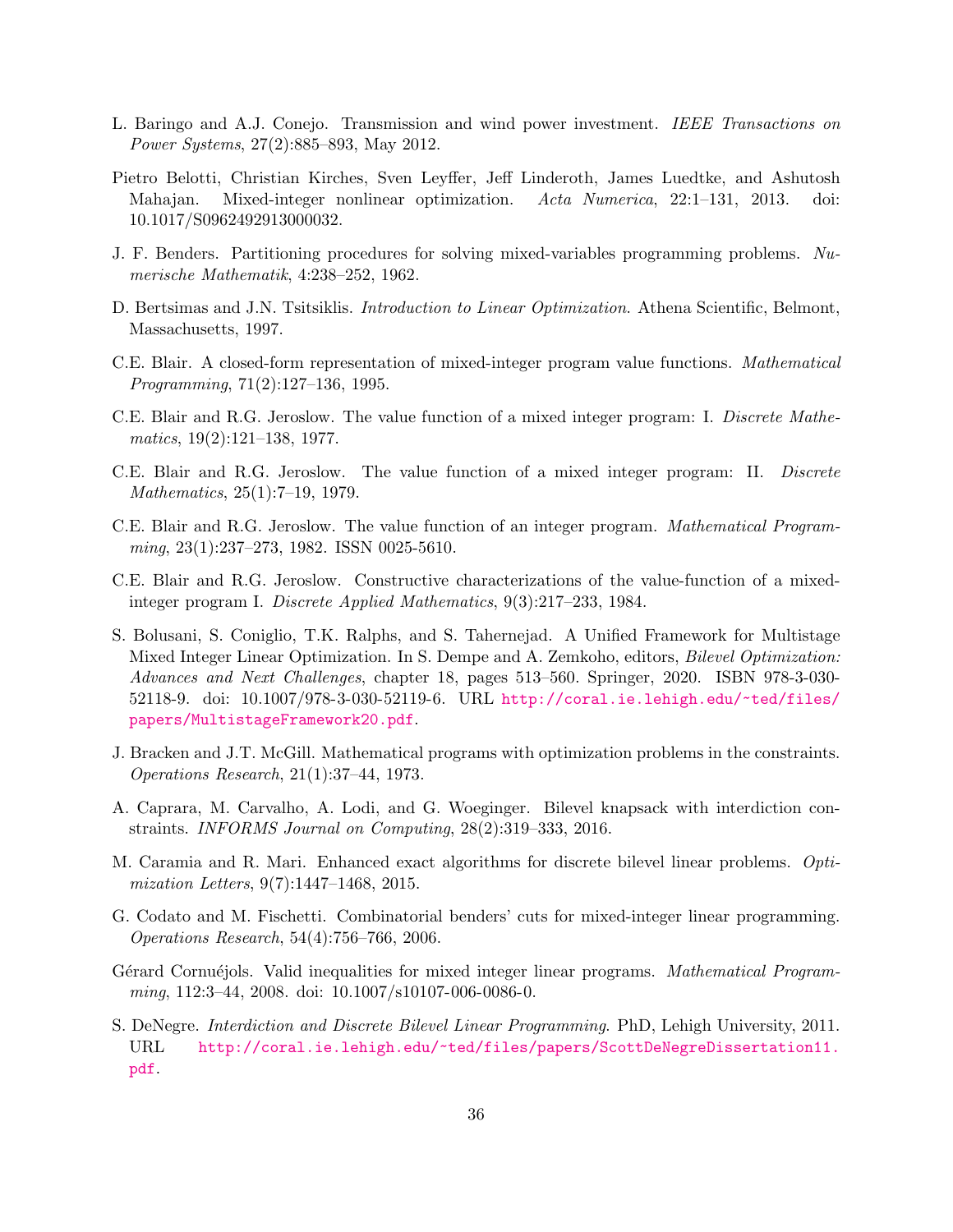- <span id="page-36-11"></span>S. DeNegre and T.K. Ralphs. A Branch-and-Cut Algorithm for Bilevel Integer Programming. In Proceedings of the Eleventh INFORMS Computing Society Meeting, pages 65–78, 2009. doi: 10.1007/978-0-387-88843-9 4. URL [http://coral.ie.lehigh.edu/~ted/files/papers/](http://coral.ie.lehigh.edu/~ted/files/papers/BILEVEL08.pdf) [BILEVEL08.pdf](http://coral.ie.lehigh.edu/~ted/files/papers/BILEVEL08.pdf).
- <span id="page-36-3"></span>B.C. Eaves and W.I. Zangwill. Generalized cutting plane algorithms. SIAM Journal on Control, 9:529–542, 1971.
- <span id="page-36-9"></span>N.P. Faísca, V. Dua, B. Rustem, P.M. Saraiva, and E.N. Pistikopoulos. Parametric global optimisation for bilevel programming. Journal of Global Optimization, 38:609–623, 2007.
- <span id="page-36-12"></span>M. Fischetti, I. Ljubić, M. Monaci, and M. Sinnl. A new general-purpose algorithm for mixedinteger bilevel linear programs. Operations Research, 65(6):1615–1637, 2017.
- <span id="page-36-13"></span>M. Fischetti, I. Ljubić, M. Monaci, and M. Sinnl. On the use of intersection cuts for bilevel optimization. Mathematical Programming, 172:77–103, 2018.
- <span id="page-36-4"></span>Matteo Fischetti, Ivana Ljubic, Michele Monaci, and Markus Sinnl. Interdiction games and monotonicity, with application to knapsack problems. INFORMS Journal on Computing, 31(2):390– 410, 2019.
- <span id="page-36-10"></span>L.P. Garcés, A.J. Conejo, R. García-Bertrand, and R. Romero. A bilevel approach to transmission expansion planning within a market environment. IEEE Transactions on Power Systems, 24(3): 1513–1522, Aug 2009.
- <span id="page-36-0"></span>A. M. Geoffrion. Generalized benders decomposition. Journal of Optimization Theory and Applications, 10(4):237–260, Oct 1972. ISSN 1573-2878. doi: 10.1007/BF00934810. URL <https://doi.org/10.1007/BF00934810>.
- <span id="page-36-2"></span>M. Grötschel, L. Lovász, and A. Schrijver. Geometric Algorithms and Combinatorial Optimization. Algorithms and Combinatorics. Springer, second corrected edition edition, 1993.
- <span id="page-36-6"></span>M. Güzelsoy. Dual Methods in Mixed Integer Linear Programming. PhD, Lehigh University, 2009. URL [http://coral.ie.lehigh.edu/~ted/files/papers/MenalGuzelsoyDissertation09.](http://coral.ie.lehigh.edu/~ted/files/papers/MenalGuzelsoyDissertation09.pdf) [pdf](http://coral.ie.lehigh.edu/~ted/files/papers/MenalGuzelsoyDissertation09.pdf).
- <span id="page-36-1"></span>M. Güzelsoy and T.K. Ralphs. Duality for Mixed-Integer Linear Programs. *International Journal* of Operations Research, 4:118–137, 2007. URL [http://coral.ie.lehigh.edu/~ted/files/](http://coral.ie.lehigh.edu/~ted/files/papers/MILPD06.pdf) [papers/MILPD06.pdf](http://coral.ie.lehigh.edu/~ted/files/papers/MILPD06.pdf).
- <span id="page-36-8"></span>A. Hassanzadeh. Two-Stage Stochastic Mixed Integer Optimization. PhD, Lehigh, 2015.
- <span id="page-36-7"></span>A. Hassanzadeh and T.K. Ralphs. On the Value Function of a Mixed Integer Linear Optimization Problem and an Algorithm for Its Construction. Technical report, COR@L Laboratory Report 14T-004, Lehigh University, 2014a. URL [http://coral.ie.lehigh.edu/~ted/files/papers/](http://coral.ie.lehigh.edu/~ted/files/papers/MILPValueFunction14.pdf) [MILPValueFunction14.pdf](http://coral.ie.lehigh.edu/~ted/files/papers/MILPValueFunction14.pdf).
- <span id="page-36-5"></span>A. Hassanzadeh and T.K. Ralphs. A Generalization of Benders' Algorithm for Two-Stage Stochastic Optimization Problems with Mixed Integer Recourse. Technical report, COR@L Laboratory Report 14T-005, Lehigh University, 2014b. URL [http://coral.ie.lehigh.edu/~ted/files/](http://coral.ie.lehigh.edu/~ted/files/papers/SMILPGenBenders14.pdf) [papers/SMILPGenBenders14.pdf](http://coral.ie.lehigh.edu/~ted/files/papers/SMILPGenBenders14.pdf).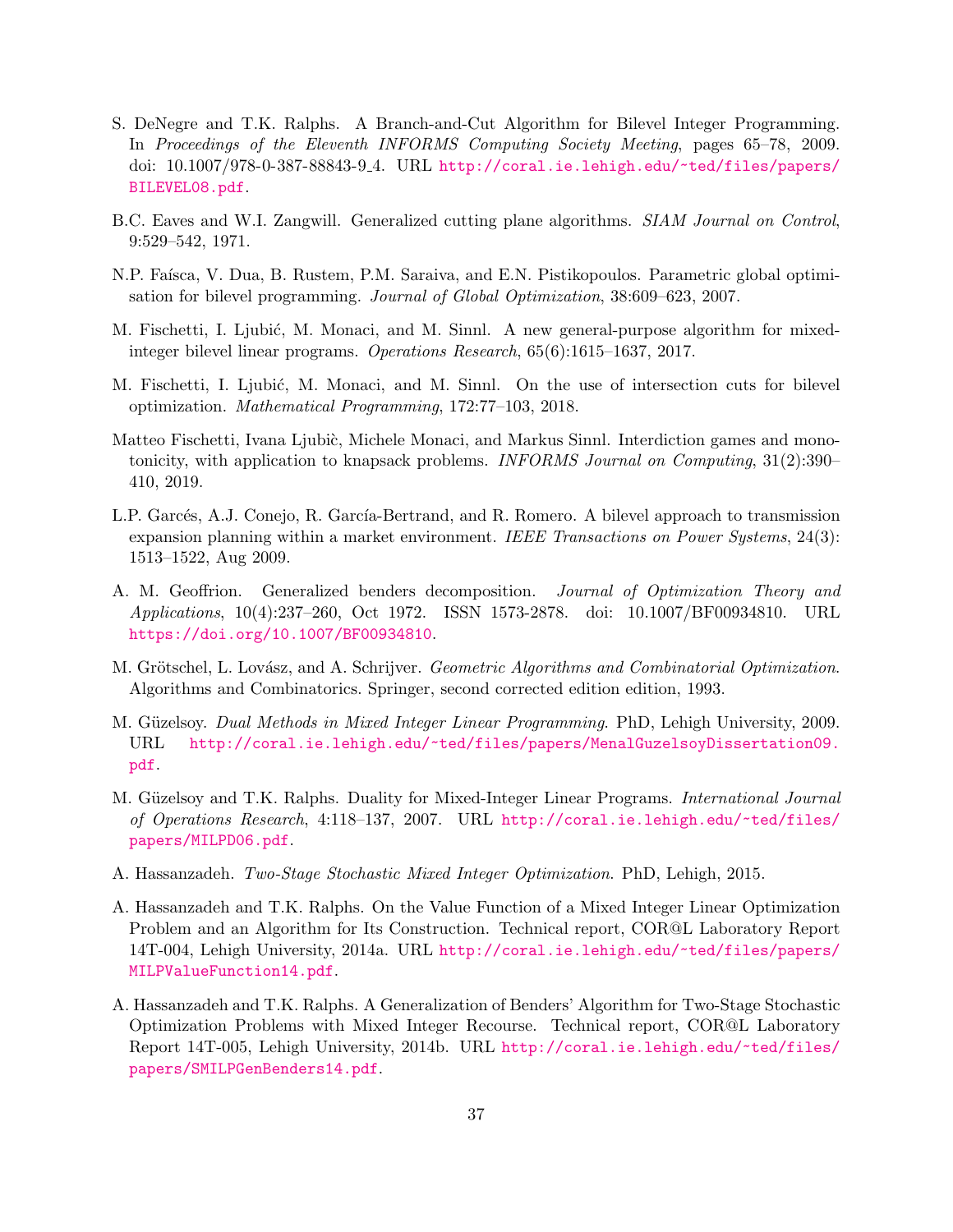- <span id="page-37-13"></span>M. Hemmati and J.C. Smith. A mixed integer bilevel programming approach for a competitive set covering problem. Technical report, Clemson University, 2016.
- <span id="page-37-1"></span>J.N. Hooker and G. Ottosson. Logic-based benders decomposition. Mathematical Programming, 96 (1):33–60, Apr 2003.
- <span id="page-37-7"></span>R.G. Jeroslow. Cutting plane theory: Algebraic methods. Discrete Mathematics, 23:121–150, 1978.
- <span id="page-37-8"></span>R.G. Jeroslow. Minimal inequalities. Mathematical Programming, 17:1–15, 1979.
- <span id="page-37-0"></span>R.G. Jeroslow. The polynomial hierarchy and a simple model for competitive analysis. Mathematical Programming, 32(2):146–164, Jun 1985. ISSN 1436-4646. doi: 10.1007/BF01586088. URL <https://doi.org/10.1007/BF01586088>.
- <span id="page-37-5"></span>E.L. Johnson. Cyclic groups, cutting planes, and shortest paths. In T.C. Hu and S.M. Robinson, editors, Mathematical Programming, pages 185–211. Academic Press, New York, NY, 1973.
- <span id="page-37-6"></span>E.L. Johnson. On the group problem for mixed integer programming. Mathematical Programming Study, 2:137–179, 1974.
- <span id="page-37-14"></span>Thomas Kleinert, Martine Labbè, Fränk Plein, and Martin Schmidt. Technical note – there's no free lunch: On the hardness of choosing a correct big-M in bilevel optimization. Operations Research, 68(6):1716–1721, 2020.
- <span id="page-37-3"></span>Thomas Kleinert, Martine Labbè, Ivana Ljubiè, and Martin Schmidt. A survey on mixed integer programming techniques in bilevel optimization, 2021. URL [http://www.](http://www.optimization-online.org/DB_HTML/2021/01/8187.html) [optimization-online.org/DB\\_HTML/2021/01/8187.html](http://www.optimization-online.org/DB_HTML/2021/01/8187.html).
- <span id="page-37-12"></span>M. Köppe, M. Queyranne, and C. T. Ryan. Parametric integer programming algorithm for bilevel mixed integer programs. Journal of Optimization Theory and Applications, 146(1):137–150, Jul 2010.
- <span id="page-37-11"></span>L. Lozano and J.C. Smith. A value-function-based exact approach for the bilevel mixed-integer programming problem. Operations Research, 65(3):768–786, 2017.
- <span id="page-37-9"></span>J.T. Moore and J.F. Bard. The mixed integer linear bilevel programming problem. Operations research, 38(5):911–921, 1990.
- <span id="page-37-2"></span>George L. Nemhauser and Laurence A. Wolsey. *Integer and Combinatorial Optimization*. John Wiley & Sons, Inc., 1988.
- <span id="page-37-4"></span>Ragheb Rahmaniani, Teodor Gabriel Crainic, Michel Gendreau, and Walter Rei. The Benders decomposition algorithm: A literature review. European Journal of Operational Research, 259 (3):801 – 817, 2017. ISSN 0377-2217. doi: https://doi.org/10.1016/j.ejor.2016.12.005. URL <http://www.sciencedirect.com/science/article/pii/S0377221716310244>.
- <span id="page-37-10"></span>G.K. Saharidis and M.G. Ierapetritou. Resolution method for mixed integer bi-level linear problems based on decomposition technique. Journal of Global Optimization, 44(1):29–51, 2009.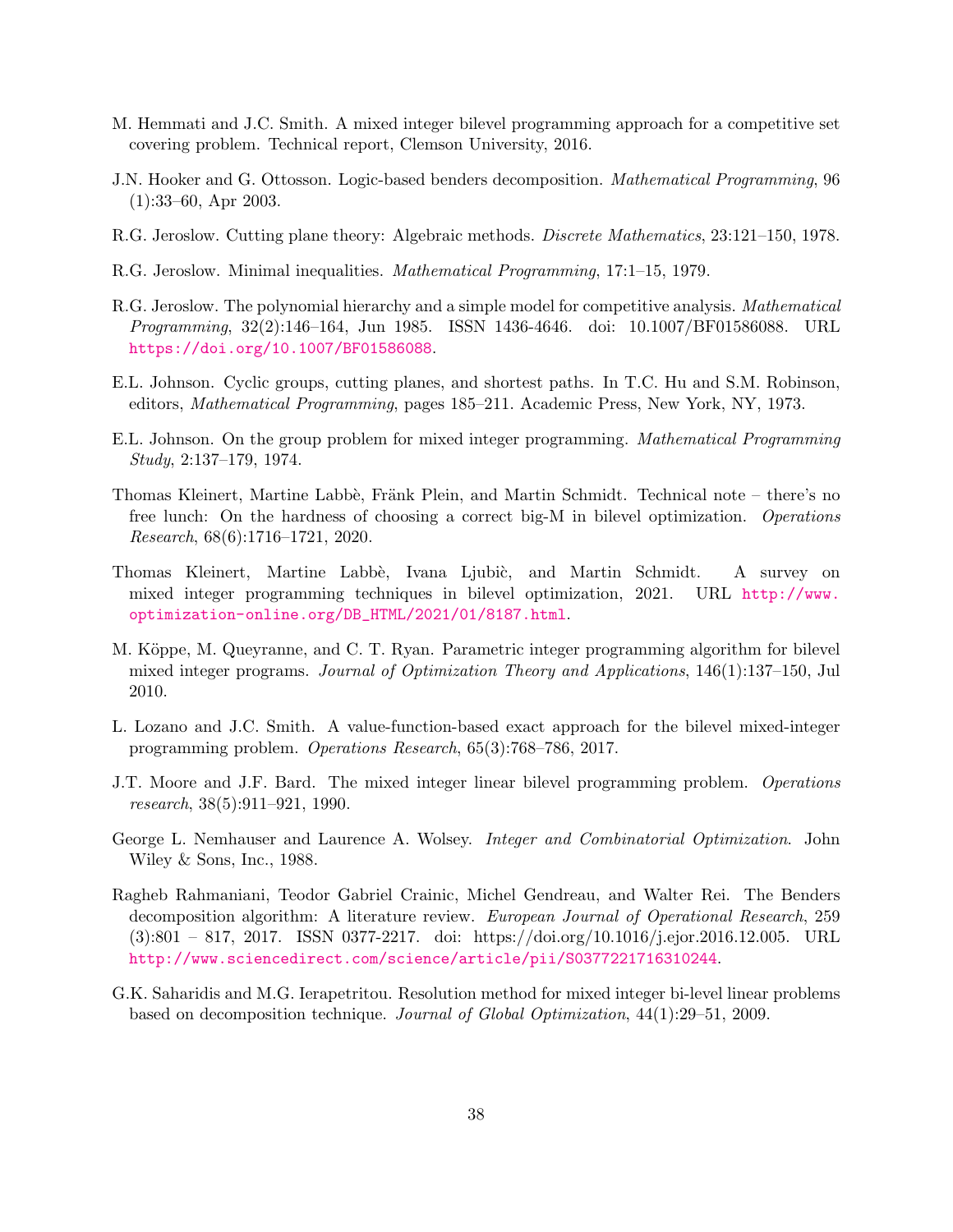- <span id="page-38-2"></span>N.V. Sahinidis and I.E. Grossmann. Convergence properties of generalized benders decomposition. Computers & Chemical Engineering, 15(7):481 – 491, 1991. ISSN 0098-1354. doi: https://doi.org/10.1016/0098-1354(91)85027-R. URL [http://www.sciencedirect.com/](http://www.sciencedirect.com/science/article/pii/009813549185027R) [science/article/pii/009813549185027R](http://www.sciencedirect.com/science/article/pii/009813549185027R).
- <span id="page-38-4"></span>S. Sen and H.D. Sherali. Decomposition with branch-and-cut approaches for two-stage stochastic mixed-integer programming. Mathematical Programming, 106(2):203–223, 2006. ISSN 0025-5610.
- <span id="page-38-7"></span>A. Shapiro. Monte carlo sampling methods. Handbooks in operations research and management science, 10:353–425, 2003.
- <span id="page-38-0"></span>L.J. Stockmeyer. The polynomial-time hierarchy. Theoretical Computer Science, 3:1–22, 1976.
- <span id="page-38-1"></span>K. Sutner. Undergraduate complexity theory, 2021. URL [http://www.cs.cmu.edu/~15455/pdf/](http://www.cs.cmu.edu/~15455/pdf/lect-22.pdf) [lect-22.pdf](http://www.cs.cmu.edu/~15455/pdf/lect-22.pdf).
- <span id="page-38-15"></span>S. Tahernejad and T.K. Ralphs. Valid Inequalities for Mixed Integer Bilevel Optimization Problems. Technical report, COR@L Laboratory Report 20T-013, Lehigh University, 2020. URL [http:](http://coral.ie.lehigh.edu/~ted/files/papers/MibSCuts20) [//coral.ie.lehigh.edu/~ted/files/papers/MibSCuts20](http://coral.ie.lehigh.edu/~ted/files/papers/MibSCuts20).
- <span id="page-38-5"></span>S. Tahernejad, T.K. Ralphs, and S.T. DeNegre. A Branch-and-Cut Algorithm for Mixed Integer Bilevel Linear Optimization Problems and Its Implementation. Mathematical Programming Computation, 12:529–568, 2020. doi: 10.1007/s12532-020-00183-6. URL [http://coral.ie.lehigh.](http://coral.ie.lehigh.edu/~ted/files/papers/MIBLP16.pdf) [edu/~ted/files/papers/MIBLP16.pdf](http://coral.ie.lehigh.edu/~ted/files/papers/MIBLP16.pdf).
- <span id="page-38-6"></span>R.M. Van Slyke and R. Wets. L-shaped linear programs with applications to optimal control and stochastic programming. SIAM Journal on Applied Mathematics, pages 638–663, 1969.
- <span id="page-38-14"></span>L. Vicente, G. Savard, and J. Júdice. Discrete linear bilevel programming problem. *Journal of* Optimization Theory and Applications, 89(3):597–614, 1996.
- <span id="page-38-8"></span>Heinrich Von Stackelberg. Marktform und Gleichgewicht. Julius Springer, 1934.
- <span id="page-38-13"></span>L. Wang and P. Xu. The watermelon algorithm for the bilevel integer linear programming problem. SIAM Journal on Optimization, 27(3):1403–1430, 2017.
- <span id="page-38-11"></span>U.P. Wen and Y.H. Yang. Algorithms for solving the mixed integer two-level linear programming problem. Computers & Operations Research, 17(2):133–142, 1990.
- <span id="page-38-9"></span>R. Wollmer. Removing arcs from a network. Operations Research, 12(6):934–940, 1964.
- <span id="page-38-3"></span>L.A. Wolsey. Integer programming duality: Price functions and sensitivity analysis. Mathematical Programming, 20:173–195, 1981.
- <span id="page-38-12"></span>P. Xu and L. Wang. An exact algorithm for the bilevel mixed integer linear programming problem under three simplifying assumptions. Computers  $\mathcal B$  operations research, 41:309-318, 2014.
- <span id="page-38-10"></span>Dajun Yue, Jiyao Gao, Bo Zeng, and Fengqi You. A projection-based reformulation and decomposition algorithm for global optimization of a class of mixed integer bilevel linear programs. Journal of Global Optimization, 73(1):27–57, 2019.